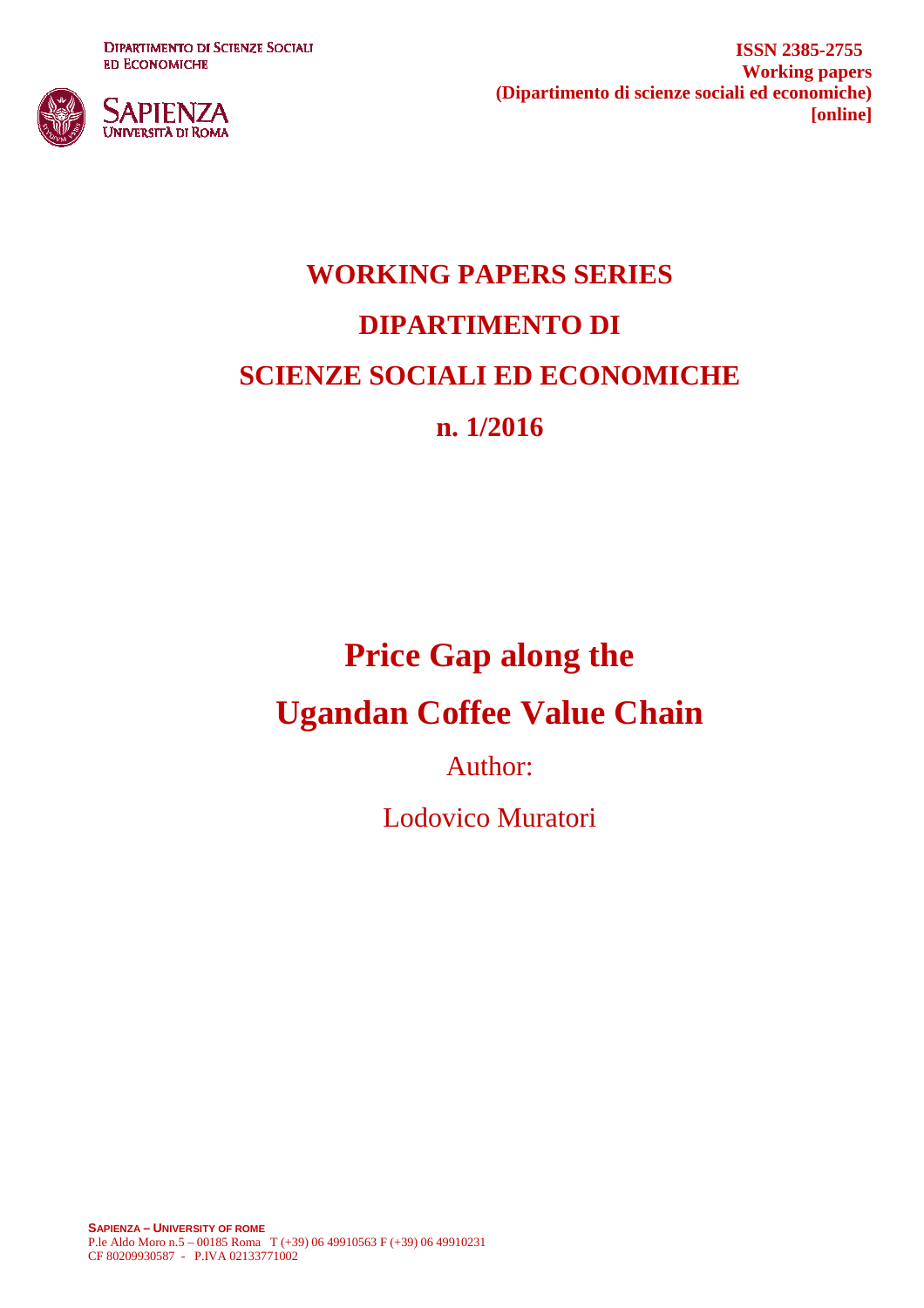## Price Gap along the Ugandan Coffee Value Chain

#### Lodovico Muratori

March 16, 2016

Relation between price transmission and structure of agricultural markets is strongly debated in the literature and no consensus has been reached about symmetry, degree of such transmission and its mechanisms, so that further research is needed. This paper tests whether in markets where infrastructure quality is poor and transport costs are relevant, geographic dispersion of smallholder farmers allows traders to exploit their market power against farmers with a large impact on market structure and reduction of farmers' welfare.

Following the intuition of [\(Fafchamps et al., 2005\)](#page-23-0), [\(Sexton, 2013\)](#page-25-0) and [\(Swinnen](#page-25-1) [and Vandeplas, 2014\)](#page-25-1), the study provides a structural approach based on a set of well-founded behavioural equations to evaluate whether spatial oligopsony power is prevailing in agricultural markets and in case how strong it is. The paper designs also a far-reaching empirical test of the hypotheses through the seemingly unrelated regression technique. Moreover, it provides a strong empirical base to value chain studies, by exploiting the database of the Living Standard Measurement Study. The paper addresses the issue of transportation infrastructure as hindering factor of development in Uganda as outlined in several reports by World Bank, FAO and MAFAP and assesses the costs of such bottleneck, which are larger than transport expenditures.

Results confirm that geographic dispersion of smallholder farmers plays a significant role on price margin and that there is room for local oligopsony, because traders overcharge transport and transaction costs to farmers.

Keywords: coffee value chain, wholesale-farm gate price spread, spatial dispersion, revenue distribution, traders' market power JEL codes: O13, Q12, Q13

Acknowledgments: The author would like to thank Pierluigi Montalbano, Andreas Freytag, Giuseppe De Arcangelis, all participants in the PhD workshop of the Doctoral School of Economics of the Sapienza University Rome (February 2016) and all members of the board of PhD programme in Economics and Finance for their useful comments and suggestions. The research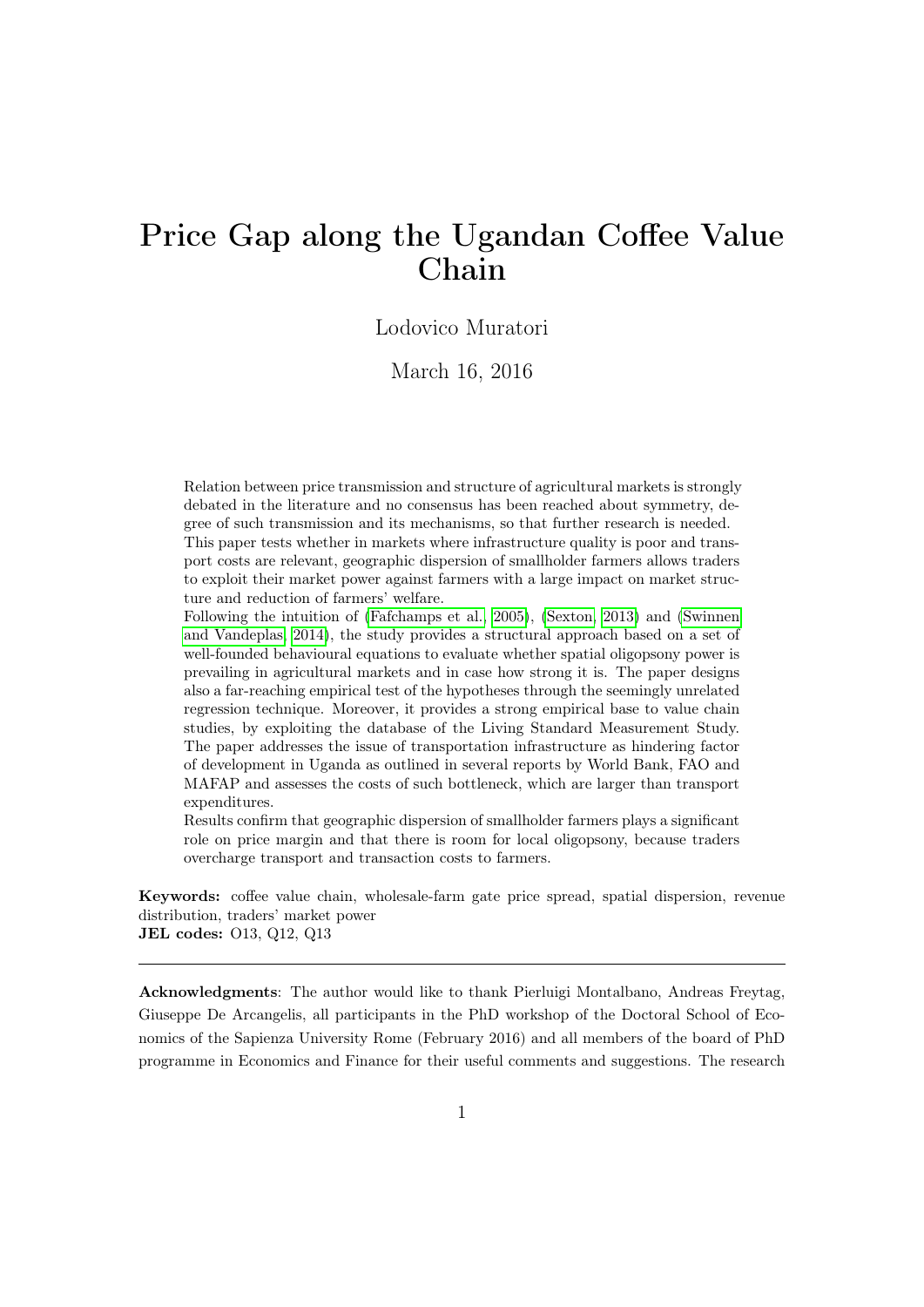was developed within the framework of the PhD programme in Economics and Finance - Development Economics (XXIX cycle) of the Doctoral School of Economics of the Sapienza University Rome. The usual disclaimers apply.

#### Introduction

Coffee, after petroleum, is the commodity with the highest turnover in international trade. Annual value of export revenues exceeds US\$10 billion while annual retail sales of coffee are estimated at approximately US\$50 billion. It is a highly labour intensive industry employing an estimated 100 million people in over 60 developing countries. It is particularly important to African economies, which represent a large share of exporting countries and is often a vital source of export revenues and income to producers, many of whom are smallholders [\(Collinson](#page-22-0) [et al., 2005,](#page-22-0) 13).

The attempt of some governments to liberalize in the last few decades at least partially domestic agricultural markets, to integrate and upgrade their status in the global value chain is relevant for impact assessment of the structure of agricultural value chain on social welfare and development perspectives of developing countries. Due to this process the role of state-owned enterprises shrank and it was allowed to national and international private companies to participate in production, distribution, export of several agricultural products. Nevertheless, in many cases transition was not well managed: previously state-controlled markets did not turn in competitive ones, but in oligopsonistic markets with a large number of farmers and very small numbers of private or public traders [\(Fafchamps and Hill, 2008,](#page-23-1) 2).

Distribution of revenues along the value chain is of key interest for policy-makers, since modalities of participation of smallholder farmers in the value chain can be important in terms of poverty reduction and welfare and for regional food security. i.e. quantity and price of food supplied on the markets [\(Fafchamps and Hill, 2008,](#page-23-1) 2). Indeed, a larger or smaller spread can provide different incentives to farmers to cultivate some crops, to invest in order to increase productivity and yields as well as to market agricultural products.

In particular, coffee plays a significant role in the economy of Uganda in spite of several attempts by the government to diversify the national productive structure. This sector has a significant impact in terms of fight against poverty and income security, because coffee production is almost entirely dependent on about 500,000 smallholder farmers, 90 % of whose average farm size ranges from less than 0.5 to 2.5 hectares [\(MAFAP, 2012a,](#page-24-0) 5-6) [\(UCDA, 2015\)](#page-25-2).

The paper tests whether in markets where infrastructure quality is poor and transport costs are relevant, geographic dispersion of smallholder farmers allows traders to exploit their market power against farmers with a large impact on market structure and reduction of farmers' welfare. In this context, investments in infrastructure quality can foster competition, by reducing traders' market power, and curb poverty of rural areas.

The response variable which was chosen in order to assess the existence and the degree of spatial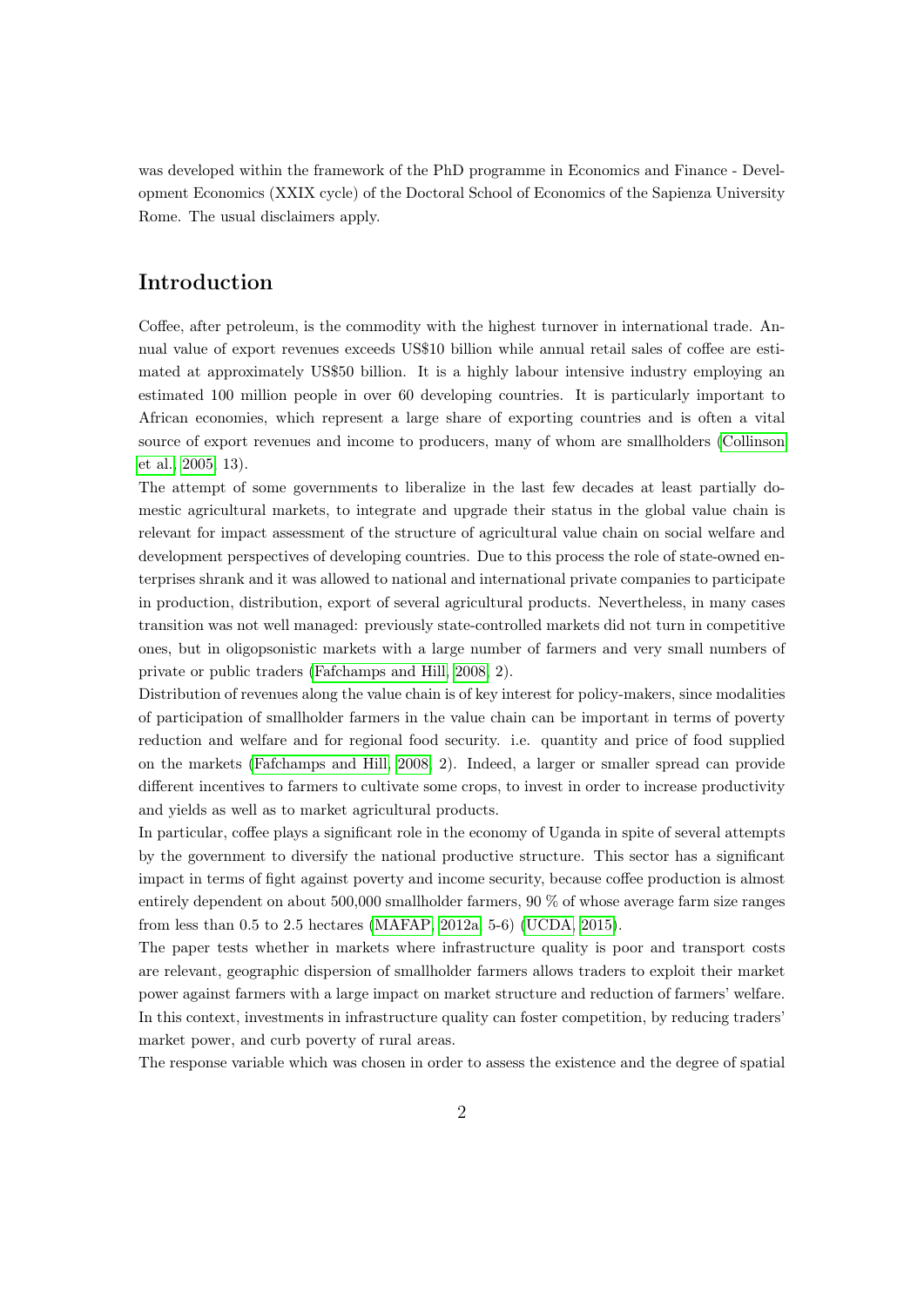oligopsony is the wholesale-farm gate price spread, i.e. the difference between the wholesale export or domestic price net of marginal transport costs and the farm gate price. Several factors as small plot size hold by farmers, shortage of inputs, distance can affect such a spread. The paper disentangles the impact of such components.

Following the intuition of [\(Fafchamps et al., 2005\)](#page-23-0), [\(Sexton, 2013\)](#page-25-0) and [\(Swinnen and Vandeplas,](#page-25-1) [2014\)](#page-25-1), the study provides a structural approach to evaluate whether spatial oligopsony power is prevailing in the market and how intense it is.

By building upon [\(Sexton, 1990\)](#page-25-3), the study brings an original contribution to the literature, since [\(Sexton, 1990\)](#page-25-3) develops just a theoretical model and it is not interessed to do any econometric exercise. [\(Sexton, 1990\)](#page-25-3) employs a single spatial price gap equation instead of a system of wellfounded behavioural equations in agricultural markets, which is indeed a major improvement delivered by this paper.

Moreover, in this analysis the approach to spatial price gap determination is combined with the oligopsony modelling and SUR technique in order to produce empirically testable hypotheses. Without such transformations the approach by [\(Sexton, 1990\)](#page-25-3) cannot be employed for any empirical exercise. Indeed, the idea of the role of distance is taken from [\(Sexton, 1990\)](#page-25-3) and introduced in an original way in a more sophisticated model, which is micro-founded at three levels, i.e. demand and supply of agricultural commodities by traders and farmers as well as conditional demand of inputs by farmers.

At the same time, the SUR estimation technique is not applied in the same way like in other oligopoly or oligopsony analyses. Indeed these previous articles ignore completely the issue of distance, which implies different problems of derivation and interpretation to be tackled. Seemingly unrelated regression framework is useful, in order to exploit simultaneity between equations and increase efficiency. Tests give proof that there is a significant correlation among the equations and that the empirical approach is justified.

Moreover, in this work there is a contribution in terms of empirical methodology, since SUR technique is run on a panel dataset, which is an econometrically sound, but a rarely employed approach. This work exploits a rich microeconomic database [\(World Bank, 2015\)](#page-26-0) and provides a strong empirical base to value chain studies.

Finally, the paper addresses the issue of transportation infrastructure as hindering factor of development in Uganda as outlined in [\(Gollin and Rogerson, 2010\)](#page-23-2), [\(MAFAP, 2012a\)](#page-24-0), [\(MAFAP,](#page-24-1) [2012b\)](#page-24-1) and [\(Ranganathan and Foster, 2012\)](#page-25-4) and assesses the costs of such bottleneck, which are larger than transport expenditures. Results confirm that geographic dispersion of smallholder farmers plays a significant role on price margin and that there is room for local oligopsony based on transport and transaction costs.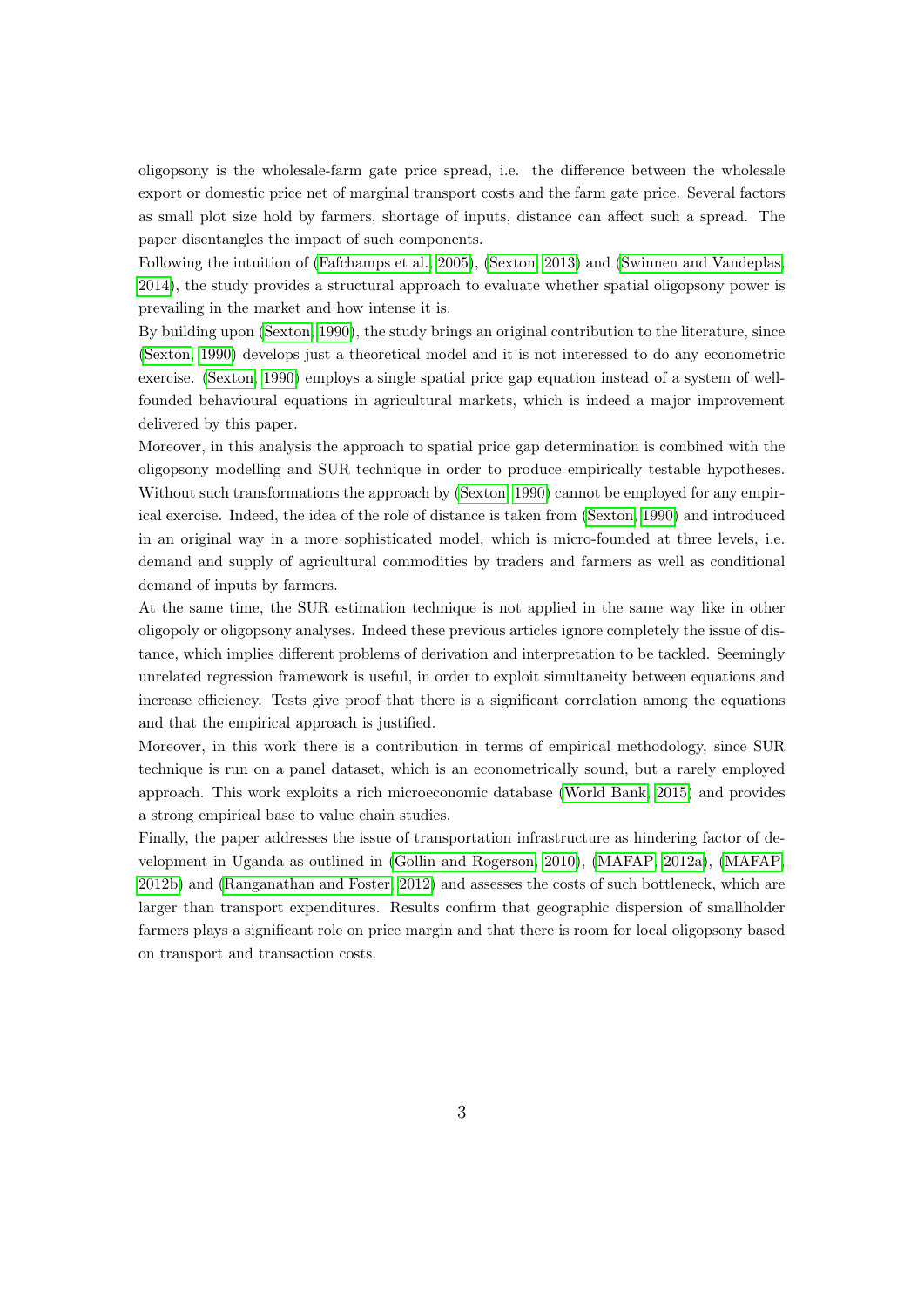#### Literature review

Relation between price transmission and structure of agricultural markets is strongly debated in the literature and no consensus has been reached about symmetry, degree of such transmission and its mechanisms [\(Vavra and Goodwin, 2005\)](#page-25-5) [\(Meyer and Cramon-Taubadel, 2004\)](#page-24-2).

Transmission between international and domestic prices and vice versa is referred as spatial price transmission, while transmission of price from consumers, triggered from demand shocks, to producers and vice versa is defined as *vertical price transmission* [\(Swinnen and Vandeplas, 2014\)](#page-25-1). A first contrast among researchers is about symmetry of price transmission. On the one hand, a branch of literature points out that symmetry is prevailing in the market [\(Ben-Kaabia and Gil,](#page-22-1) [2007\)](#page-22-1) [\(Serra and Goodwin, 2003\)](#page-25-6). On the other hand, some authors support the view that agents in the market pass more likely downstream price decreases than increases and pass on changes with delay [\(Vavra and Goodwin, 2005\)](#page-25-5) [\(Zachariasse and Bunte, 2003\)](#page-26-1) [\(Abdulai, 2000\)](#page-22-2) [\(Abdulai,](#page-22-3) [2002\)](#page-22-3) [\(Abdulai, 2000\)](#page-22-2) [\(Frey and Manera, 2007\)](#page-23-3). A further point of conflict among economists who show significant asymmetry and imperfection in the market concerns the mechanisms of price transmission.

Imperfect spatial transmission has been attributed to government intervention as tariffs and price stabilization measures, transport and marketing costs, degree of processing, market structure and consumer preferences [\(Rapsomanikis and Mugera, 2011\)](#page-25-7), while imperfect vertical transmission to market failure and exercise of market power by processing companies or retailers [\(Wohlgenant,](#page-26-2) [2001\)](#page-26-2) [\(Meyer and Cramon-Taubadel, 2004\)](#page-24-2).

For instance, in the EU prices increase in 2007/2008 was passed on to consumers, but decrease in 2008/2009 was not fully transmitted, hindering demand recovery and exacerbating negative impact of declining producer prices on farm household [\(European Commission, 2009\)](#page-23-4). European Commission stressed that such discrepancies in price transmission were due to an excessive number of intermediaries along the value chain and inequalities in bargaining power between contracting parties [\(European Commission, 2009\)](#page-23-4).

Nevertheless, this point cannot be always generalized, since the fact that producer prices vary more than consumer prices does not necessarily imply asymmetric changes [\(Swinnen and Van](#page-25-1)[deplas, 2014\)](#page-25-1) [\(Bukeviciute et al., 2009\)](#page-22-4).

Existing literatures focuses on consumer welfare and assumes a positive correlation between degree of downstream vertical price transmission and consumer welfare. Indeed, a lower degree of price transmission would imply a larger share of rents captured by powerful intermediaries in the chain [\(Swinnen and Vandeplas, 2014,](#page-25-1) 3-4).

[\(Sexton, 2013\)](#page-25-0) points out that increasing concentration, vertical coordination in food industry worldwide and growing relevance of differentiated products in terms of taste, appearance, brand appeal, fairness of production process and environment sustainability make easier to support the view that monopolistic competition is prevailing in the market. In this environment some firms are able to exert some market power and set prices with a significant impact on welfare and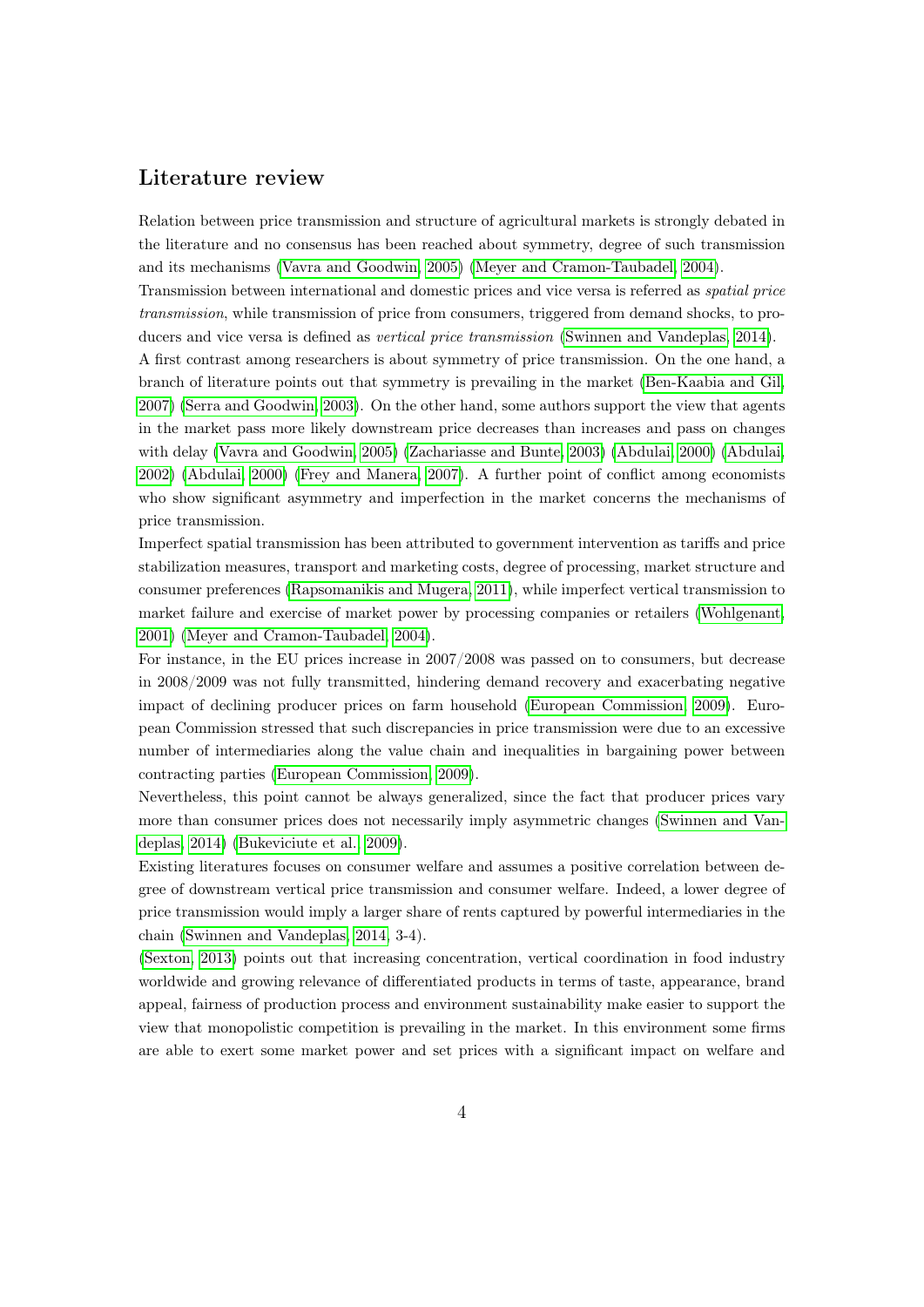rent distribution among the actors involved in the value chain [\(Swinnen and Vandeplas, 2014\)](#page-25-1) [\(Swinnen and Vandeplas, 2010\)](#page-25-8) [\(Kikuchi et al., 2015\)](#page-24-3) [\(Mesa and Gómez, 2011\)](#page-24-4) [\(Fałkowski,](#page-23-5) [2010\)](#page-23-5) [\(Osborne, 2005\)](#page-24-5). According to this branch of literature several agricultural markets are oligopolistic or oligopsonistic and concentrated processors capture welfare against small and dispersed farmers.

Moreover, other authors express the view that asymmetry in price transmission is not due to exploitation of market power, but to vertical coordination, increasing returns to scale, riskmitigating behaviour of agents and degree of processing [\(Swinnen and Vandeplas, 2014\)](#page-25-1) [\(Wohlgenant,](#page-26-2) [2001\)](#page-26-2) [\(Weldegebriel, 2004\)](#page-25-9) [\(McCorriston et al., 2001\)](#page-24-6) [\(Wang et al., 2006\)](#page-25-10). In particular, the more stages in vertical market structure, the lower the pass-through of price changes along the value chain, independently from exploitation of market power by agents [\(Peltzman, 2000\)](#page-25-11) [\(McCorris](#page-24-7)[ton and Sheldon, 1996\)](#page-24-7) [\(Wang et al., 2006\)](#page-25-10).

Disruptions in price transmission can also occur when there are large menu costs as advertising and labelling, information asymmetries and uncertainty about whether the shock is transitory or permanent [\(Ball and Mankiw, 1994\)](#page-22-5) [\(Zachariasse and Bunte, 2003\)](#page-26-1) [\(Owen and Trzepacz, 2002\)](#page-24-8) [\(Levy et al., 1997\)](#page-24-9) [\(Levy et al., 2002\)](#page-24-10) [\(Blinder et al., 1998\)](#page-22-6).

[\(Ball and Mankiw, 1994\)](#page-22-5) point out that firms increase prices more quickly than decrease them, because they react to accumulated and anticipated inflation, particularly relevant in case of positive shocks.

Furthermore, actors can be reluctant to change prices because of reputation costs, inventory or selling strategies. Indeed, they are not sure whether competitors will do the same. Moreover, frequent price changes can reduce reputation and actors can postpone such adjustment to be sure that the shock is permanent [\(Blinder, 1994\)](#page-22-7).

Such delays in price transmission could also come from risk minimization in inventory management. If prices reduce much and quickly, traders or retailers can run out of stock; if they increase suddenly, agents can be left with much unsold spoiled product [\(Ward, 1982\)](#page-25-12) [\(Reagan](#page-25-13) [and Weitzman, 1982\)](#page-25-13).

Interpretation of the link between price transmission and market structure is ambiguous according to some researchers. For instance, Wang et al. stress that the interaction between industry technology and market power is puzzling and that in case of economies of scale price transmission can be stronger, weaker or identical to the competitive case [\(Wang et al., 2006\)](#page-25-10).

Moreover, in most of countries agricultural markets are subject to large public intervention. If agents have expectation that government will more likely intervene if shocks reduce producer price rather than they increase it, expectation-induced price transmission could be asymmetric [\(Kinnucan and Forker, 1987\)](#page-24-11). A relevant role is played in small and open economies by external shocks which determine prices at the wholesale level [\(Vavra and Goodwin, 2005\)](#page-25-5). Such disruptions are more relevant in developing countries than advanced economies, given higher adjustment and transaction costs in the former group and that external shocks play a key role in small producer countries [\(Vavra and Goodwin, 2005\)](#page-25-5). Some authors argued that both consumers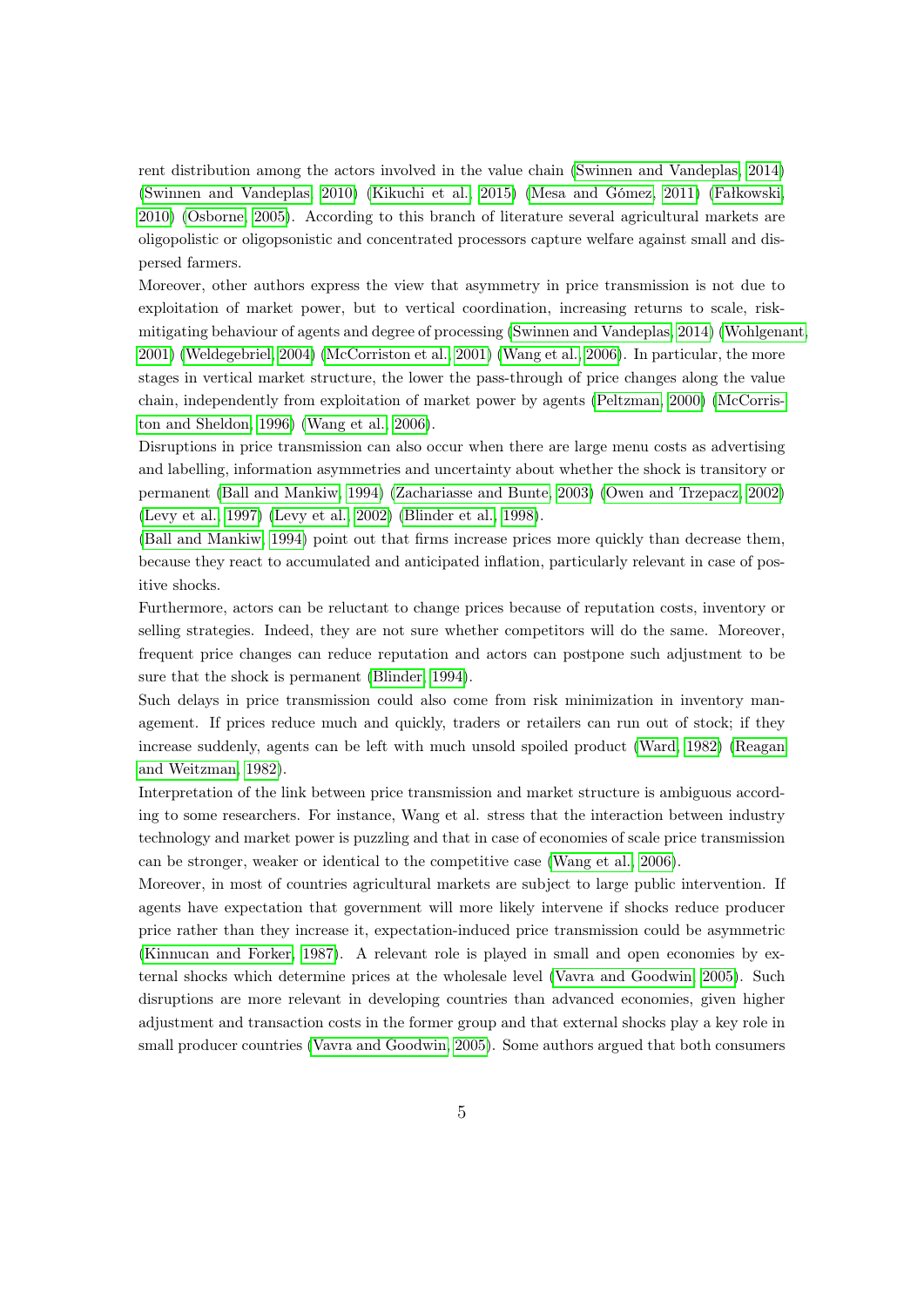and producers in developing countries were hurt by food price spikes over the period 2007-2011, because farmers did not get significant benefits from high prices. Nevertheless, in this context empirical results of the effect of price volatility on consumers and farmers welfare as well as food security are mixed [\(Swinnen and Vandeplas, 2014\)](#page-25-1).

In some industries oligopolistic or oligopsonistic structure can be offset by economies of scale with higher price transmission than expected [\(McCorriston et al., 2001\)](#page-24-6).

[\(Sexton, 2013\)](#page-25-0) and [\(Crespi et al., 2012\)](#page-22-8) emphasize that in today's agricultural markets to guarantee consistency and strict adherence of products and production processes to quality and safety standards is crucial. Therefore, exploitation of short-run oligopsony power by buyers against farmers could be detrimental to their long-run interests because such strategy reduces resources available in production and prevent enforcement of adequate standards [\(Crespi et al., 2012\)](#page-22-8).

[\(Sexton, 2013\)](#page-25-0) expresses the view that in high-quality supply chain, where buyer sunk and transaction costs for finding new suppliers are high, such buyers can opt for vertical integration or pay farmers as much and even more than in a competitive market.

[\(Swinnen and Vandeplas, 2014\)](#page-25-1) show also that buyers can pay to farmers efficiency premia to ensure quality standards in environments with unequal bargaining power and market imperfections. Price transmission depends then on nature of vertical coordination and different types of transaction costs in the supply chain [\(Swinnen and Vandeplas, 2014\)](#page-25-1). Moreover, partial price transmission can also take place in competitive markets due to intertemporal optimizing behaviour by agents, who respond more quickly to price increase than decrease [\(Azzam, 1999\)](#page-22-9).

In general, empirical evidence about the process of price transmission along the value chain seems to be inconclusive and varies widely across countries and commodities, so that further research is needed [\(Vavra and Goodwin, 2005\)](#page-25-5) [\(Meyer and Cramon-Taubadel, 2004\)](#page-24-2).

In particular, some robustness analysis is necessary, because in some industries the functional form of costs determines the level of price transmission, unless there is a relevant knowledge about cost formation [\(Weldegebriel, 2004\)](#page-25-9). This paper aims at testing the empirical hypothesis whether, in markets where infrastructure quality is poor and transport costs are relevant, geographic dispersion of smallholder farmers allows traders to exploit their market power against farmers with a large impact on market structure and reduction of farmers' welfare.

The result of the study is that traders exploit their market power overcharging transport costs between farm and exporter yard in Kampala to farmers. Farmers are not able to skip traders in the value chain, because a significant information asymmetry is prevailing in the market. Traders exploit farmers' ignorance because the latter are small and dispersed as well as they lack information about current market prices because of villages remoteness and poor communications with marketplaces [\(Courtois and Subervie, 2015\)](#page-22-10). Moreover, farmers are not aware of actual transport costs faced by traders, which carry larger quantities of coffee than single smallholder farmers and spread fixed costs over a larger amount of crop.

On basis of empirical output entailed in this paper, some policy implications are discussed. In particular, the model studies the causes which contribute to the spread between the price ob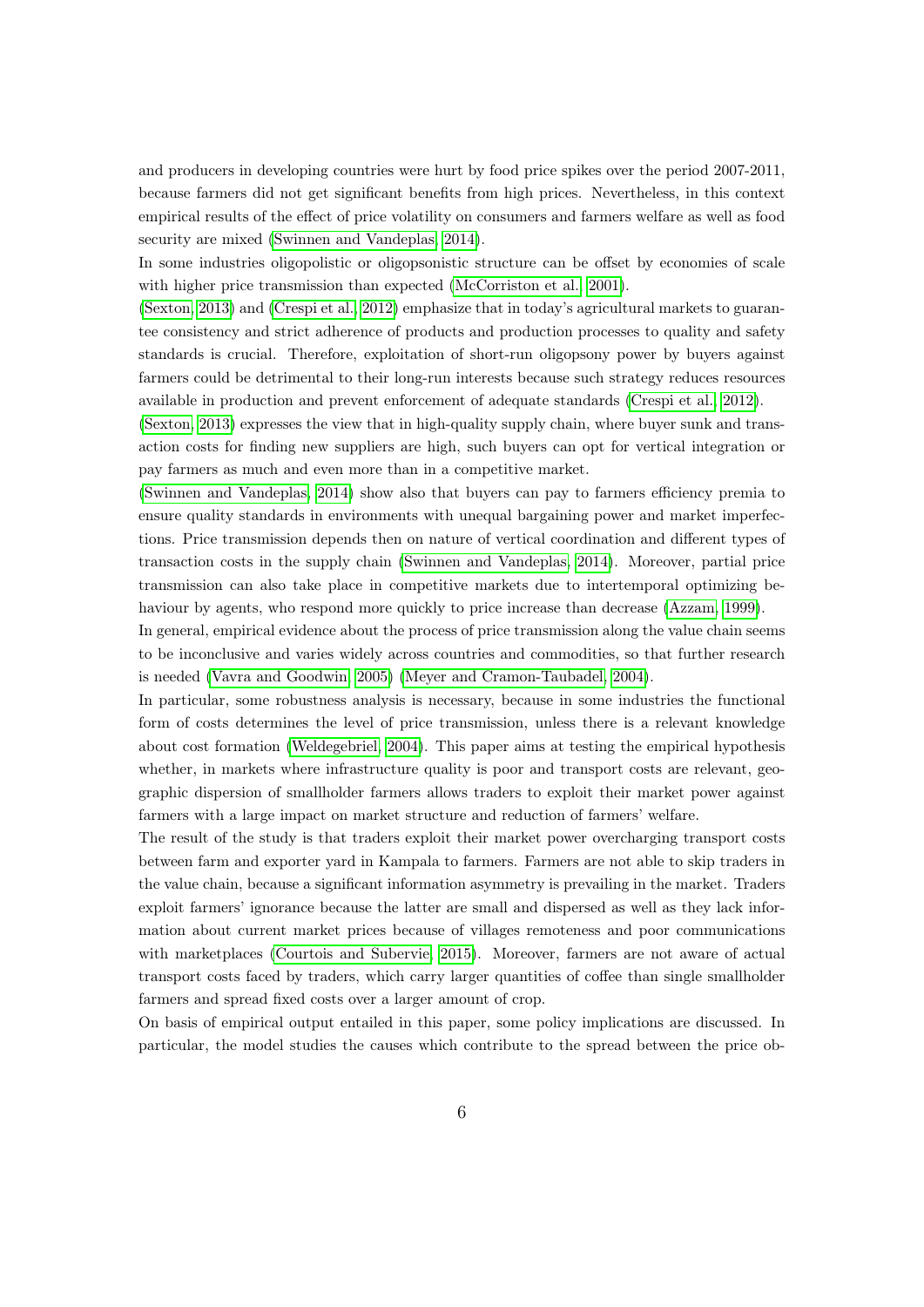tained by traders at the point of competition (domestic market or borders for exports), net of marginal transport costs, and the farm gate price, wholesale-farm gate price. Such indicator assesses the degree of competition and revenue distribution between farmers and traders.

This spread will be positive in some cases, since traders can exploit their market power against spatially dispersed farmers. Indeed, traders will not increase the farm gate price, even if they are able to receive higher consumer or export price.

This paper is thematically close to the branch of literature which deals with exploitation of market power by some actors in complex value chains [\(Peltzman, 2000\)](#page-25-11) [\(McCorriston and Sheldon, 1996\)](#page-24-7) [\(Sexton, 2013\)](#page-25-0) [\(Vavra and Goodwin, 2005\)](#page-25-5) [\(Swinnen and Vandeplas, 2014\)](#page-25-1) and addresses the coffee sector in Uganda, which is the main cash crop for Ugandan farmers.

#### Ugandan coffee value chain analysis

Coffe is an important cash crop for Ugandan smallholder farmers.

Both Arabica and Robusta are produced in Uganda in the ratio of 1:4 and coffee plants are inter-cropped with food crops like bananas and beans. Robusta is used as a "filler" in roasted and ground blends, and in instant coffee, while Arabica is sold as specialty or fair trade product [\(Collinson et al., 2005,](#page-22-0) 14).

Mostly, family labour is employed with a minimal use of agrochemicals (fertilizers, pesticides and fungicides), since part of production comes from wild forest coffee, which does not require any large human intervention [\(MAFAP, 2012a,](#page-24-0) 6).

Domestic consumption of coffee is small and it was around 4-10% of production in the period 2004-2010, in spite of some attempts by the authority to increase this value [\(MAFAP, 2012a,](#page-24-0) 8) [\(ICO, 2015\)](#page-23-6).

Uganda ranks fourth after Burundi, Ethiopia and Honduras in terms of contribution of coffee exports in total export earnings in the period 2000-2010 with an average share of 18% during this time [\(ICO, 2015\)](#page-23-6).

In spite of that, ability of Uganda to increase international price by restricting exports or increasing domestic consumption is very limited, because its share in the global coffee market is small [\(MAFAP, 2012a,](#page-24-0) 8). Main export destination of Ugandan coffee is the European Union (over  $70\%$  of total exports) followed by Sudan (over  $10\%$ ) and USA (about  $3\%$ ). Remaining  $15\%$ of coffee exports is delivered in other 13 countries. Export market is very concentrated with 10 exporters making up 85% of exports. In particular, the leading company Ugacof Ltd. controls 15% of trade [\(MAFAP, 2012a,](#page-24-0) 8).

After coffee harvest of Robusta species, farmers usually sun-dry red cherries on the farm and sell their coffee as Kiboko (dry cherries). Most coffee sales are made at the farm gate to small traders who tour the countryside on bicycles or motorcycles. These Kibobo small-scale traders act as intermediaries either for bigger independent traders or for exporters. Generally, they dehull the cherries and sell occasionally the rough hulled green bean (referred to as "FAQ" or fair average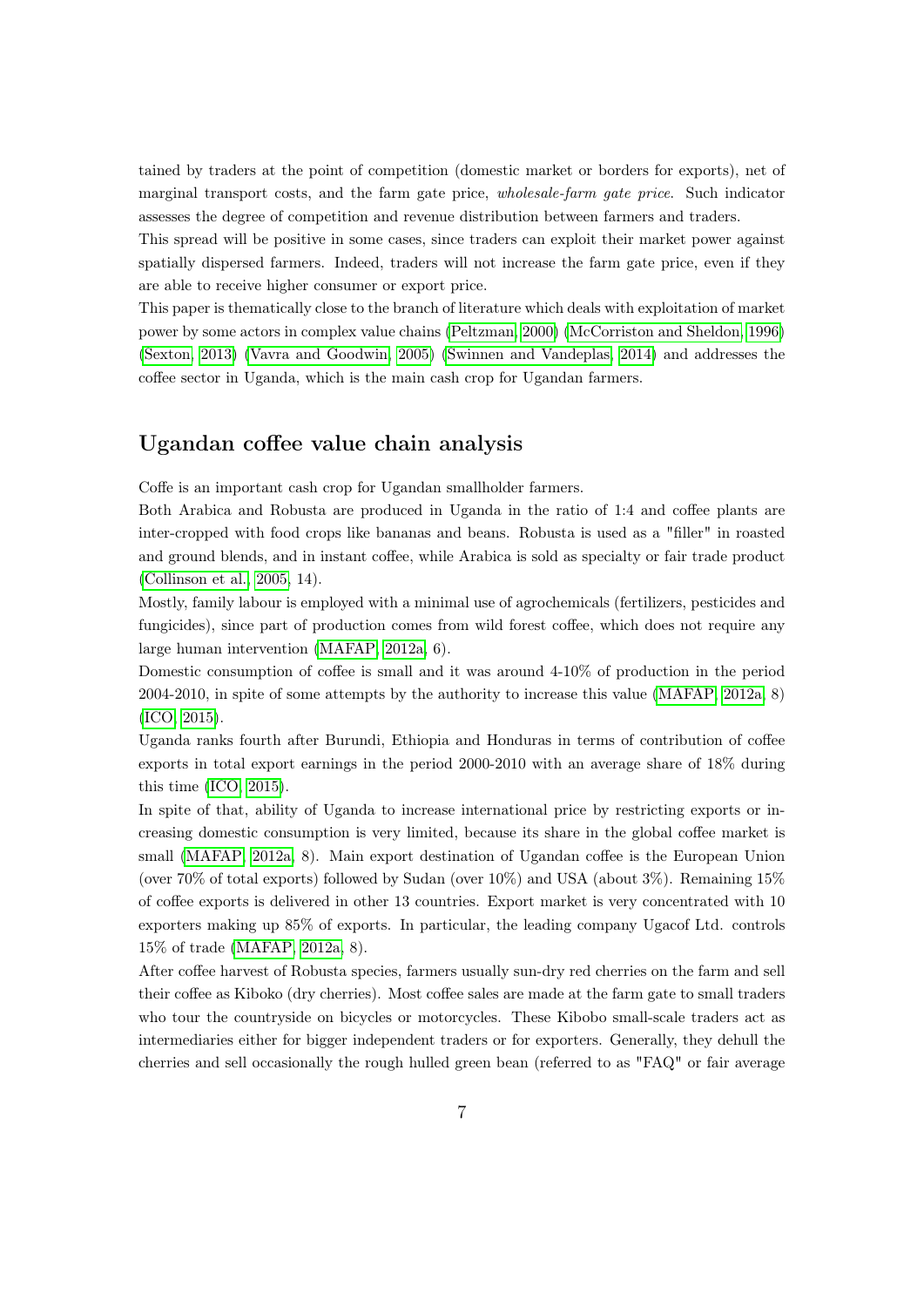quality) directly to exporters but more often to FAQ traders. The FAQ traders sell then to exporters' district depots or to exporters' yards in Kampala (Hill, 2010, 437) (MAFAP, 2012a, 10). After cleaning, sorting, grading, and drying of rough-hulled beans exporters or freight companies carry coffee by train, ferry or truck to the port of Mombasa, which it is the main sea outlet for Ugandan exports. From there, coffee is transported by sea to export destinations in 60 kilogram bags, which are stuffed into 20 feet or occasionally 40 feet containers [\(MAFAP, 2012a,](#page-24-0) 10). Ugandan Arabica coffee is mostly grown in the districts of Kapchorwa and Mbale. Its value chain Ugandan Arabica coffee is mostly grown in the districts of Kapchorwa and Mbale. Its value chain is similar to the one of Robusta, but in generally shorter, with more direct overseas marketing links than that for the latter variety (Collinson et al.,  $2005, 20$ ). In the following figures the value chains for Robusta and Arabica are illustrated. directly to  $\mu$  and  $\mu$  and  $\sigma$  is mostly grown in the districts of  $\bm{\kappa}$  apenditival and indice. This value c



Figure 1: Robusta Value Chain in Uganda [\(Collinson et al., 2005,](#page-22-0) 19)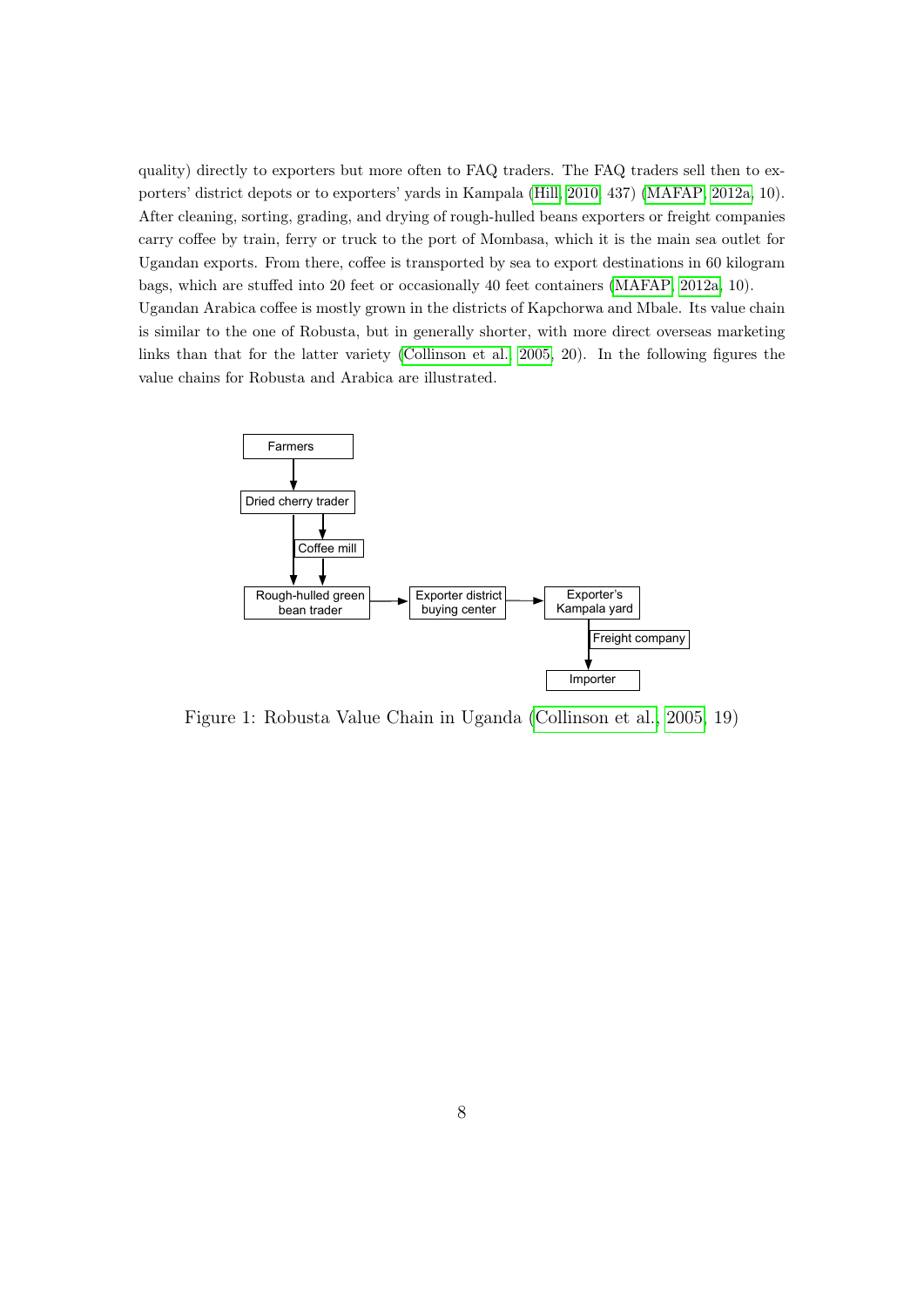

Figure 2: Arabica Value Chain in Uganda [\(Collinson et al., 2005,](#page-22-0) 20)

#### Model

Consider an agricultural market, where traders and farmers negotiate for quantity and price. The hypothesis to be verified is that, in markets where infrastructure quality is poor and transport costs are relevant, geographic dispersion of smallholder farmers allows traders to exploit their market power against farmers with a large impact on market structure and reduction of farmers' welfare.

In this paper, to reasonably investigate the Uganda coffee sector, several stages in the value chain are aggregated. In particular, for simplicity's sake farmers are implementing within the farm the entire production process before sale to domestic consumers or export, even if more actors of the value chain are involved in the actual process.

Collection of agricultural products and marketing services are core business of traders, who do not transform at all any agricultural products. Traders are homogeneous in behaviour and available technology; therefore the market area, where they compete, extends in  $n$  identical directions and is measured by a radius L.

Traders are willing to expand their supply markets to provide domestic consumers or exporters with larger amount of agricultural products.

Without loss of generality it is assumed that farmers produce and sell a quantity  $R$  of a single homogeneous crop. The farmer supply function is conditional on available technology T and a vector  $E$  of some exogenous factors, like climate, plot size and price received for the sold quantity: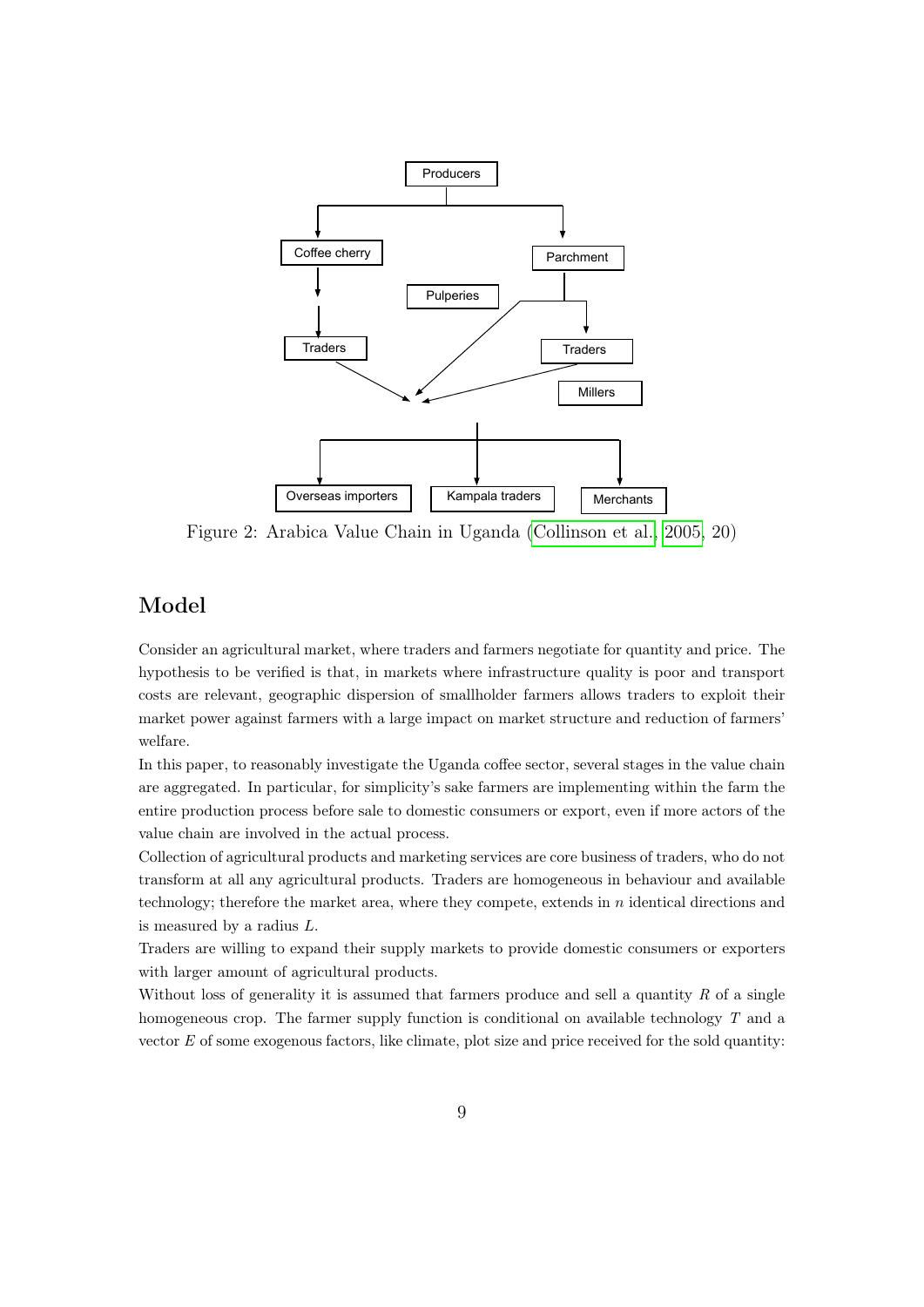$$
R = f(T, E) \tag{1}
$$

As confirmed by LSMS-ISA data and reports by MAFAP, fertilizers and pesticides are little used and coffee production is mainly a very labour intensive activity in a very labour-abundant country, where there is little incentive to substitute labour with more expensive inputs [\(MAFAP,](#page-24-0) [2012a,](#page-24-0) 6). Therefore, in Ugandan coffee production process there is low substitution between processing inputs. Moreover, a fixed ratio between inputs and agricultural output is prevailing, given the limited labour productivity increase in picking coffee cherries. Based on the analysed production process, Leontief production function seems to be the most suitable one [\(Sexton,](#page-25-3) [1990\)](#page-25-3) [\(MAFAP, 2012a\)](#page-24-0) [\(Collinson et al., 2005\)](#page-22-0) [\(Wohlgenant, 2001\)](#page-26-2).

Therefore, technology T can be described by the following Leontief production function [\(Diewert,](#page-23-8) [1971\)](#page-23-8):

$$
R = Min_i \left\{ \frac{x_i}{b_i} : i = 1, ..., K \right\}
$$
 (2)

where  $x_i$  is the conditional factor demand by the farmers and  $b_i$  is the relative technological conversion factor between inputs  $x_i$  and output R. In this functional form no substitution between the processing inputs is possible. According to the standard microeconomic theory the Leontief production function corresponds to the Leontief Cost function, which can be expressed in the following Gorman polar form:

<span id="page-10-0"></span>
$$
C(R, p_i^x) = \sum_i b_i p_i^x + \sum_i \sum_j b_{i,j} (p_i^x p_j^x)^{1/2} R
$$
\n(3)

where  $p_i^x$  and  $p_j^x$  are the prices of the *i-th* and *j-th* processing input and *b* the relative coefficient, given that  $b_{i,j} = b_{i,i}$  [\(Appelbaum, 1982,](#page-22-11) 289). Gorman polar form has several advantages for empirical studies and estimation, given its aggregation properties, then it is used implicitly in many production studies. In particular, such a functional form allows different firms to have different cost curves but all of them are linear and parallel [\(Appelbaum, 1982,](#page-22-11) 291).

<span id="page-10-2"></span>By applying Shephard's Lemma to equation [3,](#page-10-0) it is possible to derive conditional factor demand of processing inputs by farmers,  $x_i$  [\(Diewert, 1971\)](#page-23-8):

$$
x_i = \left[\frac{\partial C(R, p_i^x)}{\partial p_i^x}\right] = \left[b_{i,i}R + \sum_i b_{i,j} \left(\frac{p_j^x}{p_i^x}\right)^{1/2} R + b_i\right]
$$
(4)

<span id="page-10-1"></span>Traders face variable and fixed costs for delivery and marketing services:

$$
C(R) = wR + t(R) + f \quad \text{if} \quad \mathbf{R} > \mathbf{0} \tag{5}
$$

where w is the farm gate price of agricultural products,  $t(R)$  variable transport costs paid by traders due to f.o.b pricing and f set-up fixed costs of delivery and marketing service.

In particular, cost function of processing inputs is negative exponential. By assumption, trans-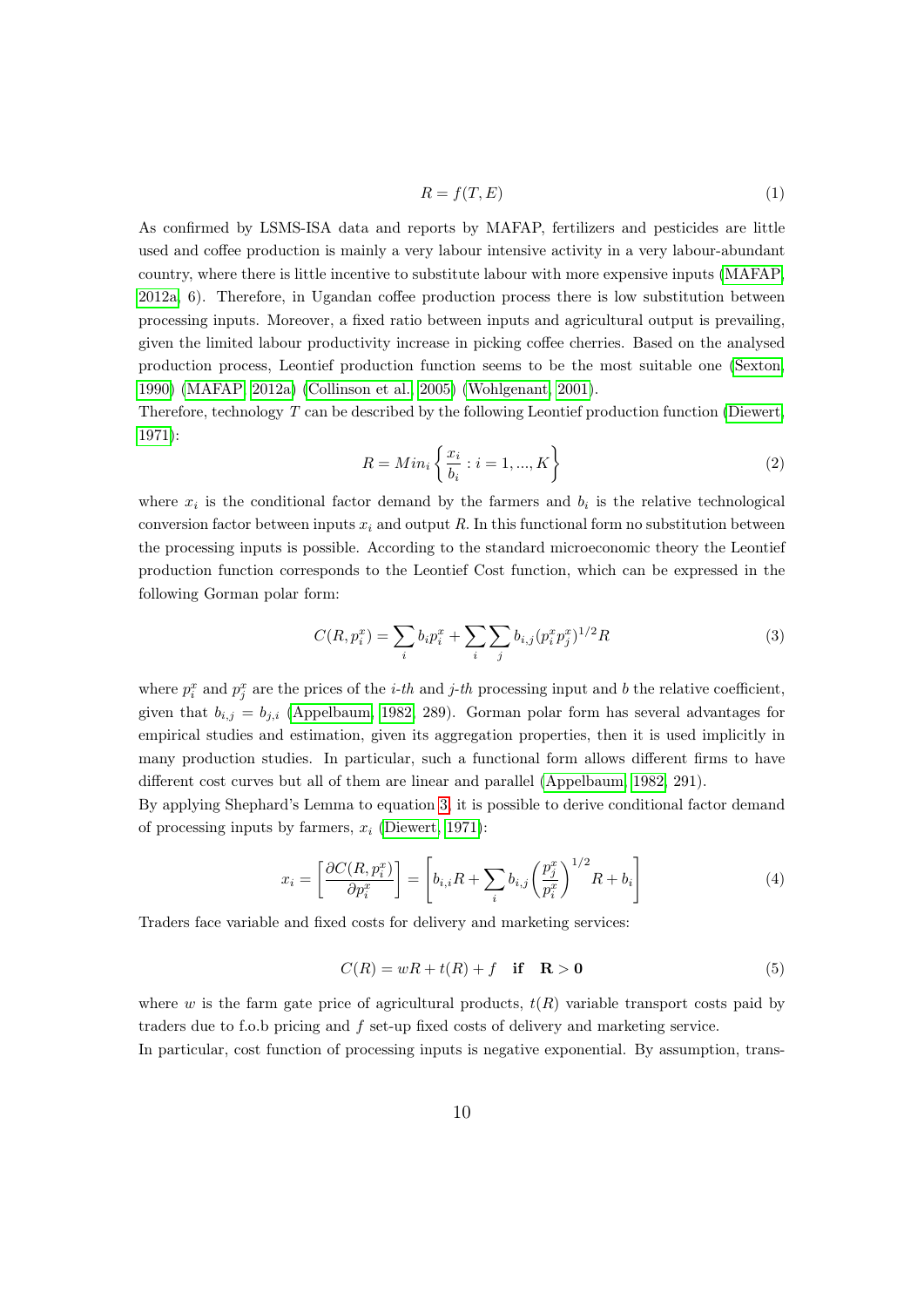port technology available to traders exhibits constant returns to scale and marginal variable costs  $t'$  can be taken as constant and not dependent on  $R$ . Nevertheless, some economies of scale occur over some  $R > 0$ , because strictly positive fixed set-up costs are spread over increasing inputs. Moreover,  $w$  is a function of agricultural product  $R$  and distance  $L$  [\(Sexton, 1990,](#page-25-3) 711).

In a competitive market traders maximize profit and equilibrium condition is reached when marginal revenues are equal to marginal costs, under the constraint of costs and quantity demanded of R:

<span id="page-11-4"></span>
$$
Max\left[\Pi = PR - t(R) - wR - f\right] \to \frac{d\Pi}{dR} = 0\tag{6}
$$

<span id="page-11-3"></span>where  $P$  is wholesale domestic or export price for agricultural products. By taking the first-order derivative:

$$
\frac{d\Pi}{dR} = P - t' - w - R(\frac{dw}{dR})\tag{7}
$$

At this point, it is possible to take in account distance  $L$ , which introduces a wedge between price obtained by farmers and the one paid by traders. In spite of such wedge, positive transport costs do not necessarily imply imperfect competition, if transport costs, which are charged to farmers by traders, are equal to actual transport expenditures. In this case, transports cost play a similar role to expenditures for production factors.

When all markets are served, equilibrium condition is reached, if farm gate price net of transport costs is equal for all rival farmers at common borders:

<span id="page-11-0"></span>
$$
w_i + tL_{ij} = w_j - tL_{ji}
$$
\n<sup>(8)</sup>

where t is transport costs for unit of geographical distance,  $L_{ij}$  and  $L_{ji}$  represent geographical distance. Since distance is fixed in the short run as well as rival traders are symmetric, the radius of market area for each trader is symmetric in all n directions, i.e.  $L_{ij} = L_{ji}$ . This assumption corresponds to the one of standard oligopsony theory that the number of firms is fixed in the market in the short run [\(Sexton, 1990,](#page-25-3) 712).

By assumption, transport technology available to traders exhibits constant returns to scale and  $t$  can be taken as constant and not dependent on  $R$ . Solve equation [8](#page-11-0) for  $L$ :

<span id="page-11-1"></span>
$$
L = \frac{1}{2t}[w_i - w_j] \tag{9}
$$

Take first-order derivative of [9](#page-11-1) with respect to  $R$ :

$$
\frac{dL}{dR} = \frac{1}{2t} \left[ \frac{dw_i}{dR} - \frac{dw_j}{dR} \right] \tag{10}
$$

<span id="page-11-2"></span>By applying total derivative theorem,  $\left(\frac{dw}{dR}\right)$  can be written as:

$$
\frac{dw}{dR} = \frac{\partial w}{\partial R} + \frac{\partial w}{\partial L}\frac{dL}{dR}
$$
\n(11)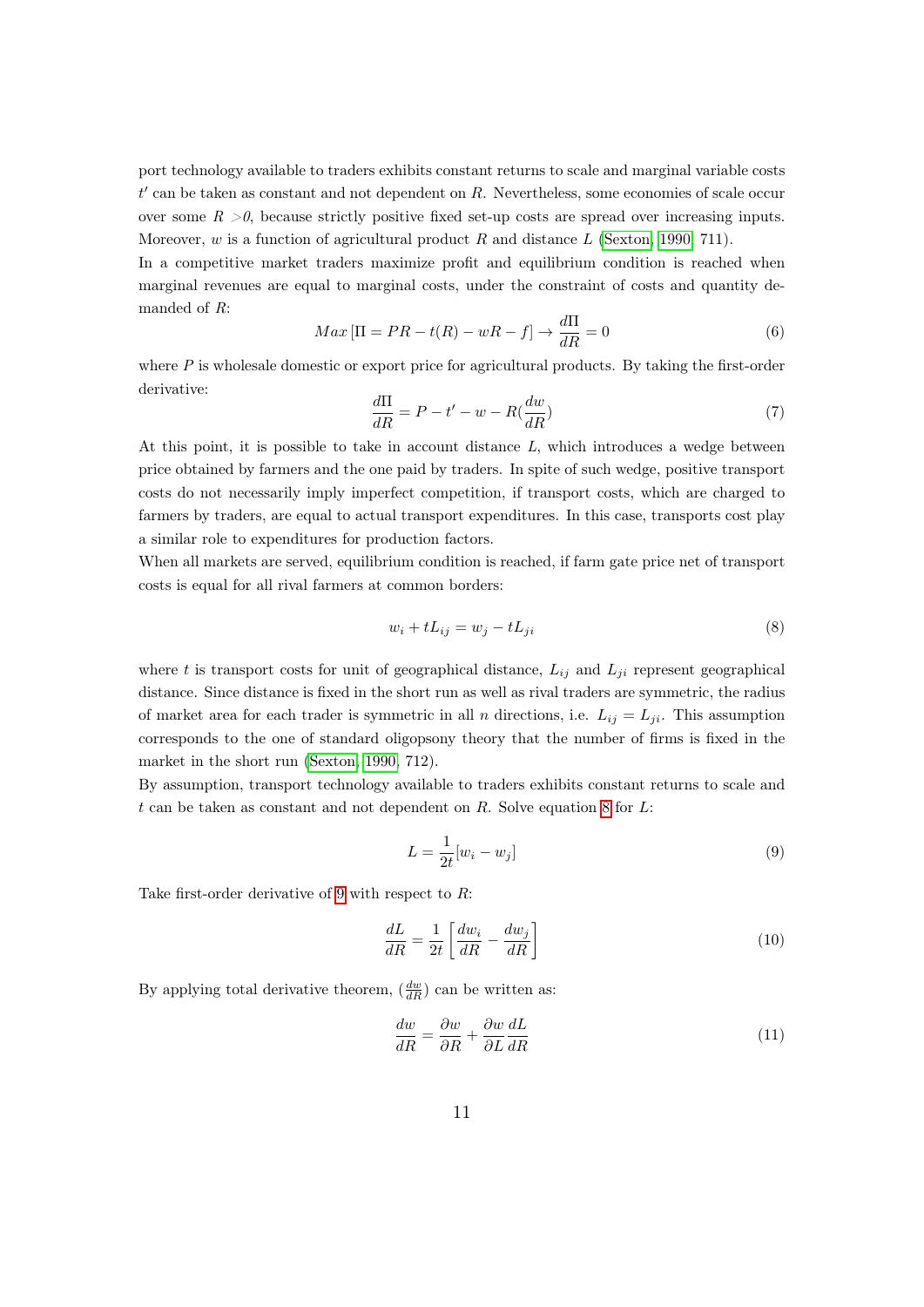Given that firms are symmetric, in equilibrium  $w_i = w_j = w$ .

Let define  $\frac{dL}{dR} = \theta (\partial w/\partial R)$  as a general conjecture and introduce it in equation [11](#page-11-2) in order to get the following result:

<span id="page-12-0"></span>
$$
\frac{dw}{dR} = \frac{\partial w}{\partial R} + \frac{\partial w}{\partial L} \theta \frac{\partial w}{\partial R}
$$
\n(12)

<span id="page-12-3"></span>By plugging [12](#page-12-0) in equation [7](#page-11-3) and re-ordering members, it is possible to get:

$$
(P - t' - w) = R\frac{\partial w}{\partial R} + R\frac{\partial w}{\partial L}\theta \frac{\partial w}{\partial R}
$$
\n(13)

After some manipulation, previous equation becomes:

<span id="page-12-2"></span><span id="page-12-1"></span>
$$
(P - t' - w) = R \frac{\partial w}{\partial R} [1 + \frac{\partial w}{\partial L} \theta]
$$
\n(14)

which is an equivalent expression to the *mark-up pricing policy* with respect to the spread between the wholesale domestic or export price net of marginal transport costs and the farm gate price. In particular,  $\left(\frac{\partial w}{\partial R}\right) = \left(\frac{\partial \sum_i p_i^x}{\partial R}\right)$ , where  $\sum_i p_i^x$  is the sum of the costs paid by farmers for all production inputs. Therefore equation [14](#page-12-1) can be expanded taking in account all three market levels, although the market of agricultural products, where the traders and the farmers negotiate for quantity and price, is the main focus of the study:

$$
(P - t' - w) = \left(\frac{\partial w}{\partial R}\right) R \left[1 + \theta \left(\frac{\partial w}{\partial L}\right)\right] = \left(\frac{\partial \sum_{i} p_{i}^{x}}{\partial R}\right) R \left[1 + \gamma L\right]
$$
(15)

given that  $\theta\left(\frac{\partial w}{\partial L}\right) = \gamma L$ . Under the assumption of f.o.b. pricing, transport costs are transferred from exporters entirely to traders and at least partially to farmers. This price transmission process has also an impact in terms of production. If traders exploit their market power overcharging transport costs between farm and exporter yard in Kampala to farmers, the latter are willing to supply less coffee for a given price.

The sketched model can be empirically tested in order to assess whether traders exploit their market power against farmers, based on geographical dispersion of the latter.

#### Data

The model can be applied to data collected by the Ugandan Statistical Office and the World Bank team within the framework of the Living Standard Measurement Study (LSMS). This database is integrated with data coming from Doing business and World Development Indicator database. A panel dataset is build for the waves 2010-2011 and 2011-2012.

The Agriculture survey of the LSMS concerns agricultural firms of small and middle size and it is very valuable for the analysis entailed in this paper. Indeed, coffee production is almost entirely dependent on about 500,000 smallholder farmers, 90 % of whose average farm size ranges from less than 0.5 to 2.5 hectares [\(MAFAP, 2012a,](#page-24-0) 5-6) [\(UCDA, 2015\)](#page-25-2). The database contains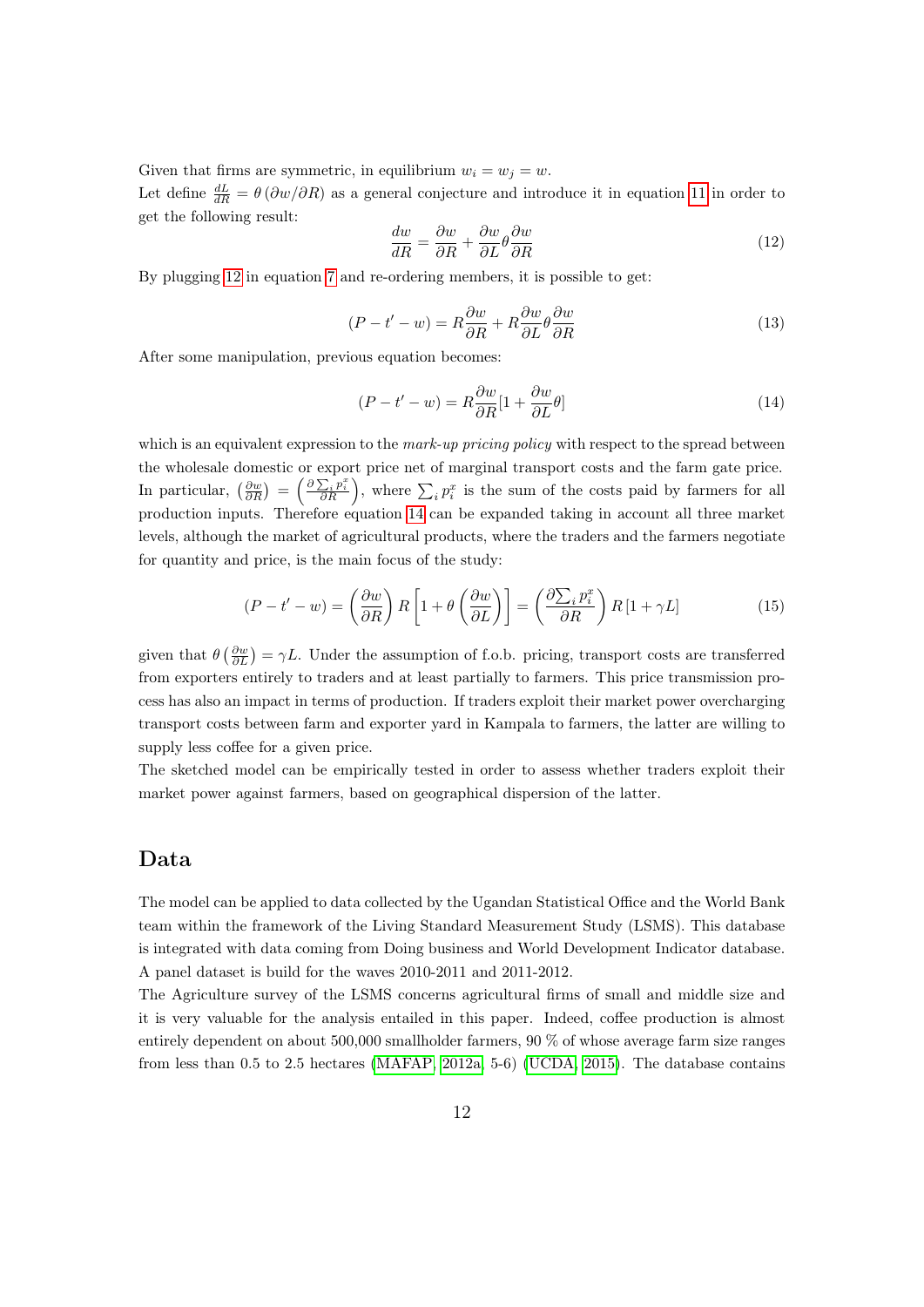information about employed production factors, i.e. organic and inorganic fertilizers, pesticides, hired and family labour. Such variables are taken as production inputs  $x_i$ .

For each factor the quantity purchased and the expenditure are provided. Factors for which a price cannot be recorded were probably obtained by the farmer for free and then they will be not regarded as cost in the production function.

Indeed, it is very likely, that not all inputs are bought by farmers on the market, since some of them are easily obtained by animal dung, which are raised within the farm, or saved from the previous seasons, like seeds, or exchanged with fellow farmers, like some chemical fertilizer or pesticides. Inability to record use of such inputs would bias a productivity estimate. Nevertheless, in this work the focus is on cost structure and price formation and not on productivity. Therefore, as long as farmers have not used or used, but not purchased such production factors, setting the relative costs to zero seems not be wrong, since these farmers did not pay out any money for them. Moreover, limited use of agrochemicals, as documented by the MAFAP, makes not surprising that many farmers report no employment of some of the mentioned inputs [\(MAFAP, 2012a,](#page-24-0) 6). In a similar way, reported non-hired labour other than family work, provided by neighbours as exchange or for social reasons, is not going to be taken in account, since it does not contribute to costs.

For each household total costs of hired labour and workdays are available. On the basis of these values, it is possible to compute an average daily wage for each household across the different tasks, gender and age of the workers (men, women and children). This daily wage is applied for person-workdays for family members to get total opportunity cost of family labour. For some hired jobs, no workdays are available, since it was possibly a piecework, to which the average daily wage across all households is assigned. This information available at the household level enables to take in account regional wage differentials.

The model takes also in account spatial dimension of the market. In this insight, transport costs play a role in determination of the spread between wholesale domestic or export price and farm gate price. From the database it seems that there are several ways to deliver agricultural products, which lead to different transport costs. Very frequently, dry cherries are collected at the farm gate by kiboko traders who tour the country by motorcycle or bicycle, which leads to zero or low transport costs for farmers.

Uganda is a landlocked country and its main sea outlet for exports is the port of Mombasa in Kenya. This aspect represents a major constraint to transaction cost efficiency, since transport costs between Kampala and Mombasa are a burden on the industry and reduce net prices to producers, as Uganda must remain competitive on world markets in relation to other origins which do not have to bear high internal costs of this kind [\(Collinson et al., 2005,](#page-22-0) 26).

Therefore, transaction costs for Ugandan coffee are quite high and made of transport costs between the farm and the exports' yard in Kampala, costs to export, i.e. for inland transportation between Kampala and the port of Mombasa and for loading and customs procedures there, which cannot be identified separately from each other.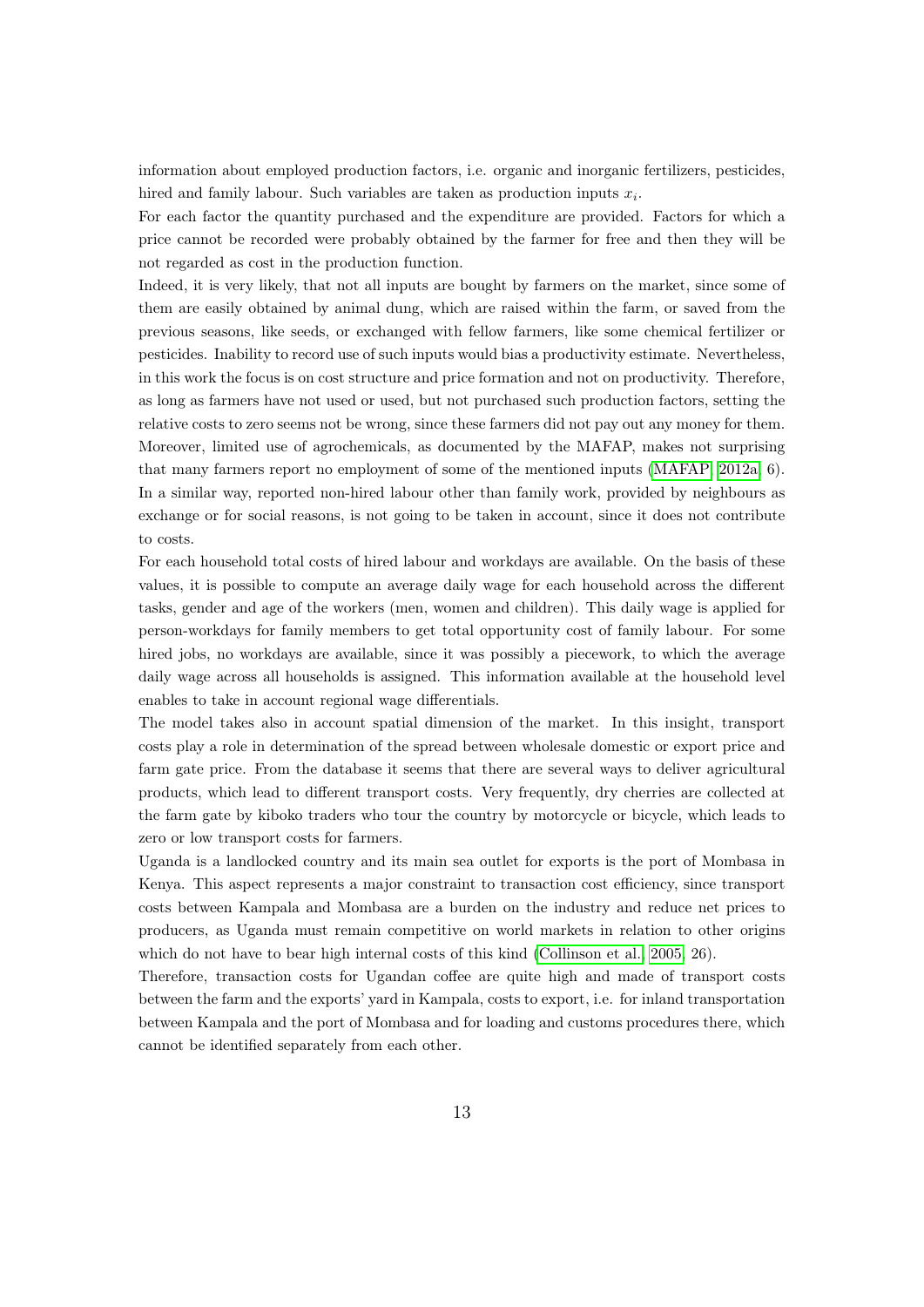Costs of export can be taken for the year of the LSMS survey from the Doing Business Database. They are expressed in deflated US Dollars for a 20 feet container of a weight of 10 tonnes, it is possible to obtain the average costs to export per kilo and to convert it to Ugandan Shillings like the other variables in the LSMS with the PPP Conversion Factor to Market Rate [\(World Bank,](#page-26-3) [2014\)](#page-26-3) [\(World Bank, 2015\)](#page-26-0).

Costs to export are paid by exporters, who are not able to increase export price to take in account such expenses, because international demand is exogenous. Such costs to export correspond to the variable  $t$  in the equations [5,](#page-10-1) [6](#page-11-4) and they are reasonably variable within a given range. Marginal cost  $t'$  as in equation [7](#page-11-3) are constant by assumption and therefore equal to the average costs to export per kilogram given in the Doing Business Database. It can be assumed that costs to export are transferred by exporters to traders and by the latter to farmers, based on the experience that historically low prices have squeezed trader margins to an average of less than 1% of revenue, and grower price levels to close to, or less than, the cost of production [\(Collinson](#page-22-0) [et al., 2005,](#page-22-0) 24). Wholesale export price net of marginal transport costs  $(P - t')$  is equivalent in this sense to the f.o.b. price at the port of Mombasa.

Moreover, transport costs between the farm and Kampala are sometimes carried by farmers, sometimes by traders. It is expected that traders who collect the kiboko at the farm gate will pay lower farm gate price on average [\(Fafchamps et al., 2005\)](#page-23-0).

Through these operations it is possible to get a database of 1041 households which harvested coffee during the LSMS-ISA survey wave 2010-2011 or 2011-2012 or during both.

Uganda LSMS sampling design warrants representativeness at national and sub-national level, like for agro-ecological zones [\(Himelein, 2012\)](#page-23-9). Such sampling algorithm implies that the selected sub-sample of 1041 households is representative of the population of coffee producers, because coffee production is regionally concentrated in few districts (Bundibugyo, parts of Hoima, Kabarole, Mbarara, Bushenyi, Mubende, Luweero, Mukono, Masaka, Iganga, Jinja, Kalangala, Mpigi and Kampala) which make up a specific agro-ecological zone [\(Mwebaze, 2006\)](#page-24-12).

#### Empirical Strategy

In the specific case of the Ugandan coffee value chain, domestic price spread can be ignored, because domestic consumption of coffee is negligible. Indeed, from the ICO data it is possible to compute that domestic consumption was around 4-10% of production in the period 2004-2010 [\(MAFAP, 2012a,](#page-24-0) 8) [\(ICO, 2015\)](#page-23-6). Therefore, just demand for exports and international price spread are taken in account. In particular, international demand is taken as exogenous, given that Uganda has a small share of world coffee market.

The following model is run for empirical estimation: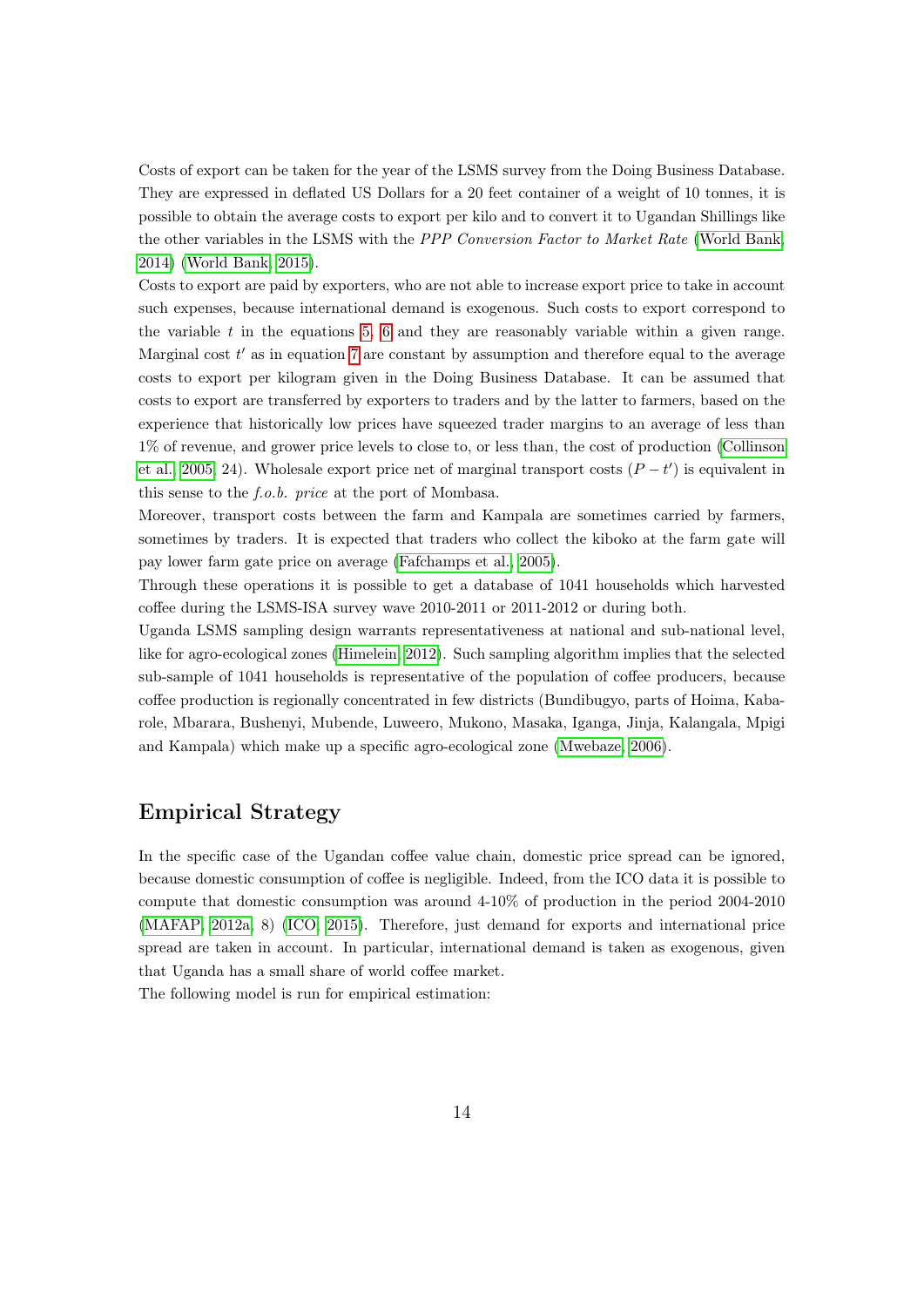$$
\left(\ln R_i = \ln a + \eta \ln \left(\frac{w_i}{S}\right) + \beta C + \xi_1\right) \tag{a}
$$

$$
F = \begin{cases} \frac{\ln I \cdot t_i - \ln a + I \cdot \ln \left( S \right)^{-1/2} \cdot S1}{x_i / R_i = b_{i,i} + \sum b_{i,j} \left( \frac{p_j^x}{p_i^x} \right)^{1/2} + b_i / R_i + \xi_2} \end{cases}
$$
 (b)

$$
(P_{int} - t' - w_i) = \frac{\left(\sum_i b_i p_i^x + \sum_i \sum_j b_{i,j} (p_i^x p_j^x)^{1/2} R_i\right)}{\left[1 + \theta_{int} \left(\partial w_i / \partial L\right)_{int}\right]^{-1}} + \gamma L + \xi_3
$$
 (c)

where  $t'$  are transport costs between the exporter yard and the border paid by traders (f.o.b. pricing), C are climatic control variables for rainfall estimates, L distance variables, S is the implicit GDP deflator,  $P_{int}$  the international price and  $\xi_r$  is the disturbance term of the r-th equation of the system. All other variables have been already defined.

Since it is assumed that transport technology available to traders exhibits constant returns to scale, marginal and average transport costs are equal and correspond to parameter  $t'$ .

C consists of  $C_1$ , the average 12-month total rainfall (mm) for the time 2001-2010, and  $C_2$ , 12-month total rainfall (mm) between January and December for the survey year (2010 or 2011). L is made of  $L_1$ , distance from Kampala (km), and  $L_2$ , remoteness index.  $L_1$  is calculated as the geographic distance between the GPS co-ordinates of the plot and the city of Kampala, while  $L_2$ is an average of distance of the village centre from some facilities of primary importance for the community.

Other control variables in [\(a\)](#page-30-0) like parcel size were tested, but they are not significant. Main reason for this insignificance is that much coffee is wild and collected by farmers in the forest and on common land.

Variables t',  $P_{int}, p_{i/j}^{x}$ , C, w and L are exogenous, because farmers are small and dispersed.

Equation [\(a\)](#page-30-0) describes microeconomic supply function by farmers, given farm gate price, exogenous climatic variables and the prevailing market structure. Equations [\(b\)](#page-30-0) and [\(c\)](#page-30-0) describe behavioural microeconomic relations, i.e. optimal substitution strategy between production factors, given exogenous prices of inputs, and pricing behaviour of farmers, given production function and the prevailing market structure.

Equation [b](#page-30-0) corresponds to conditional factor demand, equation [4,](#page-10-2) and consists of two subequations b.1 and b.2 for two groups of inputs employed in production process, respectively other inputs (fertilizer, pesticides, etc.) and labour. Equation [\(c\)](#page-30-0) corresponds to equation [15](#page-12-2) and is the focal point of analysis, since the wholesale-farmgate price spread assesses market competition degree and revenue distribution between farmers and traders.

Availability of panel data for the waves 2010-2011 and 2011-2012 increases quality of estimation and allows to take in account household heterogeneity. If the model is run on the unbalanced panel instead of the balanced one there will be an efficiency increase, therefore no balanced panel is extracted from the unbalanced one [\(Baltagi, 2006\)](#page-22-12).

Given the panel structure of the database, all previous equations should be indexed by  $h$  (house-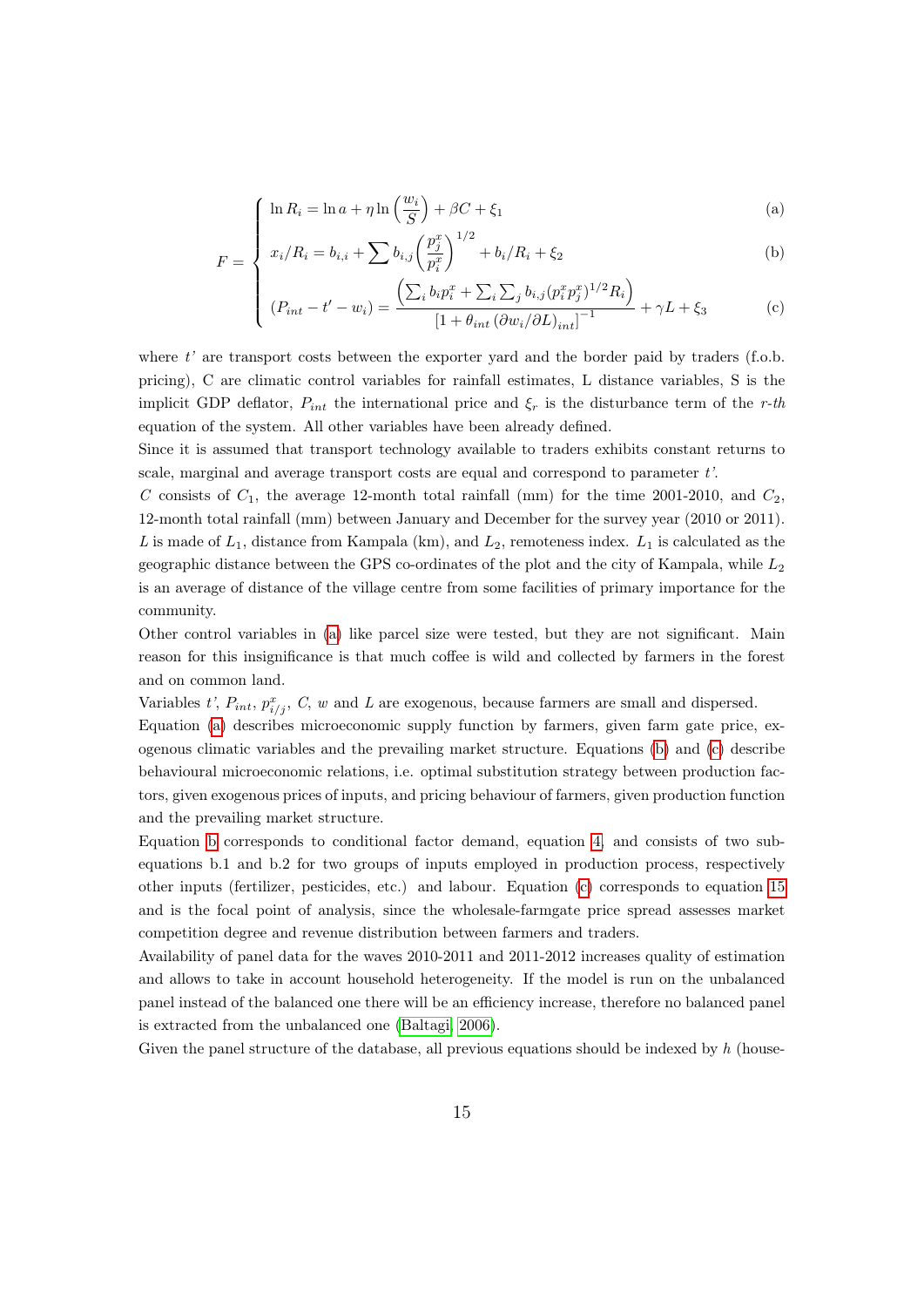hold ID) and t (year). In order to simplify notation, indexes h and t were not introduced in the equations, but the two dimensions are taken in account in the estimation.

Microeconomic supply, substitution between production factors and pricing behaviour cannot be regarded as contemporaneously uncorrelated with each other. Indeed, farmers decide at the same time how much coffee they supply and which inputs they employ in production, given exogenous factor prices, transport costs for unit of geographical distance and farm gate price offered by traders.

The empirical approach is data-driven. In particular, the alternative between SUR, which implies correlation between the equations in the system through the disturbance term, and equationby-equation OLS, which means that there is no correlation between such equations, is checked through the likelihood ratio and Breusch-Pagan test for indipendent errors. Both tests conclude that SUR is the most adeguate technique. In particular, likelihood ratio test confirms that the null hypothesis, that correlation between the equations is zero, is easily rejected as shown in table [3.](#page-30-1)

Breusch-Pagan test for independent errors informs that several correlation coefficients between the residuals of equations in regarded specifications are significantly different from zero, as it can be easily seen in tables [4](#page-31-0) and [5.](#page-32-0) Therefore, to employ a seemingly unrelated equations (SUR) model seems to be fully justified. This methodology allows to exploit simultaneity between equations and to increase efficiency [\(Zellner, 1962\)](#page-26-4).

Due to significant correlation of disturbance terms across the different equations, an equation-byequation OLS produces consistent, but inefficient estimates. Therefore, a GLS- SUR estimation is required because of its sizeable advantages in terms of efficiency over an OLS estimation [\(Greene,](#page-23-10) [2008,](#page-23-10) 254-257). Although the number of observation units is much larger than the time periods, the system can be successfully estimated. Indeed, by means of a pre-multiplied matrix, which maps the unrestricted coefficients into the restriction set by the sketched model, the dimension of the covariance matrix is reduced and its generalized inverse can be easily computed [\(Henningsen](#page-23-11) [and Hamann, 2007,](#page-23-11) 7-8).

There could be endogeneity due to household unobserved heterogeneity in the database. Equationwise Hausman test between fixed and random effect estimators produces mixed results as shown in table [6](#page-33-0) and does not fully support random effect specification. In order to carry out some robustness analysis, a seemingly unrelated regression - least square dummy variables (SUR-LSDV) and a seemingly unrelated regression - random effect (SUR-RE) are estimated.

SUR-LSDV accounts for household fixed effects: from results in table [7](#page-34-0) it is possible to see that share of household effects, which are significant at least at  $5\%$ , amounts to  $75.6\%$  in equation [c,](#page-30-0) but barely to 23.3% in equation [a,](#page-30-0) to 0.6% in equation b.1 and to 4% in equation b.2.

Both specifications control for cross-equation correlation through residuals and for household heterogeneity, but they are based on different assumptions. While SUR-LSDV leaves the relation between household heterogeneity and covariates in all equations unconstrained as well as allows to estimate and test household effects, SUR-RE assumes that household heterogeneity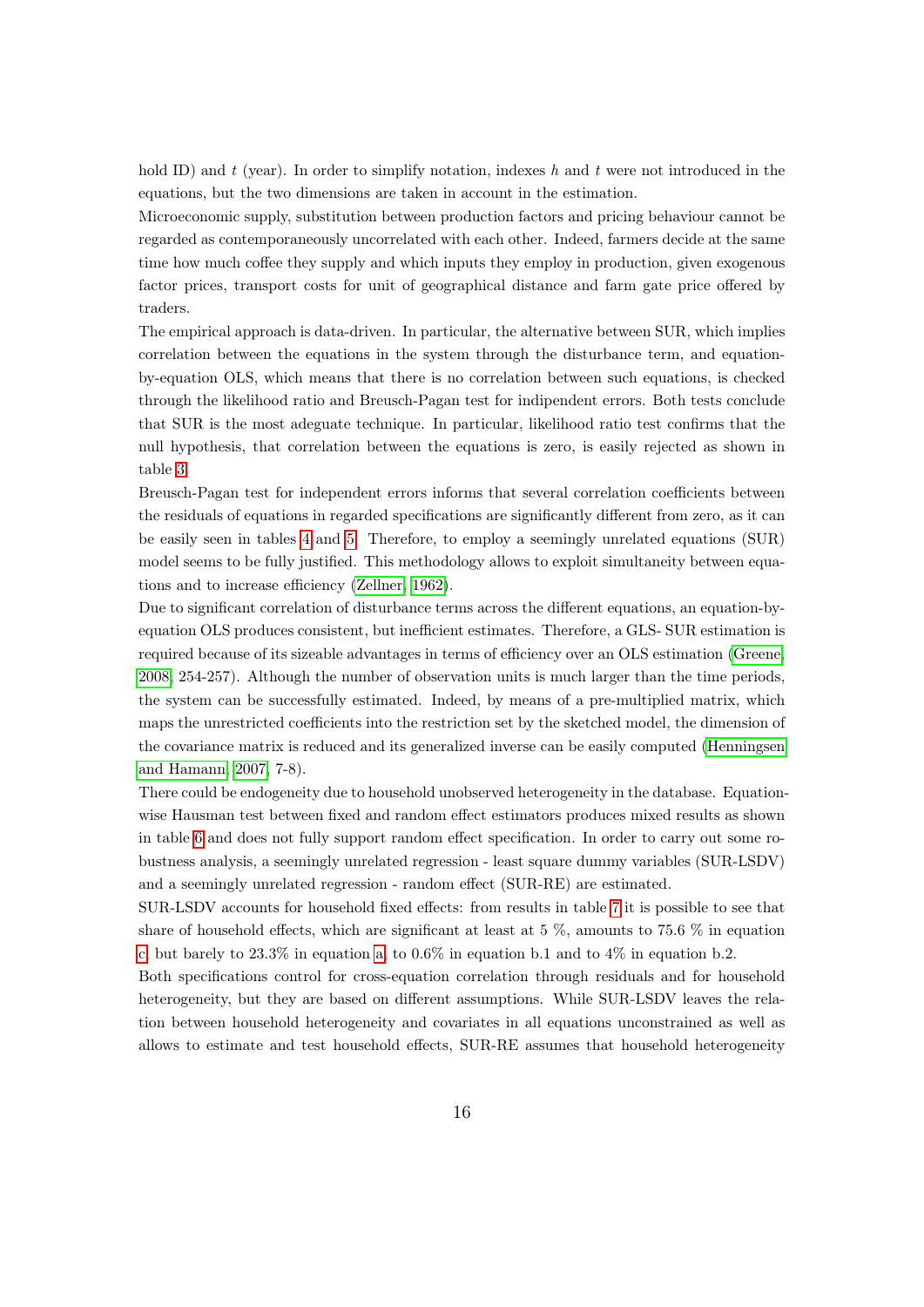and covariates in all equations are orthogonal and that household heterogeneity behaves like idiosyncratic error term.

From this output it is possible to conclude that entrepreneurial ability of farmers is not very relevant, if production of green coffee is achieved without employment of advanced techniques or by collecting coffee cherries in forests as it is the case in Uganda. On the contrary, given the impact of transport costs on raw agricultural commodity final price, distance plays an important role. In this sense, distance represents a large part of heterogeneity among farm household. Indeed, distance affects very likely farm gate price in equation c, but not other inputs and labour requirement in equations b.1 and b.2 or supplied quantity in equation a. Distance influences supplied quantity only through farm gate price.

Therefore, endogeneity due to household unobserved heterogeneity is very attenuated, since farmers are small, dispersed and accept the farm gate price offered by traders as well as production of coffee in Uganda does not require very relevant level of ability. In this case, an IV approach will not produce any significant improvement, given that instruments are weak. Moreover, estimated simultaneous equation model SUR controls for residual minor endogeneity.

While SUR-RE introduces some bias since the orthogonality assumption is not fully supported, this distortion is little since farmer heterogeneity comes mostly from distance and not from farmers' entrepreneurial ability or other omitted variables. Moreover, SUR-LSDV does not make possible an appropriate identification strategy, because it does not allow to identify separately distance as explanatory variable. Therefore, a SUR-RE model is also estimated with four different specifications.

System F is the most general version of the model. For robustness analysis, the model is run with five different specifications. Specification 1 is estimated as SUR-LSDV. Specifications 2, 3, 4, 5 are SUR-RE models. In particular, in specification 1 there are neither L nor C, but household dummy variables are separately identified, specification 2 is run with L and C. Specification 3 is estimated with C, but without L. Specification 4 includes L, but not C. Specification 5 does not entail neither C nor L.

Specifications 1, 2 and 3 are reference approaches for the analysis carried out in this paper. Nevertheless, specifications 4 and 5 were also estimated in order to provide a complete picture. Indeed, variables C and L have many missing data which cannot be otherwise imputed, therefore their introduction results in a significant reduction in sample size. In spite of these shortcomings, asymptotic validity of the specifications 1, 2 and 3 is not undermined and their evaluation can be regarded as main contribution to the analysis of the topic dealt with in this paper.

#### Estimation results

The output of all specifications is reported in tables [7,](#page-34-0) [8,](#page-35-0) [9,](#page-36-0) [10](#page-37-0) and [11.](#page-38-0)

Goodness-of-fit of specification 1 (SUR-LSDV) is high because Mc Elroy  $R^2$  is 0.68. Goodnessof-fit of specifications 2, 3, 4, 5 (SUR-RE) decreases, but it is still good. In particular, for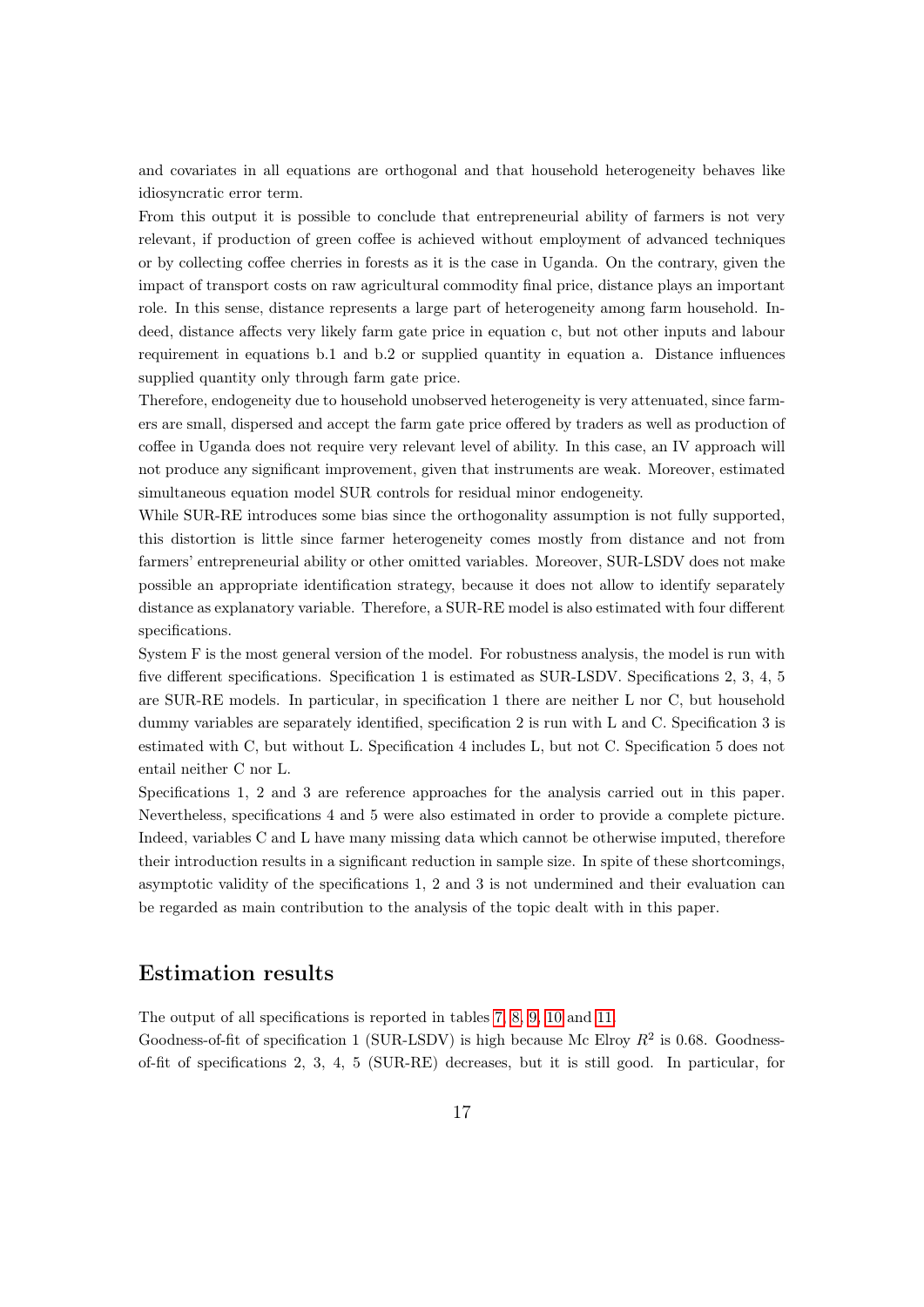specifications 2 and 3 the Mc Elroy  $R^2$  is between 0.29 and 0.34<sup>[1](#page-18-0)</sup>.

In all specifications, all variables in the second equation on other input requirement are not significant, while in the third equation on labour requirement the reciprocal of coffee supply is large and highly significant. This result confirms that coffee production is a labour-intensive process and that Ugandan farmers employ small quantity of fertilizers and pesticides. In general, low levels of wages in agricultural sector fosters a substitution of other inputs (fertilizer, pesticides, etc.) with labour. The most interesting result is given in the fourth equation. Only in specification 5 the marginal effect of labour costs is significant, but still quite small. In all other specifications any input costs variable is not significant.

Regression output is able to confirm also the hypothesis made in the first part of the paper, i.e. that traders exploit their market power overcharging transport costs between farm and exporter yard in Kampala to farmers. In specification 2 only  $D_1$ , distance from Kampala (km), is significant and its magnitude is between  $10^4$  and  $10^5$  times the value of the coefficients of the factor costs in all specifications.

As shown in table [12](#page-39-0) marginal effect of distance on wholesale-farm gate price spread is between 2.3 and 2.4 Ugandan Shillings (UGX) each kilogram of coffee and kilometre of distance. Since wholesale-farm gate price spread is defined as  $(P_{int} - t' - w)$  and t' and  $P_{int}$  are exogenous and constant across households, the mentioned marginal effect implies a reduction of the farm gate price by 2.3 and 2.4 Ugandan Shillings (UGX) each kilogram of coffee for each kilometre far away from Kampala. This value corresponds to an average decrease between 6 % and 7 % of the farm gate price each kilometre, because the average farm gate price is about 35 UGX each kilogram. This result confirms that traders exploit their market power overcharging transport costs between farm and exporter yard in Kampala to farmers.

The remoteness index is not significant in all models. Only actual distance from the export yard in Kampala and not accessibility to primary community services, e.g. outlet markets, is relevant for coffee revenue distribution.

At the same time, distance from Kampala and the remoteness index are negatively correlated  $(\rho = -0.62^{***})$ , which can give a hint that some primary services in the surroundings of Kampala could be less accessible to citizens because of city size and higher population density. In spite of that, farmers could regard as more convenient to own a plot in the surroundings of Kampala, in order to overcome more easily distance barriers and take on a larger share of coffee price.

To have a better insight in the impact of distance on market structure, direct effect of supply on price and the one of price on supply as well indirect effect of distance on both can be computed and compared. From results of specification 2 relevant partial elasticity parameters are calculated and reported in table [12.](#page-39-0)

<span id="page-18-0"></span><sup>&</sup>lt;sup>1</sup>Mc Elroy  $R^2$  is computed in the following way:  $R_{McE}^2 = 1 - \frac{\hat{\epsilon}' \hat{\Omega}^{-1} \hat{\epsilon}}{y' \hat{\Omega}^{-1} y}$  where  $\hat{\Omega}^{-1}$  is the estimated positive definite contemporaneous covariance matrix,  $\hat{\epsilon}$  the error vector and y the dependent variable [\(McElroy, 1977\)](#page-24-13). This measure of goodness-of-fit should be evaluated with caution, because some doubts on its reliability were cast [\(Srivastava and Giles, 1987,](#page-25-14) 346-351) [\(Jitthavech, 2010\)](#page-23-12).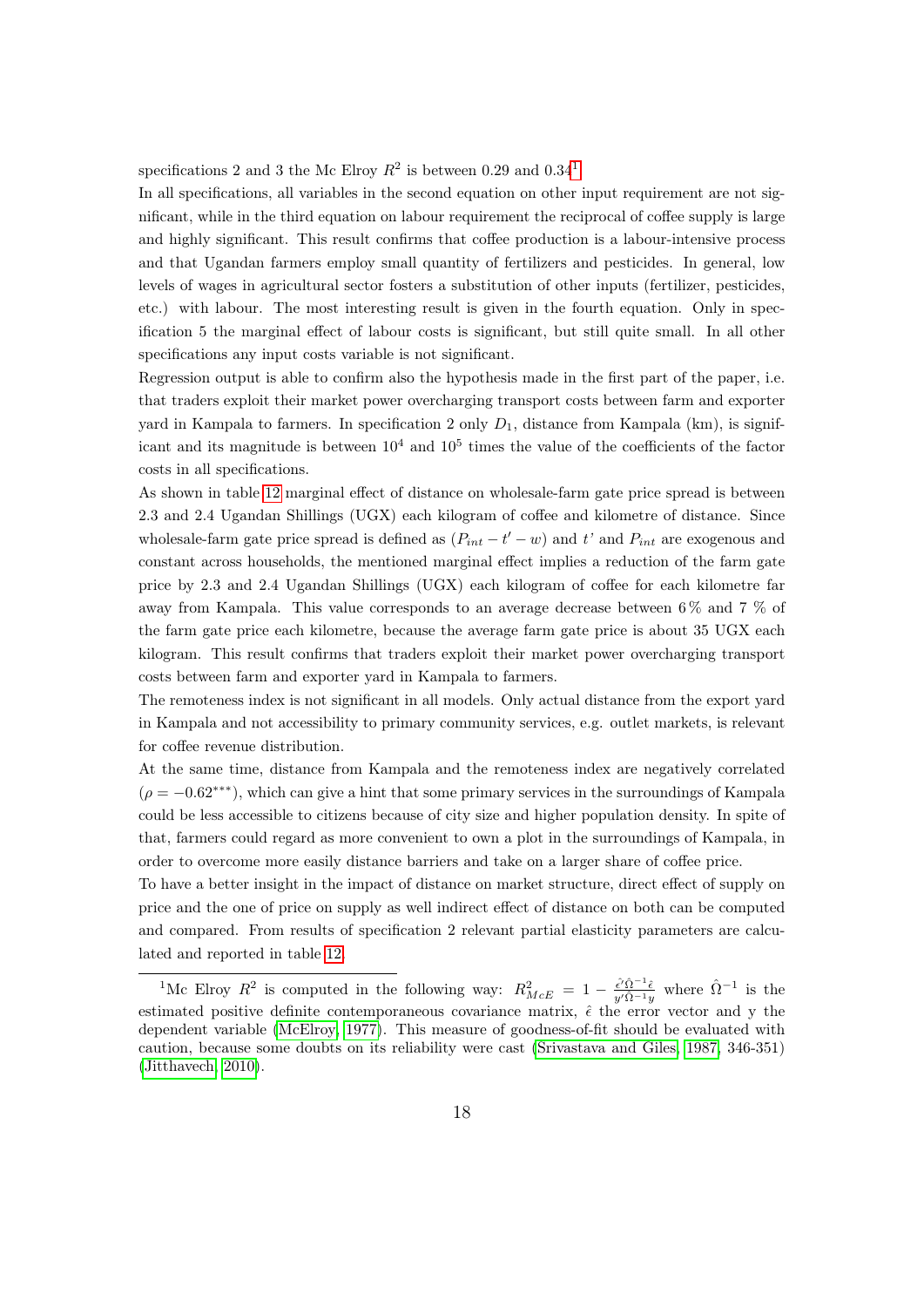From this computation it is evident that direct effect of supply on price and of price on supply is smaller than indirect effect of distance on both. In this context, geographical distance determines market structure and plays a significant role for farmers' welfare, since this cash crop provides a large part of income for over 500,000 households.

Due to this empirical relevance, any policies should take in account such aspect as a barrier to competitive coffee market and to poverty reduction of rural areas. On the basis of the output analysed, in the last part of this work some policy implications are discussed in order to design a strategy to foster a structure of the agricultural value chain which maximizes social welfare and increase competitiveness of the sector.

#### Policy implications

Empirical analysis proved the relevance of distance as disincentives to farmers in supplying larger quantity of coffee. Indeed, traders exploit their market power overcharging transport costs between farm and exporter yard in Kampala to farmers.

Farmers are not able to skip traders in the value chain, because a significant information asymmetry is prevailing in the market. In particular, traders exploit farmers' ignorance because the latter are small and dispersed as well as they lack information about current market prices because of villages remoteness and poor communications with marketplaces [\(Courtois and Subervie, 2015\)](#page-22-10). Moreover, farmers are not aware of actual transport costs faced by traders, which carry larger quantities of coffee than single smallholder farmers and spread fixed costs over a larger amount of crop.

The market share in world coffee export of Uganda is quite small, therefore an increase in coffee supply could have a positive impact on the available income of households without worsening the international coffee price.

This paper shows that costs increase more quickly because of bottlenecks in transportation infrastructure than of expenditures for production factors.

Improvement of transportation network can lead to larger production and higher efficiency of the coffee value chain, by reducing traders' market power. Indeed, there are no other major constraint in increasing coffee supply by farmers [\(Gollin and Rogerson, 2010\)](#page-23-2) [\(Ranganathan](#page-25-4) [and Foster, 2012\)](#page-25-4). Labour is indeed largely available in a country with fast-growing and young population [\(World Bank, 2014\)](#page-26-3). Other factors like small parcel size do not seem to represent a significant barrier to increase in supply, as long as competition for wild coffee or common land does not become too fierce. This perspective is not probably immediate, because population density in Uganda is not very high [\(World Bank, 2014\)](#page-26-3).

Geographical distance is obviously a physical constraint which cannot be easily overcome. Proposals to provide incentives to farmers to move closer to Kampala cannot be regarded as a reasonable policy recommendation. Indeed, increasing agglomeration could have large negative side-effects and worsen even more the quality of accessibility to primary services in the area of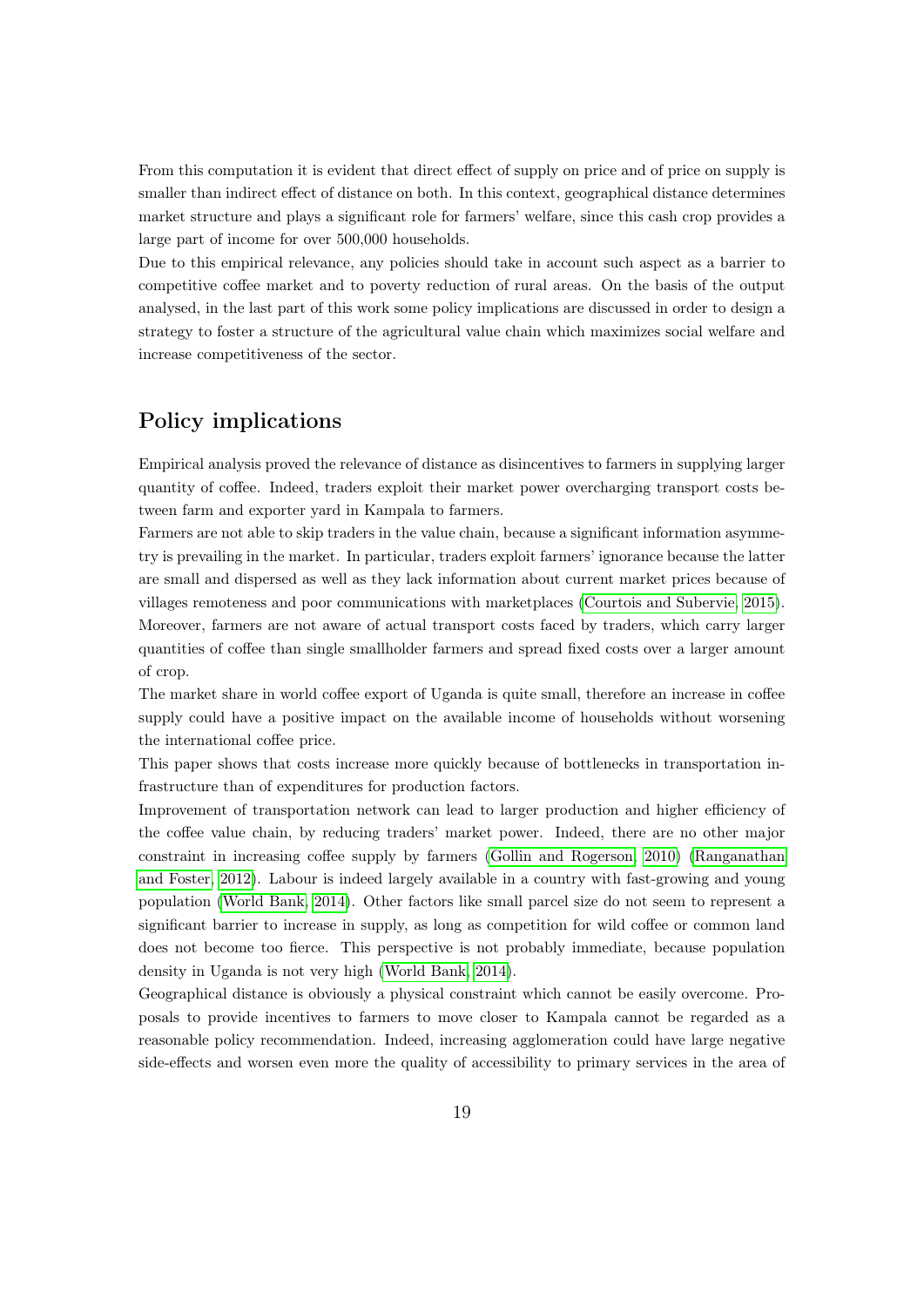Kampala and increases household poverty.

A more sustainable solution could be to improve quality of transportation and roads in Uganda in order to reduce delivery time and costs. Improvement of transport quality could have very positive side-effects, providing to businesses in other sectors incentives to delocalize production outside the central region and reduce the negative impact of congestion in the area of Kampala. This policy could indirectly foster a more balanced regional development.

The estimated model is not able to clearly distinguish between the trading behaviour of Kiboko and FAQ traders, nevertheless it gives some hints that the complexity of the coffee value chain reduces also revenues of farmers. Indeed, since the quantity supplied by each farmer is too small to be accepted by FAQ traders or exporters, the Kibobo small-scale traders act as intermediaries. The Kibobo small-scale traders face large delivery costs, while transporters waste much time for stopping at different farms and load very little quantity of coffee at each place [\(Fafchamps and](#page-23-13) [Hill, 2005,](#page-23-13) 419). A farmer association, which could aggregate locally tiny amounts of coffee or bypass small-scale traders in a more efficient way, could reduce production costs, improve farmers' welfare and set incentives for larger coffee production.

#### Conclusions

This study was able to deal with revenue distribution along the Ugandan coffee value chain and to prove that spatial dispersion of farmers is a very important factor in the relationship between farmers and traders, which provides market power to the latter. The analysis gave hints that there is a large room for local oligopsony by traders, based on high delivery costs. In particular, traders exploit their market power overcharging transport costs between farm and exporter yard in Kampala to farmers. Marginal effect of distance on wholesale-farm gate price spread is between 2.3 and 2.4 Ugandan Shillings (UGX) each kilogram of coffee and kilometre of distance. This value corresponds to an average decrease between 6% and 7% of the farm gate price each kilometre, because the average farm gate price is about 35 UGX each kilogram. From the computation entailed in this paper it is evident that direct effect of supply on price and of price on supply is smaller than indirect effect of distance on both. In this context, geographical distance determines market structure and plays a significant role for farmers' welfare, since this cash crop provides a large part of income for over 500,000 households.

Farmers are not able to skip traders in the value chain, because a significant information asymmetry is prevailing in the market. In particular, traders exploit farmers' ignorance because the latter are small and dispersed as well as they lack information about current market prices because of villages remoteness and poor communications with marketplaces [\(Courtois and Subervie, 2015\)](#page-22-10). Moreover, farmers are not aware of actual transport costs faced by traders, which carry larger quantities of coffee than single smallholder farmers and spread fixed costs over a larger amount of crop.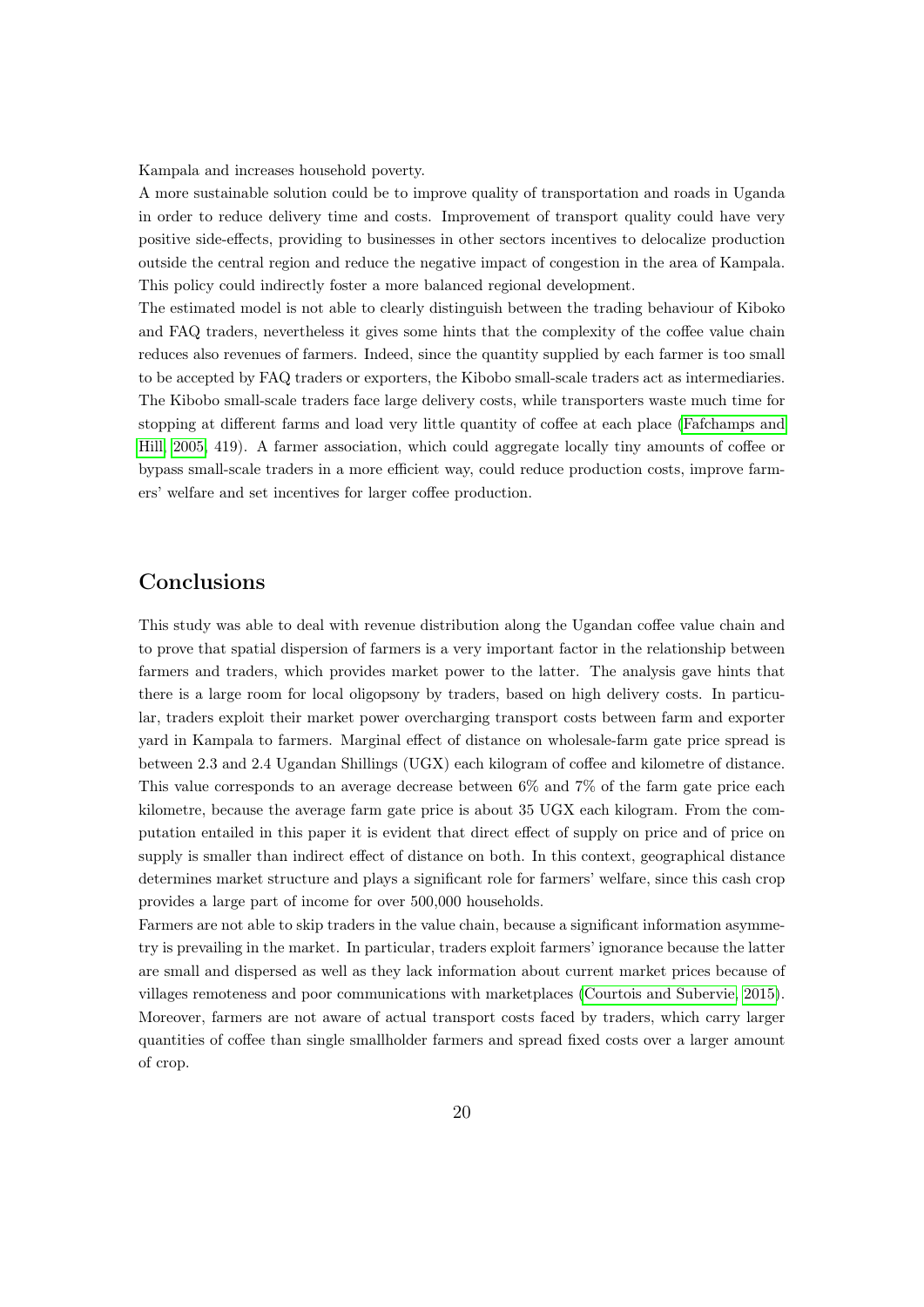This study confirms also that coffee production is a labour-intensive process and that Ugandan farmers employ small quantity of fertilizers and pesticides. In general, low levels of wages in agricultural sector fosters a substitution of other inputs (fertilizer, pesticides, etc.) with labour. A set of adequate policies to address the exploitation of market power by traders would consist of investment in quality of transportation and roads in order to reduce delivery time and costs. This strategy would shrink the ability of traders to exploit information asymmetry against farmers and to overcharge transport costs to the latter.

Such approach is able to produce further positive side-effects and foster de-localization of other businesses outside the central region of Kampala and lower negative effects of congestion around Kampala. Moreover, an increase in coffee supply could also have a positive impact on the available income of households without worsening the international coffee price, since the market share in world coffee export of Uganda is quite small.

Since there are many open questions and a strong interest for the analysed field, the author is keen to expand this analysis in future research works. For instance, it would be stimulating to disentangle the complex trading relations between Kiboko and FAQ traders and to figure out how the complexity of the value chain impacts sector efficiency.

An interesting research purpose would be also to model the optimal area of local oligopsony for traders and which effect specific policies can have on the market structure. Moreover, the role of availability of credit for production could be assessed as determinant of coffee supply by farmers and as an item of bargaining in a set of incomplete contracts with traders. Finally, interaction between international coffee market and behaviour of domestic actors was not investigated. This issue could be also an another stimulating avenue for further research.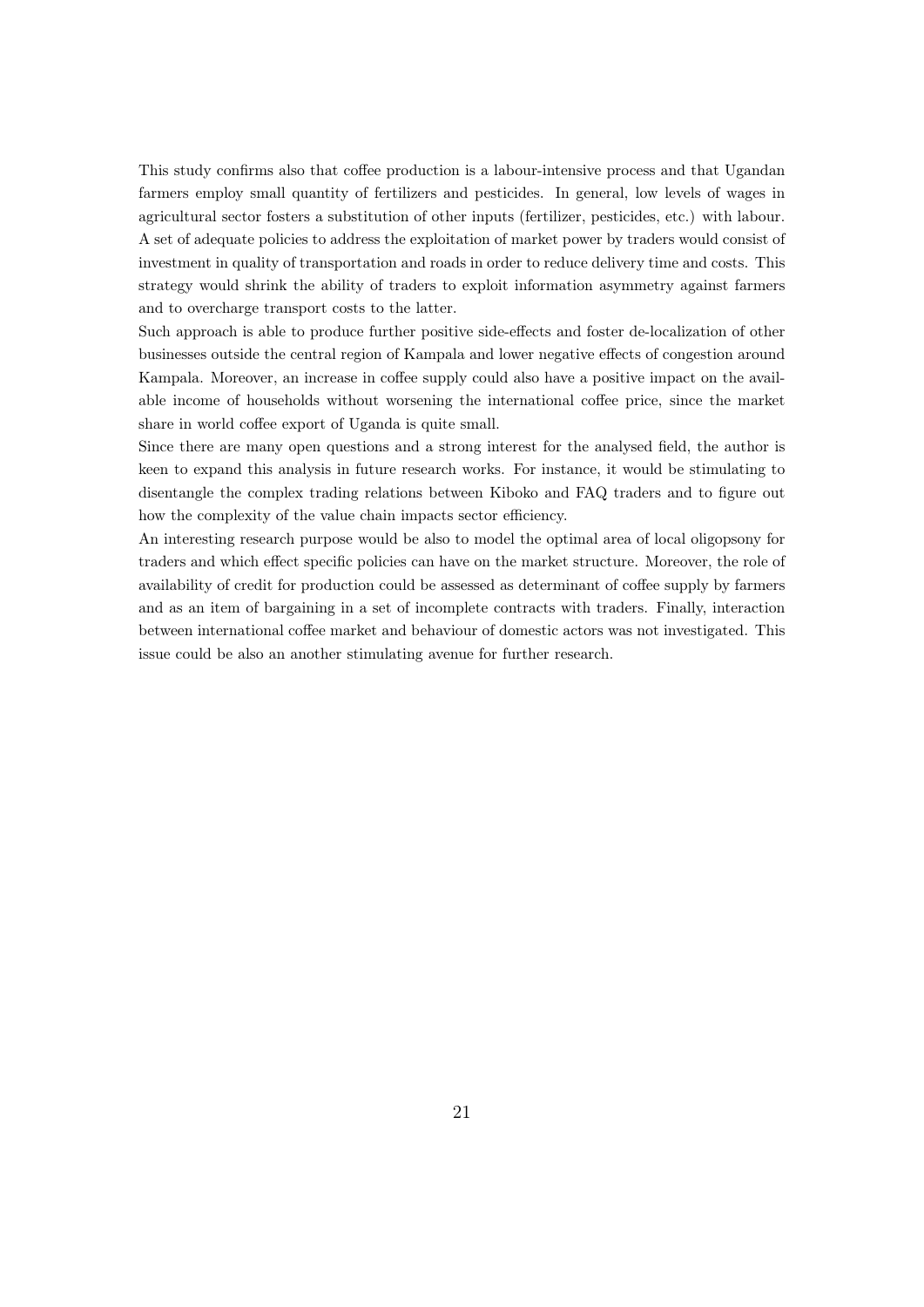#### References

- <span id="page-22-2"></span>Abdulai, A. (2000). Spatial price transmission and asymmetry in the ghanaian maize market. Journal of Development Economics, 63(2):327–349.
- <span id="page-22-3"></span>Abdulai, A. (2002). Using threshold cointegration to estimate asymmetric price transmission in the swiss pork market. Applied Economics, 34(6):679–687.
- <span id="page-22-11"></span>Appelbaum, E. (1982). The estimation of the degree of oligopoly power. Journal of Econometrics, 19(2–3):287–299.
- <span id="page-22-9"></span>Azzam, A. M. (1999). Asymmetry and rigidity in farm-retail price transmission. American Journal of Agricultural Economics, 81(3):525–533.
- <span id="page-22-5"></span>Ball, L. and Mankiw, N. G. (1994). Asymmetric price adjustment and economic fluctuations. Economic Journal, 104(423):247–261.
- <span id="page-22-12"></span>Baltagi, B. H. (2006). Panel data models. In Mills, T. C. and Patterson K, editors, Palgrave Handbook of Econometrics: Volume 1 Econometric Theory, pages 633–661. Palgrave Macmillan, Basingstoke, United Kingdom.
- <span id="page-22-1"></span>Ben-Kaabia, M. and Gil, J. M. (2007). Asymmetric price transmission in the spanish lamb sector. European review of agricultural economics, 34(1):53–80.
- <span id="page-22-7"></span>Blinder, A. S. (1994). On sticky prices: academic theories meet the real world. In Mankiw, G. N., editor, Monetary policy, pages 117–154. University of Chicago Press.
- <span id="page-22-6"></span>Blinder, A. S., Canetti, E., Lebow, D., and Rudd, J. B. (1998). Asking about prices: A new approach to understanding price stickiness. Russell Sage Foundation, New York.
- <span id="page-22-4"></span>Bukeviciute, L., Dierx, A., and Ilzkovitz, F. (2009). The functioning of the food supply chain and its effect on food prices in the European Union. European Commission: Occasional papers. Directorate-General for Economic and Financial Affairs, European Commission.
- <span id="page-22-0"></span>Collinson, C., Kleih, U. K., Burnett, D., Muganga, A., Jagwe, J., and Ferris, R. S. B. (2005). Transaction cost analysis for selected crops with export potential in Uganda. ASARECA monograph, No. 6. International Institute of Tropical Agriculture (IITA), Ibadan, Nigeria.
- <span id="page-22-10"></span>Courtois, P. and Subervie, J. (2015). Farmer bargaining power and market information services. American Journal of Agricultural Economics, 97(3):953–977.
- <span id="page-22-8"></span>Crespi, J. M., Saitone, T. L., and Sexton, R. J. (2012). Competition in u.s. farm product markets: Do long-run incentives trump short-run market power? Applied Economic Perspectives and Policy, 34(4):669–695.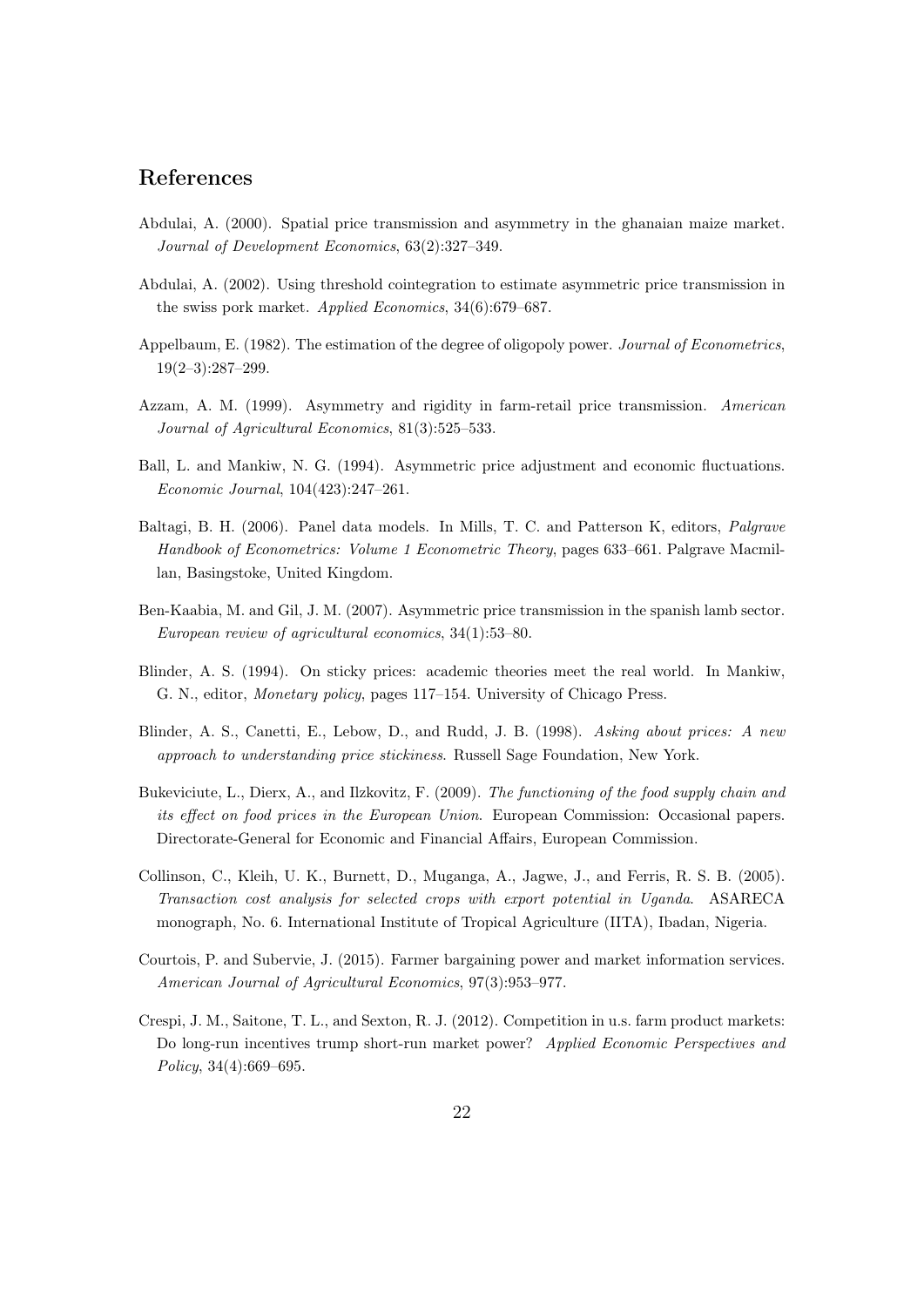- <span id="page-23-8"></span>Diewert, W. E. (1971). An application of the shephard duality theorem: A generalized leontief production function. Journal of Political Economy, 79(3):481–507.
- <span id="page-23-4"></span>European Commission (2009). A better functioning food supply chain in Europe: Communication from the Commission to the European Parliament, the Council, the European and Social Committee and the Committee of the regions.
- <span id="page-23-0"></span>Fafchamps, M., Gabre-Madhin, E., and Minten, B. (2005). Increasing returns and market efficiency in agricultural trade. Journal of Development Economics, 78(2):406–442.
- <span id="page-23-13"></span>Fafchamps, M. and Hill, R. V. (2005). Selling at the farmgate or traveling to market. American Journal of Agricultural Economics, 87(3):717–734.
- <span id="page-23-1"></span>Fafchamps, M. and Hill, R. V. (2008). Price transmission and trader entry in domestic commodity markets. Economic Development and Cultural Change, 56(4):729–766.
- <span id="page-23-5"></span>Fałkowski, J. (2010). Price transmission and market power in a transition context: Evidence from the polish fluid milk sector. Post-Communist Economies, 22(4):513–529.
- <span id="page-23-3"></span>Frey, G. and Manera, M. (2007). Econometric models of asymmetric price transmission. Journal of Economic Surveys, 21(2):349–415.
- <span id="page-23-2"></span>Gollin, D. and Rogerson, R. (2010). Agriculture, roads, and economic development in uganda. National Bureau of Economic Research.
- <span id="page-23-10"></span>Greene, W. H. (2008). Econometric analysis. Prentice Hall, Upper Saddle River, N.J., 6th edition.
- <span id="page-23-11"></span>Henningsen, A. and Hamann, J. D. (2007). systemfit: A package for estimating systems of simultaneous equations in r. Journal of Statistical Software, 23(4):1–40.
- <span id="page-23-7"></span>Hill, R. V. (2010). Liberalisation and producer price risk: Examining subjective expectations in the ugandan coffee market. Journal of African Economies, 19(4):433–458.
- <span id="page-23-9"></span>Himelein, K. (2012). Living standards measurement study - integrated surveys on agriculture. In FAO, editor, Workshop on improving statistics for food security, sustainable agriculture and rural development: an action plan for Africa, Kigali, Rwanda 19 - 21 June.
- <span id="page-23-6"></span>ICO (2015). Coffee supply, trade and price statistics. London, United Kingdom.
- <span id="page-23-12"></span>Jitthavech, J. (2010). A goodness-of-fit measure for a system-of-equations model. Songklanakarin Journal of Science and Technology, 32(5):519–525.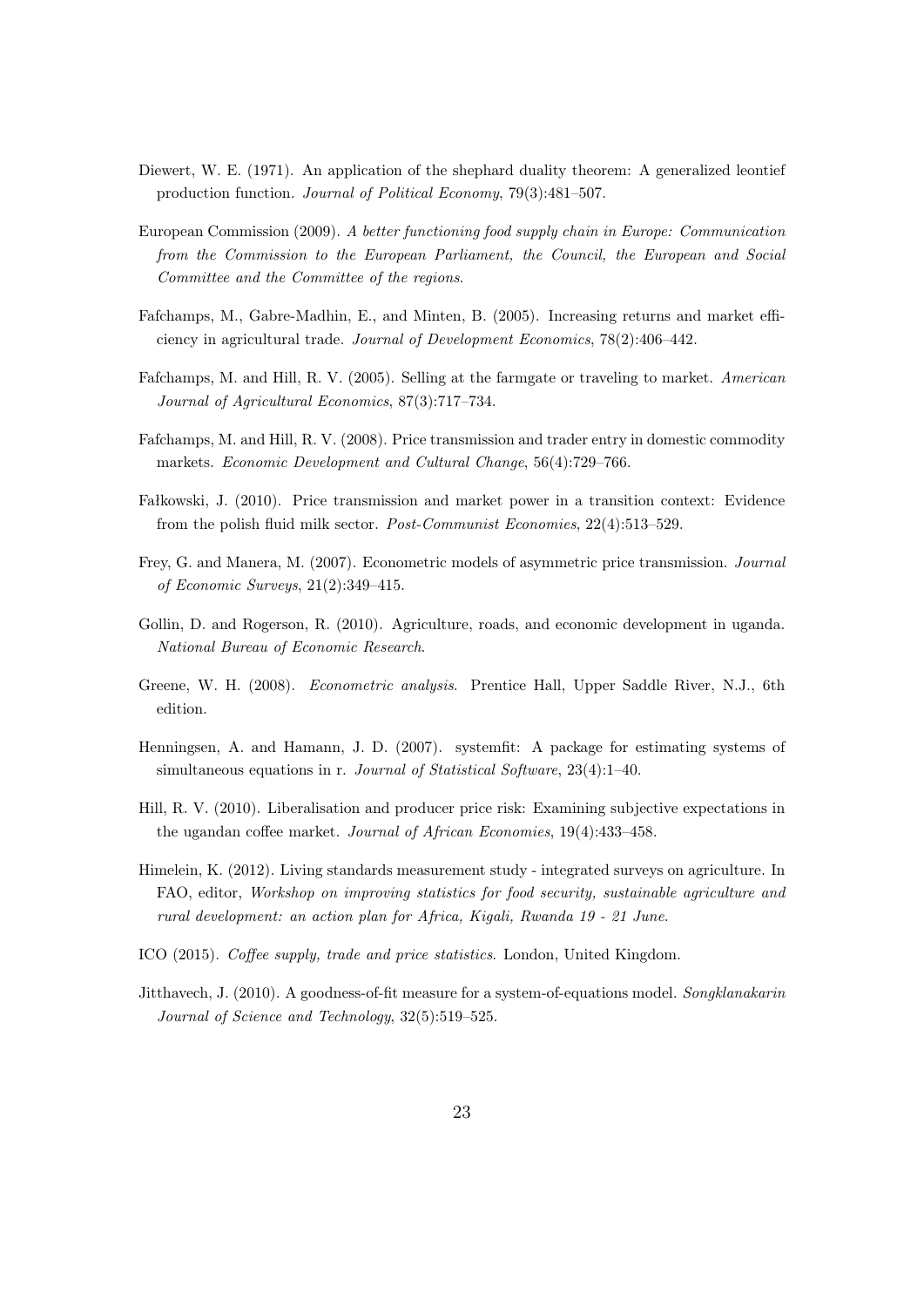- <span id="page-24-3"></span>Kikuchi, M., Haneishi, Y., Tokida, K., Maruyama, A., Asea, G., and Tsuboi, T. (2015). The structure of indigenous food crop markets in sub-saharan africa: The rice market in uganda. The Journal of Development Studies, pages 1–19.
- <span id="page-24-11"></span>Kinnucan, H. W. and Forker, O. D. (1987). Asymmetry in farm-retail price transmission for major dairy products. American Journal of Agricultural Economics, 69(2):285–292.
- <span id="page-24-9"></span>Levy, D., Bergen, M., Dutta, S., and Venable, R. (1997). The magnitude of menu costs: Direct evidence from large u. s. supermarket chains. The Quarterly Journal of Economics, 112(3):791– 824.
- <span id="page-24-10"></span>Levy, D., Dutta, S., and Bergen, M. (2002). Heterogeneity in price rigidity: evidence from a case study using microlevel data. Journal of Money, Credit, and Banking, 34(1):197–220.
- <span id="page-24-0"></span>MAFAP (2012a). Analysis of incentives and disincentives for coffee in Uganda. FAO, Rome, Italy.
- <span id="page-24-1"></span>MAFAP (2012b). Analysis of incentives and disincentives for maize in Uganda. FAO, Rome, Italy.
- <span id="page-24-6"></span>McCorriston, S., Morgan, C. W., and Rayner, A. J. (2001). Price transmission: the interaction between market power and returns to scale. European review of agricultural economics, 28(2):143–159.
- <span id="page-24-7"></span>McCorriston, S. and Sheldon, I. M. (1996). The effects of vertical markets on trade policy reform. Oxford Economic Papers, 48(4):664–672.
- <span id="page-24-13"></span>McElroy, M. B. (1977). Goodness of fit for seemingly unrelated regressions. *Journal of Econo*metrics, 6(3):381–387.
- <span id="page-24-4"></span>Mesa, J. C. P. and Gómez, E. G. (2011). Asymmetric margins in prices and retail supply chain integration: The spanish vegetable case. Journal of International Food  $\mathcal{B}$  Agribusiness Marketing, 23(3):211–230.
- <span id="page-24-2"></span>Meyer, J. and Cramon-Taubadel, S. v. (2004). Asymmetric price transmission: A survey. Journal of Agricultural Economics, 55(3):581–611.
- <span id="page-24-12"></span>Mwebaze, S. (2006). Country pasture and forage resource profiles: Uganda. FAO, Rome, Italy.
- <span id="page-24-5"></span>Osborne, T. (2005). Imperfect competition in agricultural markets: evidence from ethiopia. Journal of Development Economics, 76(2):405–428.
- <span id="page-24-8"></span>Owen, A. and Trzepacz, D. (2002). Menu costs, firm strategy, and price rigidity. Economics Letters, 76(3):345–349.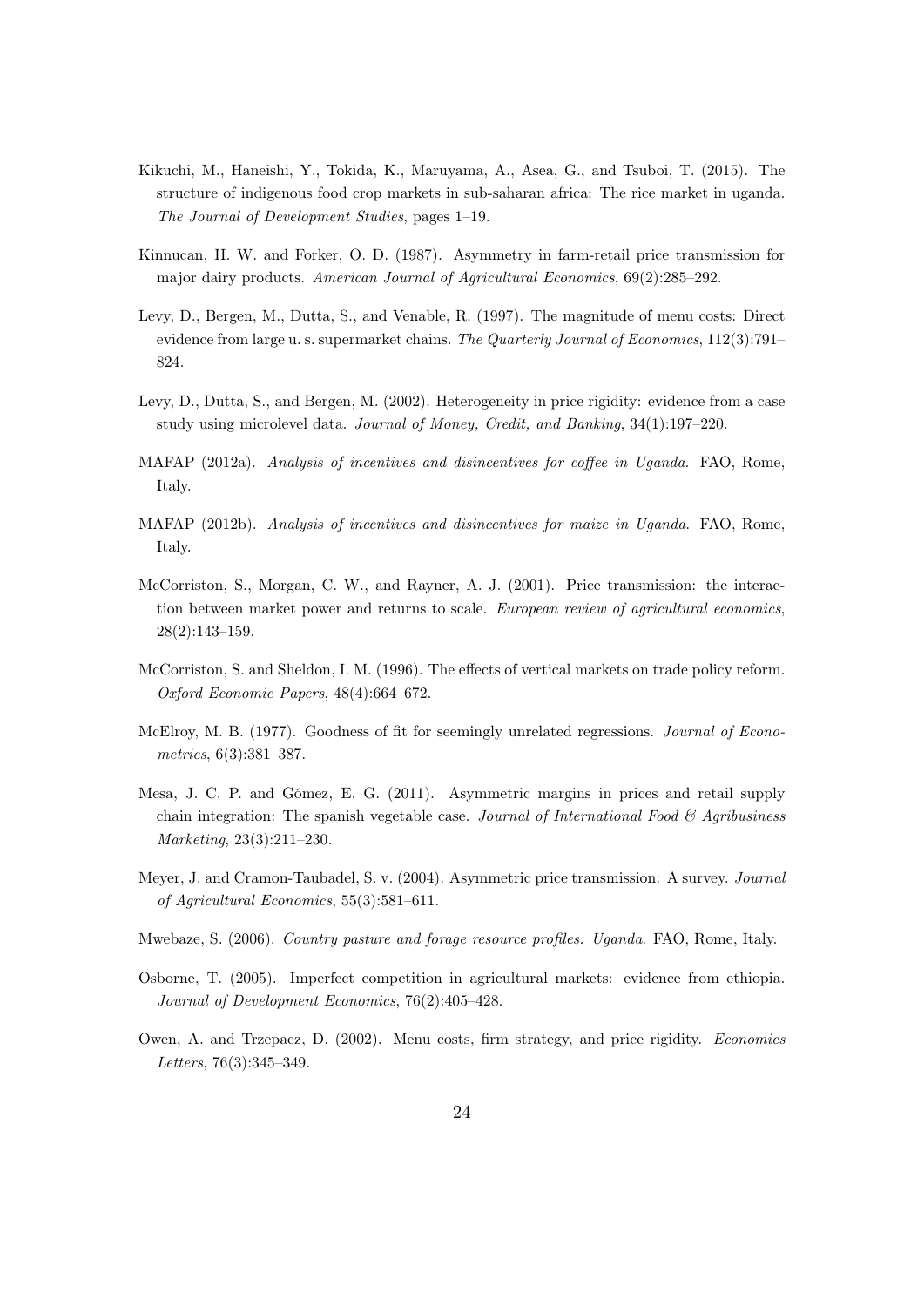- <span id="page-25-11"></span>Peltzman, S. (2000). Prices rise faster than they fall. Journal of Political Economy, 108(3):466– 502.
- <span id="page-25-4"></span>Ranganathan, R. and Foster, V. (2012). Uganda's infrastructure: a continental perspective. World Bank Policy Research Working Paper.
- <span id="page-25-7"></span>Rapsomanikis, G. and Mugera, H. (2011). Price transmission and volatility spillovers in food markets of developing countries. In Piot-Lepetit, I. and M'Barek, R., editors, Methods to Analyse Agricultural Commodity Price Volatility, pages 165–179. Springer New York.
- <span id="page-25-13"></span>Reagan, P. B. and Weitzman, M. L. (1982). Asymmetries in price and quantity adjustments by the competitive firm. Journal of economic theory, 27(2):410–420.
- <span id="page-25-6"></span>Serra, T. and Goodwin, B. K. (2003). Price transmission and asymmetric adjustment in the spanish dairy sector. Applied Economics, 35(18):1889–1899.
- <span id="page-25-3"></span>Sexton, R. J. (1990). Imperfect competition in agricultural markets and the role of cooperatives: A spatial analysis. American Journal of Agricultural Economics, 72(3):709.
- <span id="page-25-0"></span>Sexton, R. J. (2013). Market power, misconceptions, and modern agricultural markets. American Journal of Agricultural Economics, 95(2):209–219.
- <span id="page-25-14"></span>Srivastava, V. and Giles, D. (1987). Seemingly unrelated regression equations models: Estimation and inference, volume 80 of Statistics, textbooks, and monographs. Dekker, New York, USA.
- <span id="page-25-8"></span>Swinnen, J. F. and Vandeplas, A. (2010). Market power and rents in global supply chains. Agricultural Economics, 41:109–120.
- <span id="page-25-1"></span>Swinnen, J. F. and Vandeplas, A. (2014). Price transmission and market power in modern agricultural value chains. LICOS Discussion Papers.
- <span id="page-25-2"></span>UCDA (2015). Monthly and Annual Reports (Various Issues). Kampala, Uganda.
- <span id="page-25-5"></span>Vavra, P. and Goodwin, B. K. (2005). Analysis of price transmission along the food chain. OECD Food, Agriculture and Fisheries Papers, No. 3.
- <span id="page-25-10"></span>Wang, X., Weldegebriel, H. T., and Rayner, A. J. (2006). Price transmission, market power and returns to scale. Discussion papers in economics - University of Nottingham, (06/07):1–19.
- <span id="page-25-12"></span>Ward, R. W. (1982). Asymmetry in retail, wholesale, and shipping point pricing for fresh vegetables. American Journal of Agricultural Economics, 64(2):205–212.
- <span id="page-25-9"></span>Weldegebriel, H. T. (2004). Imperfect price transmission: Is market power really to blame? Journal of Agricultural Economics, 55(1):101–114.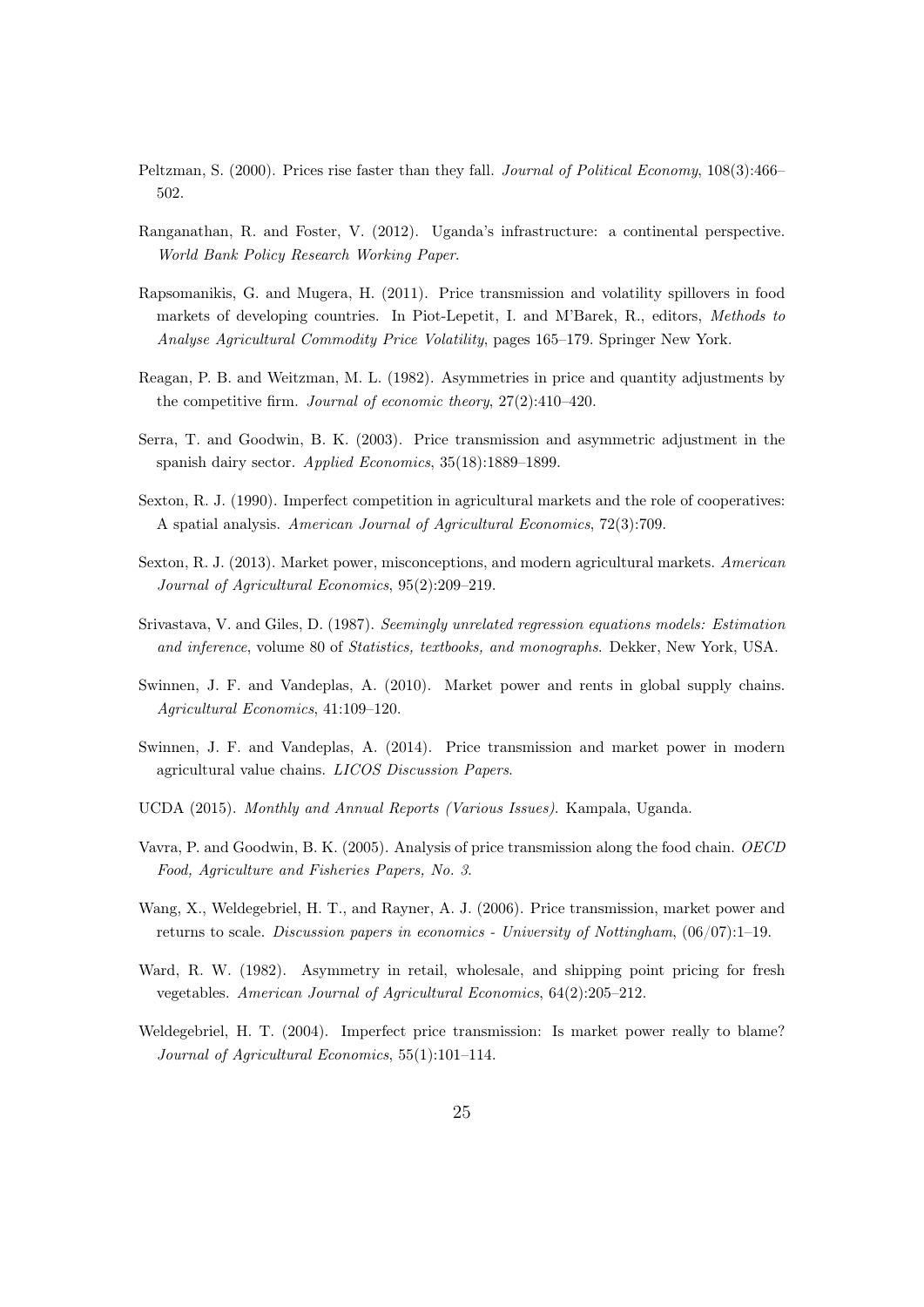- <span id="page-26-2"></span>Wohlgenant, M. K. (2001). Marketing margins: Empirical analysis. In Gardner, B. L. and Rausser, G. C., editors, Marketing, Distribution and Consumers, volume 1, Part B of Handbook of Agricultural Economics, pages 933–970. Elsevier.
- <span id="page-26-3"></span>World Bank, editor (2014). World Development Indicators: International Comparison Program database. World Bank, Washington, DC, USA.
- <span id="page-26-0"></span>World Bank, editor (2015). Living Standard Measurement Study - Integrated Survey on Agriculture (LSMS-ISA). World Bank, Washington, DC, USA.
- <span id="page-26-1"></span>Zachariasse, V. and Bunte, F. (2003). How are farmers faring in the changing balance of power along the food chain? In OECD, editor, Conference on Changing Dimensions of the Food Economy: Exploring the Policy Issues, volume 6, Den Haag.
- <span id="page-26-4"></span>Zellner, A. (1962). An efficient method of estimating seemingly unrelated regressions and tests for aggregation bias. Journal of the American Statistical Association, 57(298):348–368.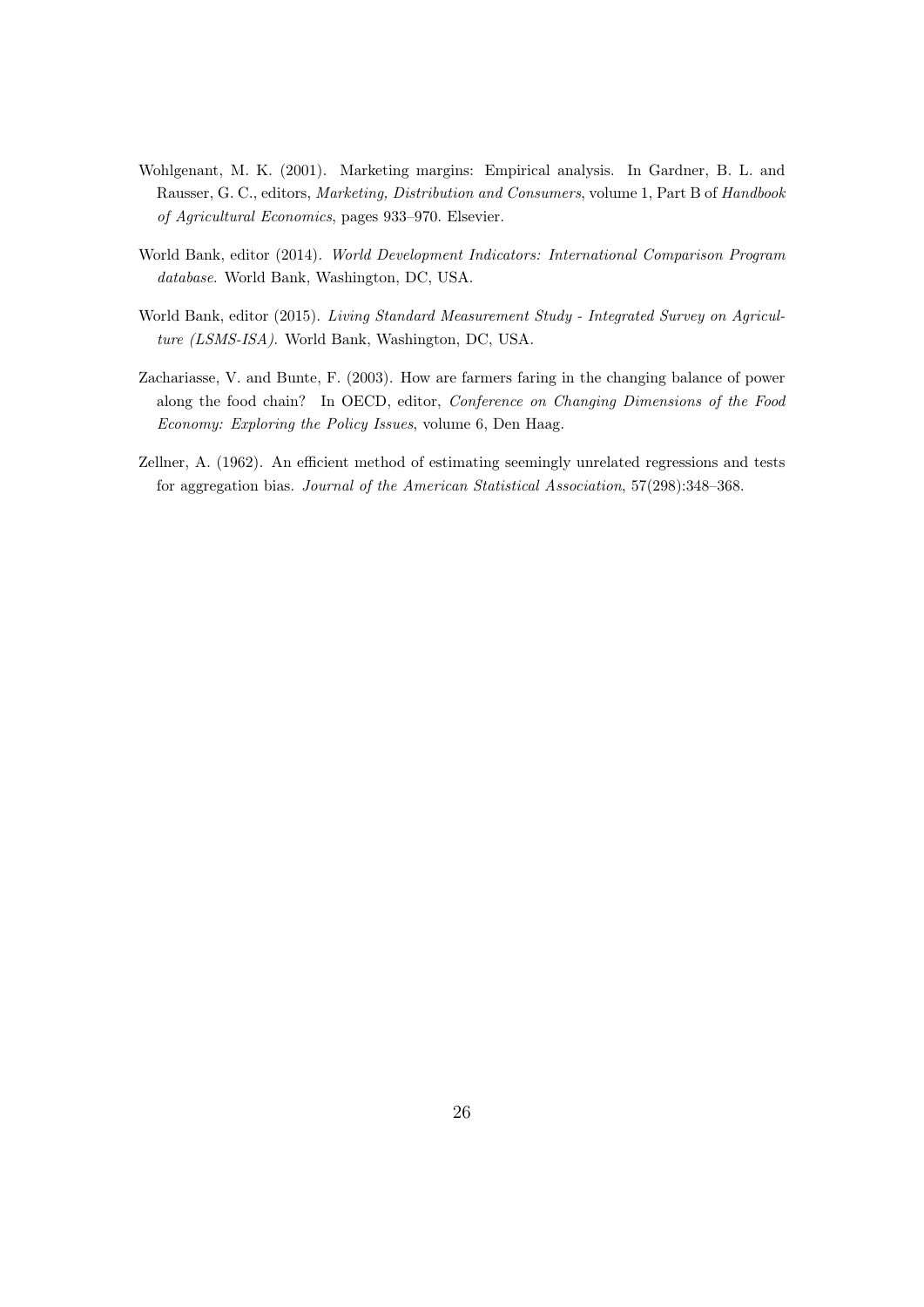#### Mathematical annex

In this annex an alternative derivation of spatial equilibrium analysis is given, which makes clear the similarity of the model developed in this paper with [\(Sexton, 1990\)](#page-25-3)'s approach. Equation [13](#page-12-3) can be also expressed in form of elasticity.

Given the general conjecture  $\frac{dL}{dR} = \theta (\partial w/\partial R)$  employed in the analysis, dividing both sides of equation [15](#page-12-2) by  $w$  as well as multiplying and dividing the second addend of the right-hand side for  $L$ , equation [13](#page-12-3) becomes:

$$
\frac{P-t'-w}{w} = \frac{R}{w}\frac{\partial w}{\partial R} + \frac{\partial w}{\partial L}\frac{dL}{dR}\frac{R}{w}\frac{L}{L}
$$

Then, it is possible to get relative wholesale-farm gate price spread in terms of elasticity:

$$
\frac{P - t' - w}{w} = \epsilon_{w,R} + \epsilon_{w,l} \cdot \eta_{L,R}
$$

because relative total and partial derivatives can be expressed in terms of elasticity by means of total derivative theorem:

$$
\eta_{w,R} = \epsilon_{w,R} + \epsilon_{w,l} \cdot \eta_{L,R}
$$

In particular,  $\epsilon_{w,l}$  is partial elasticity of farm gate price to geographical distance and depends on transport costs under the assumption of f.o.b. pricing. These costs are transferred from exporters entirely to traders and at least partially to farmers.

 $\epsilon_{w,R}$  is inverse elasticity of supply of agricultural products. The  $\eta_{L,R} = \left(\frac{dL}{dR}\frac{R}{L}\right)$  represents the market area competition and it is analogue to the conjectural variation of the standard oligopoly/oligopsony theory [\(Sexton, 1990,](#page-25-3) 711). In equation [11](#page-11-2) it seems to be more natural to regard  $\left(\frac{dR}{dL}\right)$ , which by symmetry of derivatives, is equivalent to  $\left(\frac{dL}{dR}\right)$ .

The latter point can be made clearer by applying the implicit function theorem. It can be indeed showed that  $\left(\frac{dR}{dL}\right)$  is the negative of the ratio between marginal effect of market area on farm gate price and marginal effect of supply of agricultural product on farm gate price:

$$
\left(\frac{dR}{dL}\right) = -\frac{dw/dL}{dw/dR}
$$

Indeed, it is possible to resolve the equation for  $\left(\frac{dw}{dR}\right)$  and replace the result in equation [7.](#page-11-3) Then, total derivative theorem is applied to  $\left(\frac{dw}{dL}\right)$  and it is possible to get the same equation [14.](#page-12-1)

 $\left(\frac{dR}{dL}\right)$  describes the perception by traders how a pure change in market area is going to affect supply by farmers, net of the effect that a change of farm gate price will have on the supply of agricultural products by farmers. If traders exploit their market power overcharging transport costs between farm and exporter yard in Kampala to farmers, the latter are willing to supply less coffee for a given price. The parameter  $\left(\frac{dR}{dL}\right)$  corresponds to the conjectural variation of the standard oligopsony theory [\(Sexton, 1990,](#page-25-3) 711).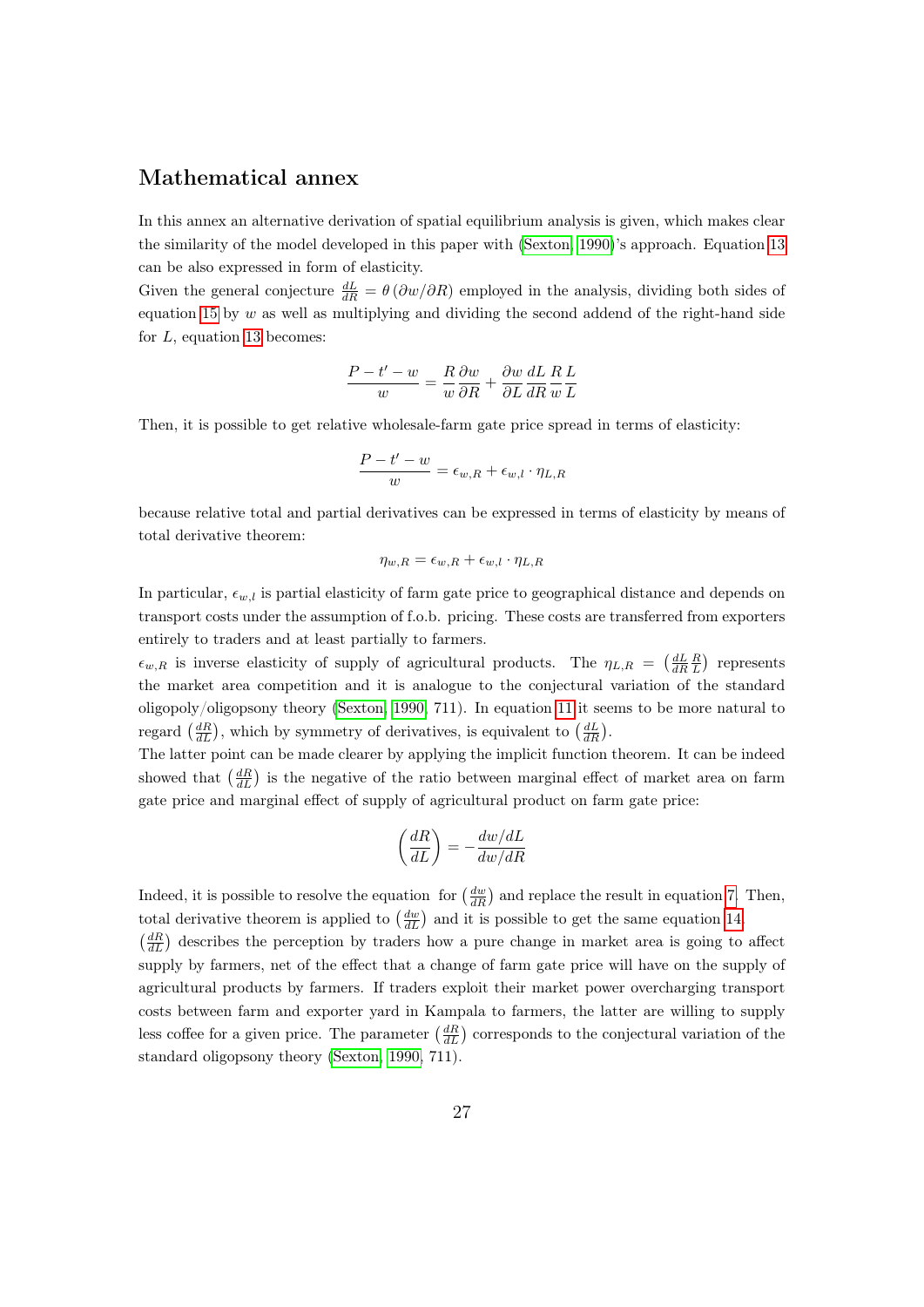| Symbol           | Meaning                                                                                             |
|------------------|-----------------------------------------------------------------------------------------------------|
| <b>UCDA</b>      | Uganda Coffee Development Authority                                                                 |
| <b>UGX</b>       | Ugandan Shilling                                                                                    |
| <b>WDI</b>       | World development Indicators (World Bank)                                                           |
| <b>ICO</b>       | International Coffee Organisation                                                                   |
| <b>OLS</b>       | Ordinary Least Squares                                                                              |
| FGLS             | Feasible Generalized Least Square                                                                   |
| <b>SUR</b>       | Seemingly Unrelated Regressions                                                                     |
| MAFAP-FAO        | Monitoring and Analysing Food and Agricultural Policies - Food<br>and Agriculture Organization      |
| FAQ              | Fair Average Quality (Coffee)                                                                       |
| f.o.b.           | Free On Board                                                                                       |
| LSMS-ISA         | Living Standards Measurement Study - Integrated Surveys on<br>Agriculture                           |
| f                | Fixed costs in the farmers production function                                                      |
| $b_i$            | Technological Conversion Factor between inputs $x_i$ and output R<br>(Leontief production function) |
| $\theta$         | Conjectural Variation                                                                               |
| $\eta_{w,R}$     | Total Elasticity of farm gate price to coffee supply                                                |
| $\epsilon_{w,R}$ | Partial Elasticity of farm gate price to coffee supply                                              |
| $\epsilon_{w,l}$ | Partial Elasticity of farm gate price to market area radius                                         |
| $\eta_{L,R}$     | Total Elasticity of market area radius to coffee supply                                             |

### Table 1: Acronyms and Abbreviations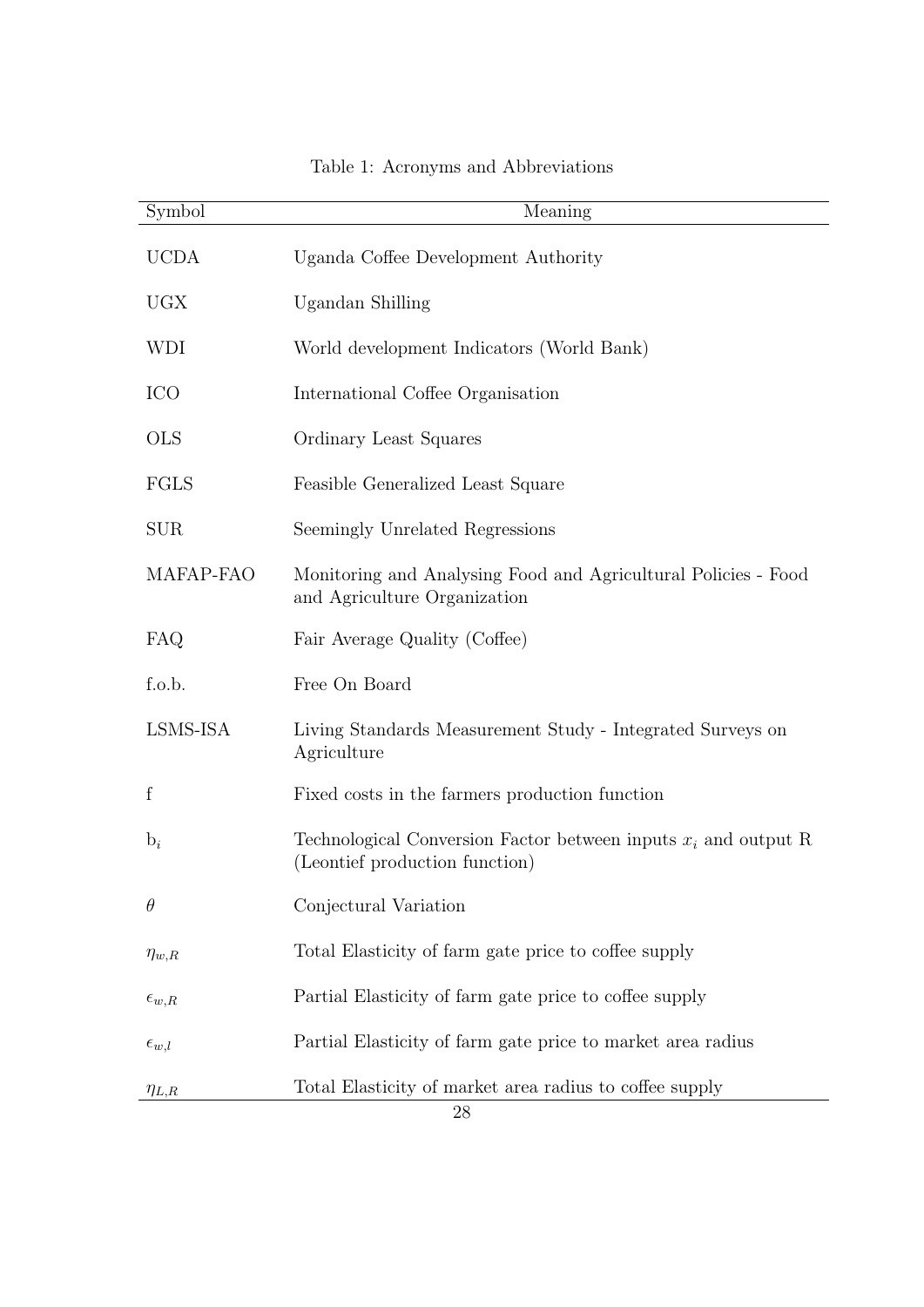Table 2: Variables

| Symbol           | Meaning                                                                                 | Level             | Source                                     | <b>Notes</b>                                                                  |
|------------------|-----------------------------------------------------------------------------------------|-------------------|--------------------------------------------|-------------------------------------------------------------------------------|
| $L_1$            | Distance between the<br>household and<br>Kampala (GPS<br>co-ordinates)                  | Household         | <b>LSMS</b><br>(Uganda)                    | Specification of L<br>(Market Area Radius)                                    |
| $L_2$            | Avg. distance<br>between village center<br>and some facilities of<br>primary importance | Community         | <b>LSMS</b><br>(Uganda)                    | Specification of L<br>(Market Area Radius):<br>Remoteness Index               |
| $\mathbb R$      | Quantity of coffee<br>sold                                                              | Household         | <b>LSMS</b><br>(Uganda)                    |                                                                               |
| $\boldsymbol{w}$ | Farm gate price<br>(UGX)                                                                | Household         | <b>LSMS</b><br>(Uganda)                    | Ratio between Value of<br>sale and Quantity of cof-<br>fee sold               |
| $x_i$            | Quantity of i-th input<br>(conditional factor<br>demand)                                | Household         | <b>LSMS</b><br>(Uganda)                    | Labour; Other inputs<br>(Pesticides, Organic<br>and inorganic<br>Fertilizers) |
| $p_{i/j}^x$      | Input Costs                                                                             | Household         | <b>LSMS</b><br>(Uganda)                    | Labour; Other inputs<br>(Pesticides, Organic<br>and inorganic<br>Fertilizers) |
| $P_{int}$        | International coffee<br>price                                                           | International ICO |                                            | ICO composite<br>indicator price                                              |
| S                | World GDP deflator                                                                      | International     | <b>WDI</b><br>(World<br>Bank)              | Average of the GDP de-<br>flator of the consumer<br>countries                 |
| $t\,$            | Cost to export                                                                          | Country           | Doing<br><b>Busines</b><br>(World<br>Bank) | Converted in UGX per<br>kilogram of coffee                                    |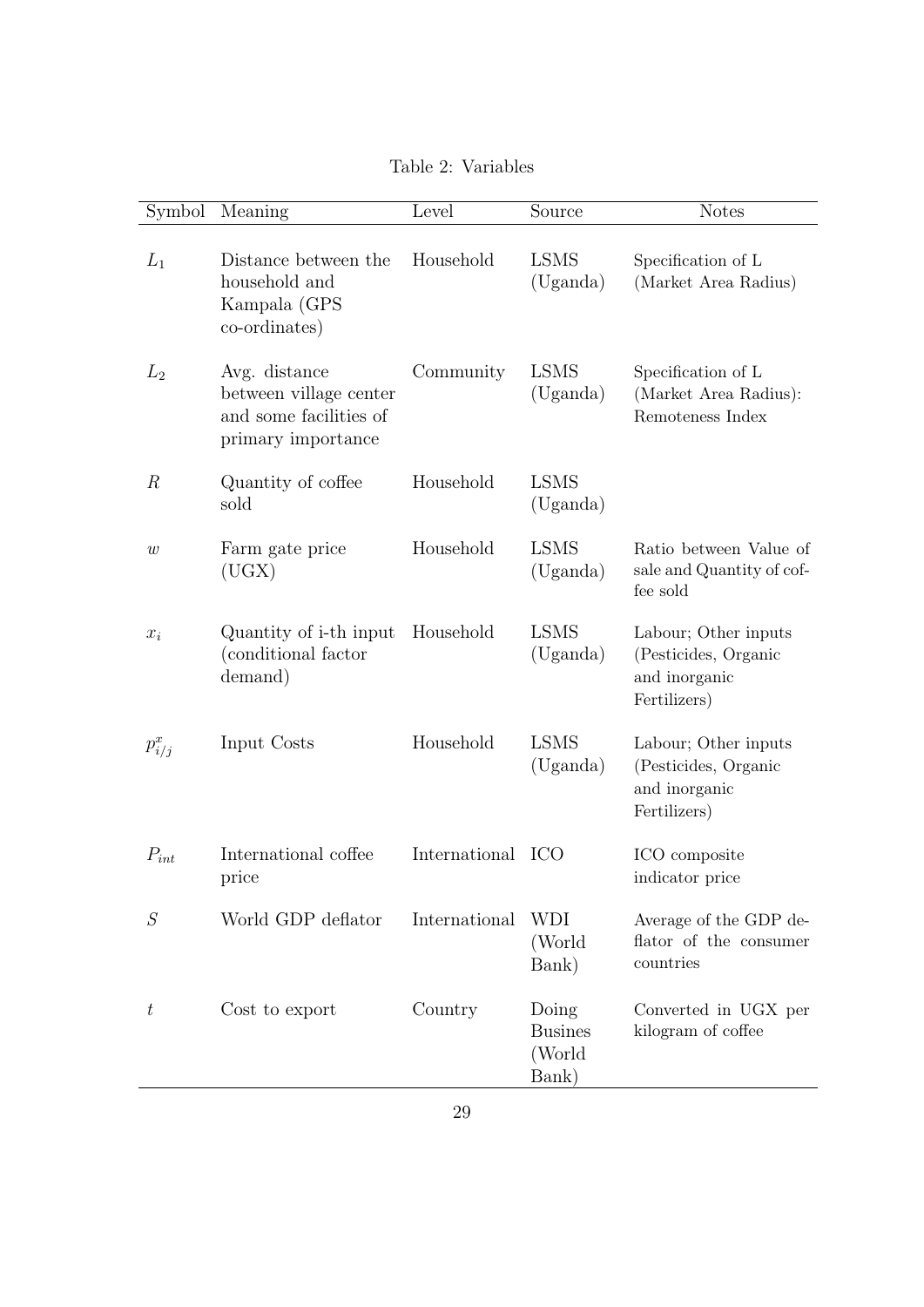Table 3: Likelihood ratio test

<span id="page-30-1"></span>
$$
\int \ln R_i = \ln a + \eta \ln \left(\frac{w_i}{S}\right) + \beta C + \xi_1
$$
\n(a)\n
$$
F = \int x_i/R_i = b_{i,i} + \sum b_{i,j} \left(\frac{p_j^x}{r^x}\right)^{1/2} + b_i/R_i + \xi_2
$$
\n(b)

$$
F = \begin{cases} x_i/R_i = b_{i,i} + \sum b_{i,j} \left(\frac{p_j^x}{p_i^x}\right)^{1/2} + b_i/R_i + \xi_2 \end{cases}
$$
 (b)

<span id="page-30-0"></span>
$$
(P_{int} - t' - w_i) = \frac{\left(\sum_i b_i p_i^x + \sum_i \sum_j b_{i,j} (p_i^x p_j^x)^{1/2} R_i\right)}{\left[1 + \theta_{int} (\partial w_i / \partial L)_{int}\right]^{-1}} + \gamma L + \xi_3(c)
$$

| $H_0$ : Residuals of the m equations are uncorrelated. |                                 |         |                                     |               |  |
|--------------------------------------------------------|---------------------------------|---------|-------------------------------------|---------------|--|
| Model                                                  | Degree of<br>freedom<br>(model) | LR test | Degree of<br>freedom<br>(statistic) | p-value       |  |
| OLS (restricted)<br>$(H_0 \text{ valid})$              | - 17                            |         |                                     |               |  |
| SUR (not restricted)<br>$(H_0$ not valid)              | 26                              | 34. 33  | 9                                   | $7.8e-05$ *** |  |

\*\*\* $p < 0.001,$ \*\* $p < 0.01,$ \* $p < 0.05$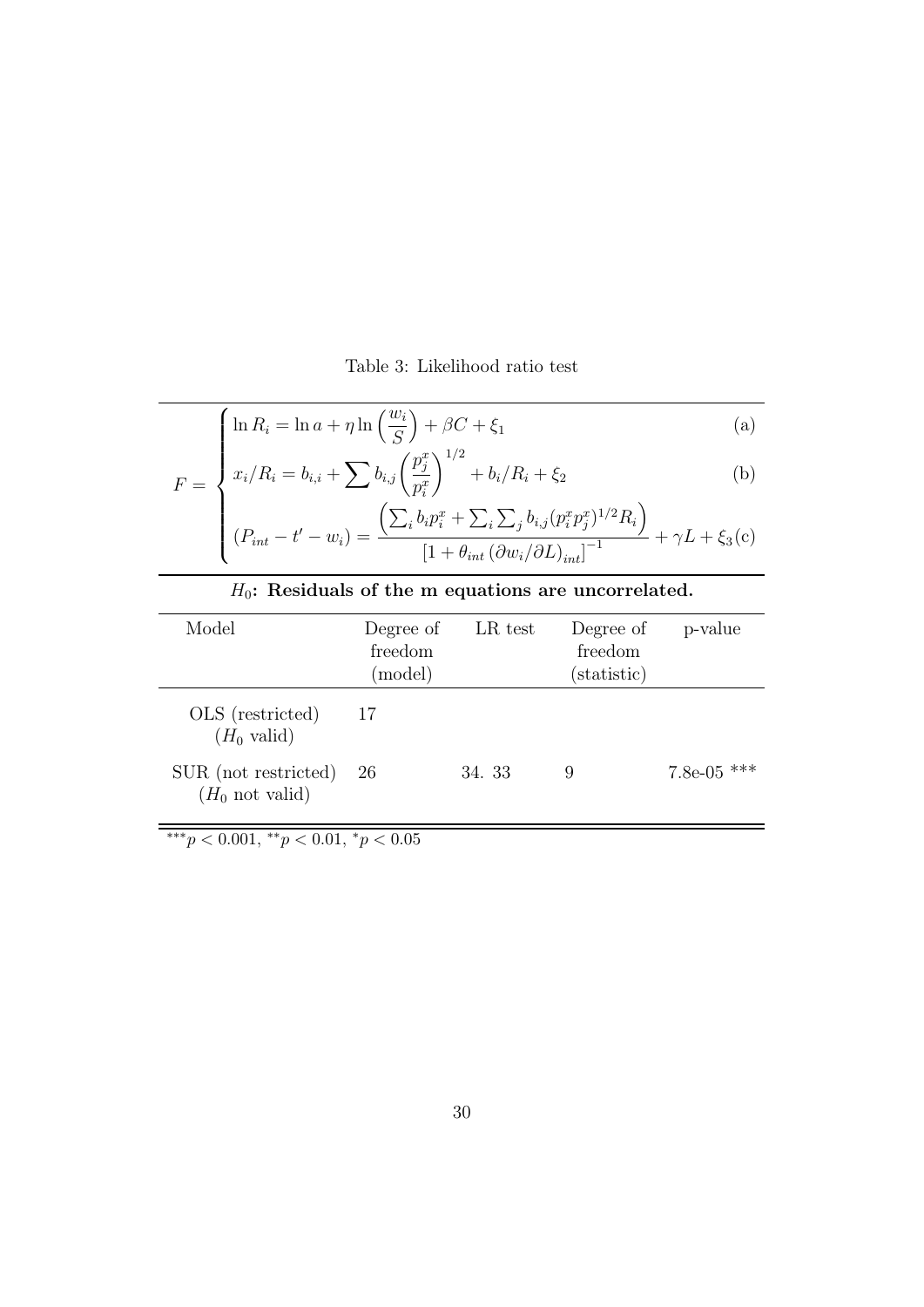| Specification 1 |                                                |                 |                                |            |  |  |
|-----------------|------------------------------------------------|-----------------|--------------------------------|------------|--|--|
|                 |                                                |                 | Eq. a Eq. b.1 Eq. b.2          | Eq. c      |  |  |
| Eq. a           | 1.00                                           | $-0.02$         | 0.05                           | $-0.62***$ |  |  |
| Eq. b.1         | $-0.02$                                        | 1.00            | 0.04                           | $-0.06*$   |  |  |
| Eq. b.2         | 0.05                                           | 0.04            | 1.00                           | $-0.32***$ |  |  |
| Eq. c           |                                                |                 | $-0.62***$ $-0.06*$ $-0.32***$ | 1.00       |  |  |
| Specification 2 |                                                |                 |                                |            |  |  |
|                 | Eq. a                                          |                 | Eq. b.1 Eq. b.2                | Eq. c      |  |  |
| Eq. a           | 1.00                                           | $-0.02$         | $-0.42***$                     | $-0.21***$ |  |  |
| Eq. b.1         | $-0.02$                                        | 1.00            | 0.04                           | 0.00       |  |  |
| Eq. b.2         | $-0.42***$                                     | 0.04            | 1.00                           | $-0.04$    |  |  |
| Eq. c           | $-0.21***$                                     | 0.00            | $-0.04$                        | 1.00       |  |  |
|                 |                                                | Specification 3 |                                |            |  |  |
|                 | Eq. a                                          |                 | Eq. b.1 Eq. b.2                | Eq. c      |  |  |
| Eq. a           | 1.00                                           | $-0.02$         | $-0.37***$                     | $-0.17***$ |  |  |
|                 | Eq. b.1 $-0.02$                                | 1.00            | 0.04                           | $-0.03$    |  |  |
| Eq. b.2         | $-0.37***$                                     | 0.04            | 1.00                           | $-0.30***$ |  |  |
| Eq. c           | $-0.17***$                                     | $-0.03$         | $-0.30***$                     | 1.00       |  |  |
|                 | *** $p < 0.001$ , ** $p < 0.01$ , * $p < 0.05$ |                 |                                |            |  |  |

<span id="page-31-0"></span>Table 4: Residuals Correlation (Specifications 1, 2, 3)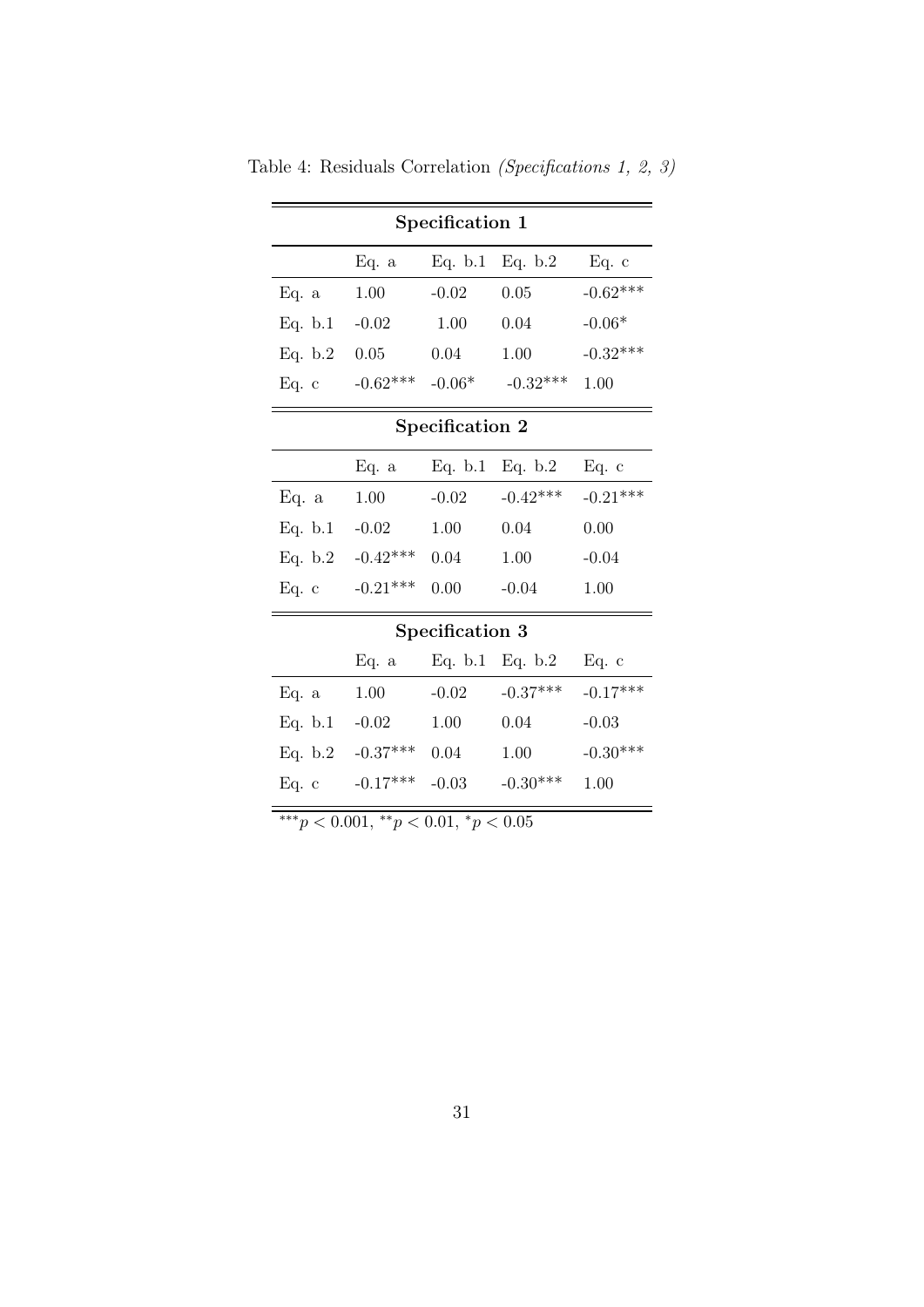| Specification 4                      |            |                 |                 |            |  |  |  |  |
|--------------------------------------|------------|-----------------|-----------------|------------|--|--|--|--|
| Eq. b.1<br>Eq. b.2<br>Eq. c<br>Eq. a |            |                 |                 |            |  |  |  |  |
| Eq. a                                | 1.00       | $-0.03$         | $-0.10**$       | $-0.17***$ |  |  |  |  |
| Eq. b.1                              | $-0.03$    | 1.00            | 0.04            | 0.01       |  |  |  |  |
| Eq. b.2                              | $-0.10**$  | 0.04            | 1.00            | 0.04       |  |  |  |  |
| Eq. c                                | $-0.17***$ | 0.01            | $-0.04$         | 1.00       |  |  |  |  |
|                                      |            | Specification 5 |                 |            |  |  |  |  |
|                                      | Eq. a      |                 | Eq. b.1 Eq. b.2 | Eq. c      |  |  |  |  |
| Eq. a                                | 1.00       | $-0.02$         | 0.03            | $-0.44***$ |  |  |  |  |
| Eq. b.1                              | $-0.02$    | 1.00            | 0.04            | $-0.03$    |  |  |  |  |
| Eq. b.2                              | 0.03       | 0.04            | 1.00            | $-0.33***$ |  |  |  |  |
| Eq. c                                | $-0.44***$ | $-0.03$         | $-0.33***$      | 1.00       |  |  |  |  |

<span id="page-32-0"></span>Table 5: Residuals Correlation (Specifications 4, 5)

\*\*\* $p < 0.001,$ \*\* $p < 0.01,$ \* $p < 0.05$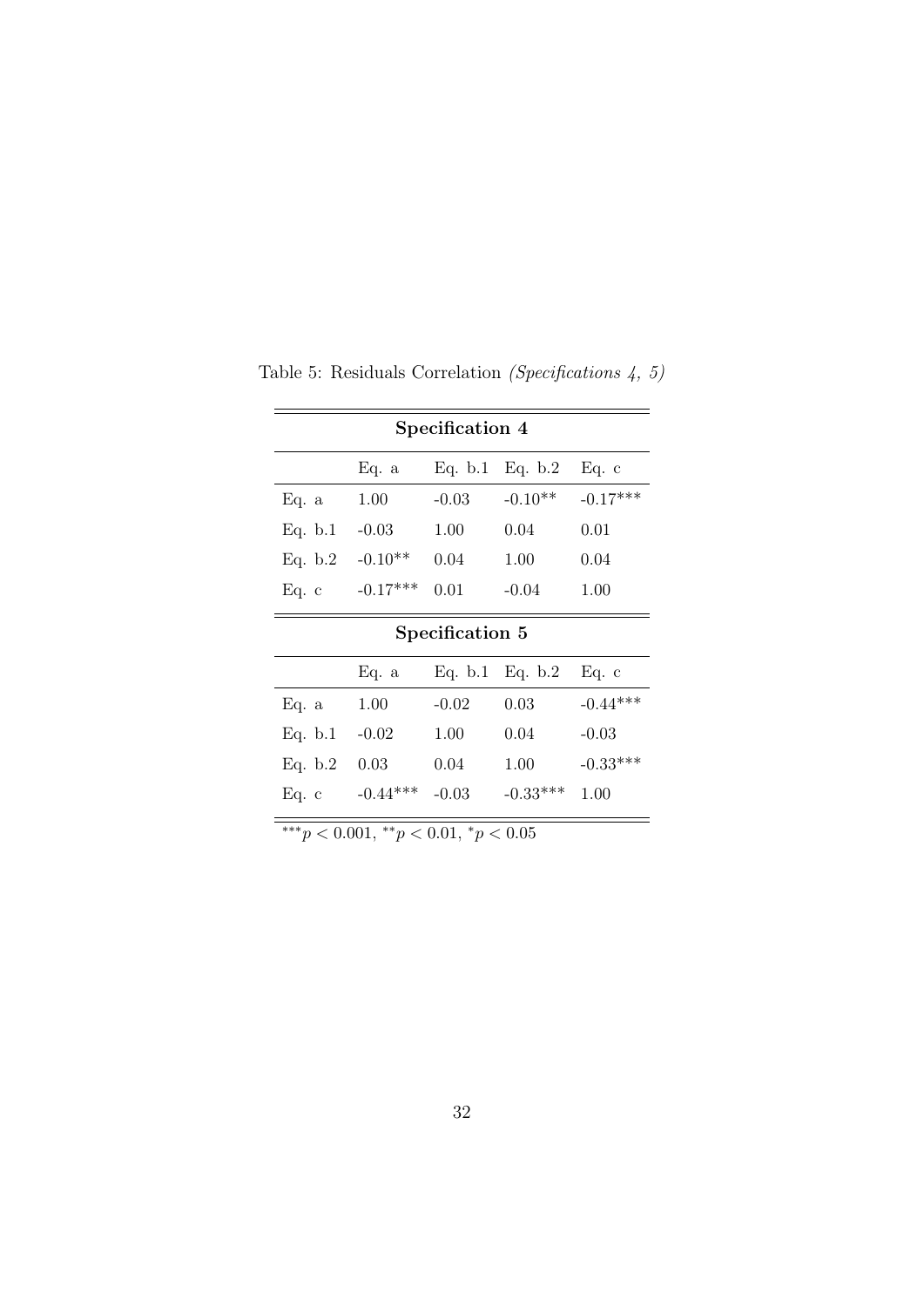#### Table 6: Equation-wise Hausman test

<span id="page-33-0"></span>
$$
\left(\ln R_i = \ln a + \eta \ln \left(\frac{w_i}{S}\right) + \beta C + \xi_1\right)
$$
\n
$$
(a)
$$

$$
F = \begin{cases} \n\text{m } R_i = \text{m } a + \eta \,\text{m } \left( \frac{1}{S} \right) + \beta C + \xi_1 & (a) \\ \nx_i / R_i = b_{i,i} + \sum b_{i,j} \left( \frac{p_j^x}{p_i^x} \right)^{1/2} + b_i / R_i + \xi_2 & (b) \n\end{cases}
$$

$$
(P_{int} - t' - w_i) = \frac{\left(\sum_i b_i p_i^x + \sum_i \sum_j b_{i,j} (p_i^x p_j^x)^{1/2} R_i\right)}{\left[1 + \theta_{int} \left(\partial w_i / \partial L\right)_{int}\right]^{-1}} + \gamma L + \xi_3 \qquad (c)
$$

#### H0: Random effect estimator is consistent (individual heterogeneity and covariates are uncorrelated)

| Model   | $\chi^2$ test | Degree of<br>freedom | p-value      |
|---------|---------------|----------------------|--------------|
| Eq. a   | 0.035         |                      | 0.85         |
| Eq. b.1 | 1.19          | $\overline{2}$       | 0.55         |
| Eq. b.2 | 27.94         | 2                    | $8.6e-07***$ |
| Eq. c   | 8.53          | 3                    | $0.036*$     |

Note: Equation b consists of two sub-equations b.1 and b.2 for two groups of inputs employed in production process, respectively other inputs (fertilizer, pesticides, etc.) and labour.

\*\*\* $p < 0.001,$ \*\* $p < 0.01,$ \* $p < 0.05$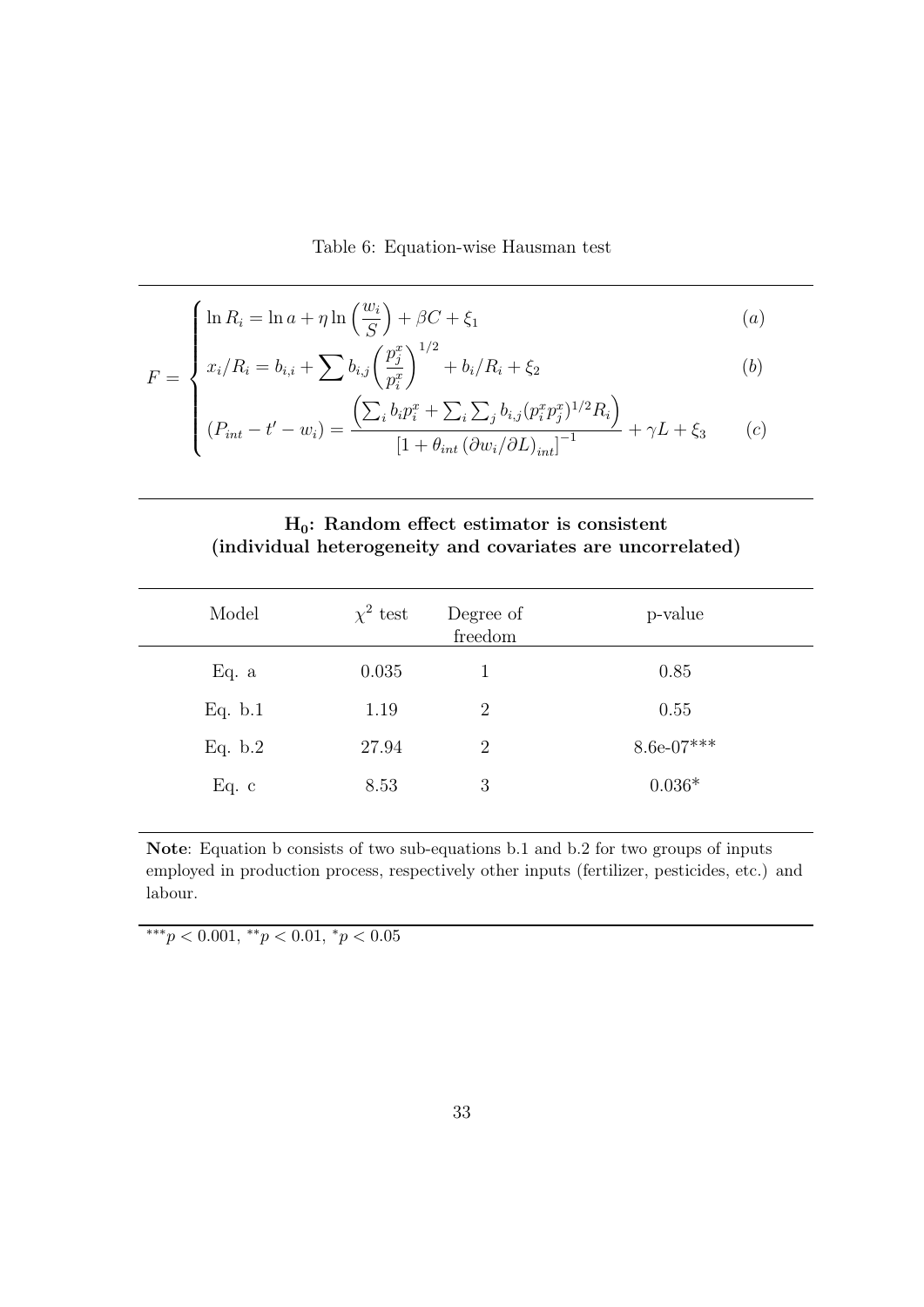| Dependent Variables                      | Eq. a<br>Coffee Supply<br>$(\log)$ | Eq. b.1<br>Other inputs<br>requirement                | Eq. b.2<br>Labour<br>requirement | Eq. c<br>Farmgate-<br>wholesale price<br>spread |
|------------------------------------------|------------------------------------|-------------------------------------------------------|----------------------------------|-------------------------------------------------|
| Deflated farm gate Price (log)           | $0.52***$<br>(0.038)               |                                                       |                                  |                                                 |
| Ratio input prices (labour/other inputs) |                                    | $-0.0074$<br>(0.014)                                  |                                  |                                                 |
| $(1/\text{Coffee}$ Supply)               |                                    | 5.08<br>(6.21)                                        | $354***$<br>(48.9)               |                                                 |
| Ratio input prices (other inputs/labour) |                                    |                                                       | 21<br>(104.7)                    |                                                 |
| Labour Costs                             |                                    |                                                       |                                  | 0.00035<br>(0.00019)                            |
| Costs (other inputs)                     |                                    |                                                       |                                  | $-0.0009$<br>(0.0006)                           |
| Labour/other inputs costs (interaction)  |                                    |                                                       |                                  | $-0.00002$<br>(0.000013)                        |
|                                          |                                    | Share of significant household dummy variables $(\%)$ |                                  |                                                 |
| Significance level $(s_f)$               | Eq. a                              | Eq. b.1                                               | Eq. b.2                          | Eq. $c$                                         |
| $s_f \leq 0.1\%$                         | 0.8                                | 0.45                                                  | 2.4                              | 71.6                                            |
| $0.1\% < s_f \leq 1\%$                   | 9.8                                | 0.15                                                  | 0.2                              | 3                                               |

 $\% < s_f \leq 5\%$  12.7 – 1.4 1

 $\% < s_f \leq 10\%$  10.9 – 1 23.95

Num. obs. (each equation) 1041 1041 1041 1041 1041

 $\%$  65.8 99.4 95 0.45

Table 7: Specification <sup>1</sup> (SUR-LSDV)

 $***p < 0.001, **p < 0.01, *p < 0.05$  (Standard error in brackets)

Mc Elroy  $R^2$  (system-related) 0.68

<span id="page-34-0"></span>34

 $1\% < s_f \leq 5\%$ 

 $5\% < s_f \leq 10\%$ 

 $s_f > 10\%$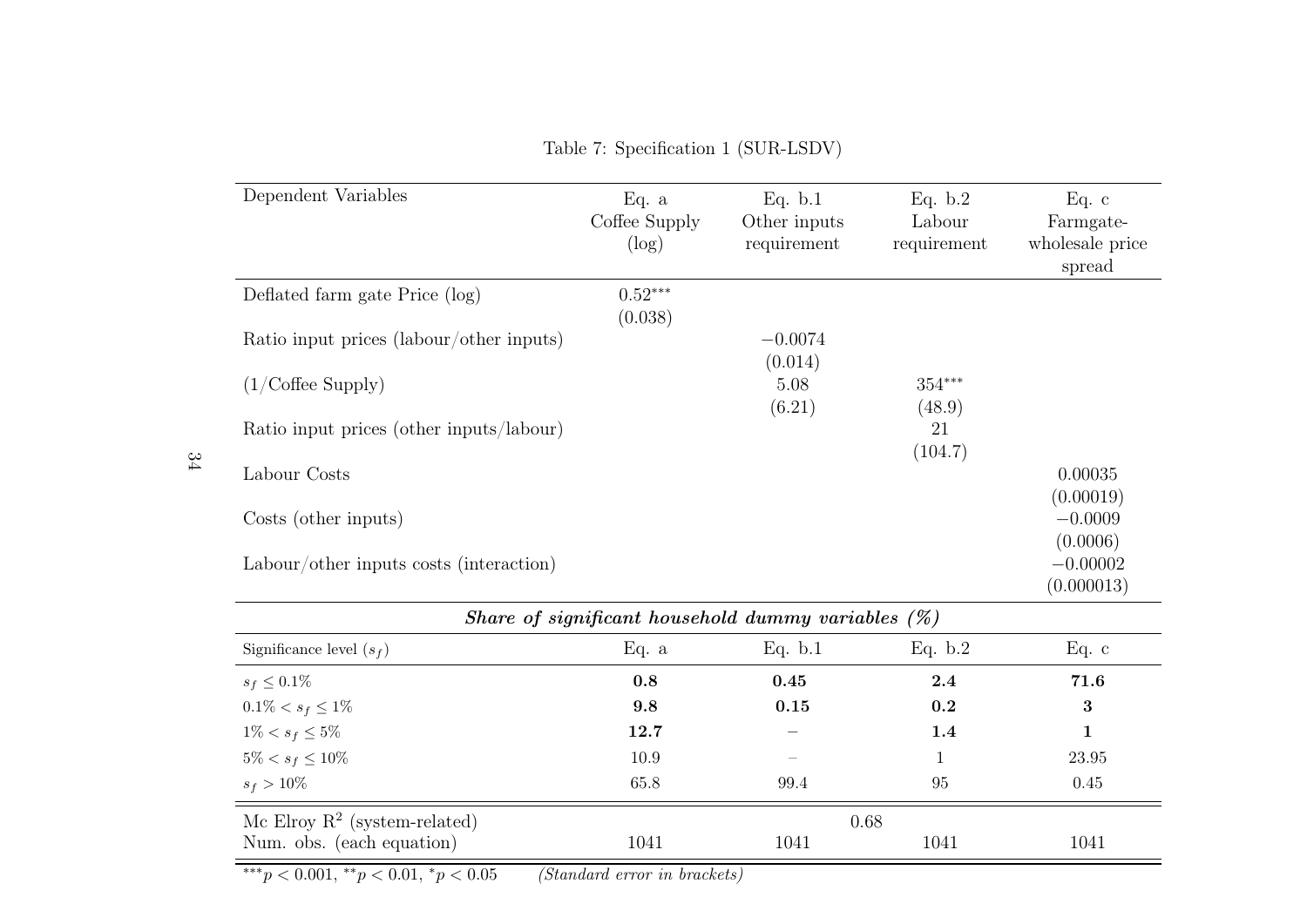| Dependent Variables                       | Eq. $a$<br>Coffee supply<br>(log) | Eq. b.1<br>Other inputs<br>requirement | Eq. b.2<br>Labour<br>requirement | Eq. c<br>Farmgate-<br>wholesale price<br>spread |
|-------------------------------------------|-----------------------------------|----------------------------------------|----------------------------------|-------------------------------------------------|
| Intercept                                 | $5.2\,$                           | 4.7                                    | $59.1*$                          | $5938.3***$                                     |
| Deflated farm gate Price                  | (4.3)<br>$0.3***$<br>(0.0326)     | (3.0)                                  | (24.4)                           | (189.1)                                         |
| Avg 12-month total rainfall $(2001-2010)$ | $-2.8*$                           |                                        |                                  |                                                 |
| 12-month total rainfall $(2010)$          | (1.1)<br>$2.5*$<br>(1.1)          |                                        |                                  |                                                 |
| Ratio input prices (labour/other inputs)  |                                   | $-0.0034$                              |                                  |                                                 |
| $(1/\text{Coffee}$ Supply)                |                                   | (0.008)<br>$-0.3$                      | 348.1***                         |                                                 |
| Ratio input prices (other inputs/labour)  |                                   | (4.6)                                  | (39.3)<br>40.9<br>(52.1)         |                                                 |
| Labour Costs                              |                                   |                                        |                                  | 0.00001<br>(0.00005)                            |
| Costs (other inputs)                      |                                   |                                        |                                  | $-0.00007$<br>(0.00014)                         |
| Labour/other inputs (interaction)         |                                   |                                        |                                  | 0.00007<br>(0.000003)                           |
| Distance from Kampala                     |                                   |                                        |                                  | $2.3***$<br>(0.5)                               |
| Remoteness Index                          |                                   |                                        |                                  | $5.3\,$<br>(3.5)                                |
| Mc Elroy $R^2$ (system-related)           |                                   | 0.34                                   |                                  |                                                 |
| Num. obs. (each equation)                 | 544                               | 1041                                   | 1041                             | 544                                             |

Table 8: Specification <sup>2</sup> (SUR-RE)

<span id="page-35-0"></span> $**p < 0.001, **p < 0.01, *p < 0.05$  (Standard error in brackets)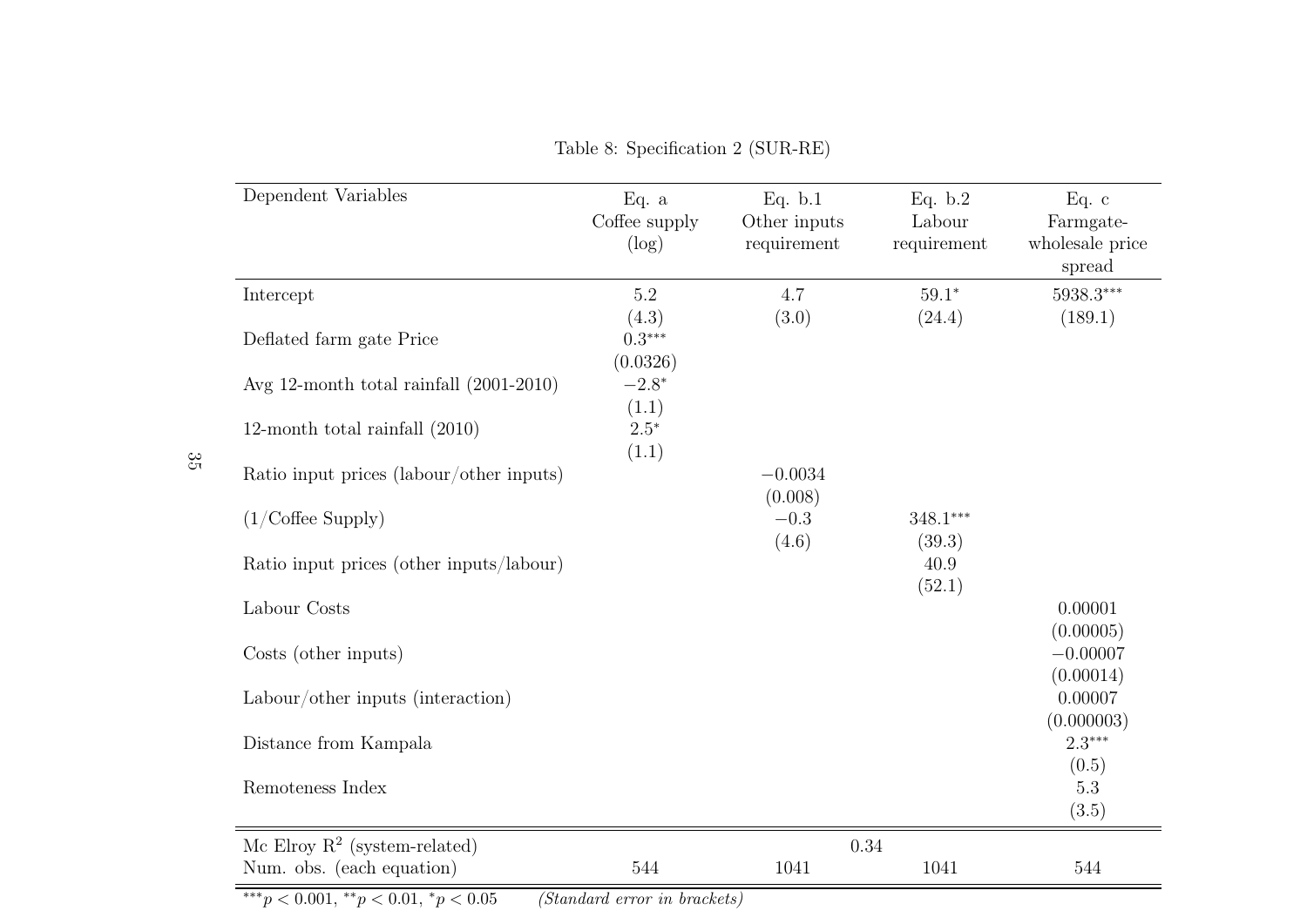| Dependent Variables                                          | Eq. $a$<br>Coffee Supply<br>$(\log)$ | Eq. b.1<br>Other inputs<br>requirement | Eq. b.2<br>Labour<br>requirement | Eq. c<br>Farmgate-<br>wholesale price<br>spread |
|--------------------------------------------------------------|--------------------------------------|----------------------------------------|----------------------------------|-------------------------------------------------|
| Intercept                                                    | 6.7<br>(4.4)                         | 4.3<br>(3.0)                           | 21.3<br>(24.2)                   | $8518.5***$<br>(71.5)                           |
| Deflated farm gate Price                                     | $0.3***$<br>(0.03)                   |                                        |                                  |                                                 |
| Avg 12-month total rainfall $(2001-2010)$                    | $-2.5*$<br>(1.1)                     |                                        |                                  |                                                 |
| 12-month total rainfall $(2010)$                             | 1.9<br>(1.1)                         |                                        |                                  |                                                 |
| Ratio input prices (labour/other inputs)                     |                                      | $-0.004$<br>(0.008)                    |                                  |                                                 |
| $(1/\text{Coffee}$ Supply)                                   |                                      | 1.0<br>(4.6)                           | $489.1^{\ast\ast\ast}$<br>(38.1) |                                                 |
| Ratio input prices (other inputs/labour)                     |                                      |                                        | 33.5<br>(51.8)                   |                                                 |
| Labour Costs                                                 |                                      |                                        |                                  | 0.00018<br>(0.00009)                            |
| Costs (other inputs)                                         |                                      |                                        |                                  | $-0.00033$<br>(0.00026)                         |
| Labour/other inputs (interaction)                            |                                      |                                        |                                  | $-0.00001$<br>(0.00001)                         |
| Mc Elroy $R^2$ (system-related)<br>Num. obs. (each equation) | 544                                  | 0.29<br>1041                           | 1041                             | 1041                                            |
| *** $p < 0.001,$ ** $p < 0.01,$ * $p < 0.05$                 | (Standard error in brackets)         |                                        |                                  |                                                 |

<span id="page-36-0"></span>Table 9: Specification <sup>3</sup> (SUR-RE)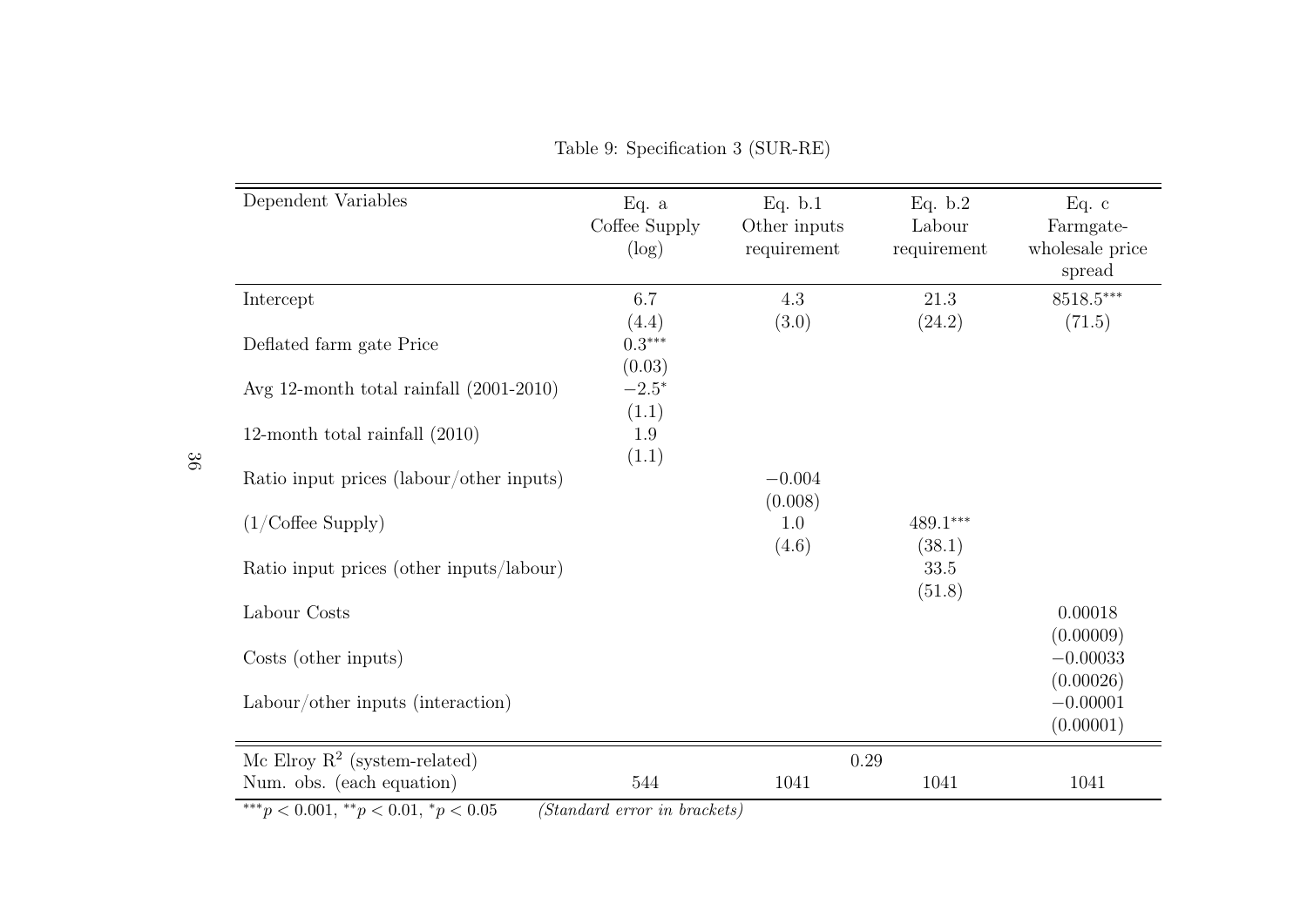| Dependent Variables                      | Eq. $a$<br>Coffee Supply<br>$(\log)$ | Eq. $b.1$<br>Other inputs<br>requirement | Eq. b.2<br>Labour<br>requirement | Eq. c<br>Farmgate-<br>wholesale price<br>spread |
|------------------------------------------|--------------------------------------|------------------------------------------|----------------------------------|-------------------------------------------------|
| Intercept                                | $1.6***$                             | $5.1\,$                                  | $62.0*$                          | $6002.8***$                                     |
| Deflated farm gate Price (log)           | (0.1)<br>$0.6***$<br>(0.03)          | (3.0)                                    | (25.1)                           | (190.8)                                         |
| Ratio input prices (labour/other inputs) |                                      | $-0.003$                                 |                                  |                                                 |
| $(1/\text{Coffee}$ Supply)               |                                      | (0.008)<br>$-1.1$<br>(4.6)               | $358.2***$<br>(41.3)             |                                                 |
| Ratio input prices (other inputs/labour) |                                      |                                          | 48.0                             |                                                 |
| Labour Costs                             |                                      |                                          | (54.8)                           | 0.000006<br>(0.00005)                           |
| Costs (other inputs)                     |                                      |                                          |                                  | $-0.00006$                                      |
| Labour/other inputs (interaction)        |                                      |                                          |                                  | (0.0001)<br>0.0000002<br>(0.000003)             |
| Distance from Kampala                    |                                      |                                          |                                  | $2.4***$                                        |
| Remoteness Index                         |                                      |                                          |                                  | (0.5)<br>4.6<br>(3.5)                           |
| Mc Elroy $R^2$ (system-related)          |                                      |                                          | 0.33                             |                                                 |
| Num. obs. (each equation)<br>$\sim$      | 1041                                 | 1041                                     | 1041                             | 544                                             |

Table 10: Specification <sup>4</sup> (SUR-RE)

<span id="page-37-0"></span> $**p < 0.001, **p < 0.01, *p < 0.05$  (Standard error in brackets)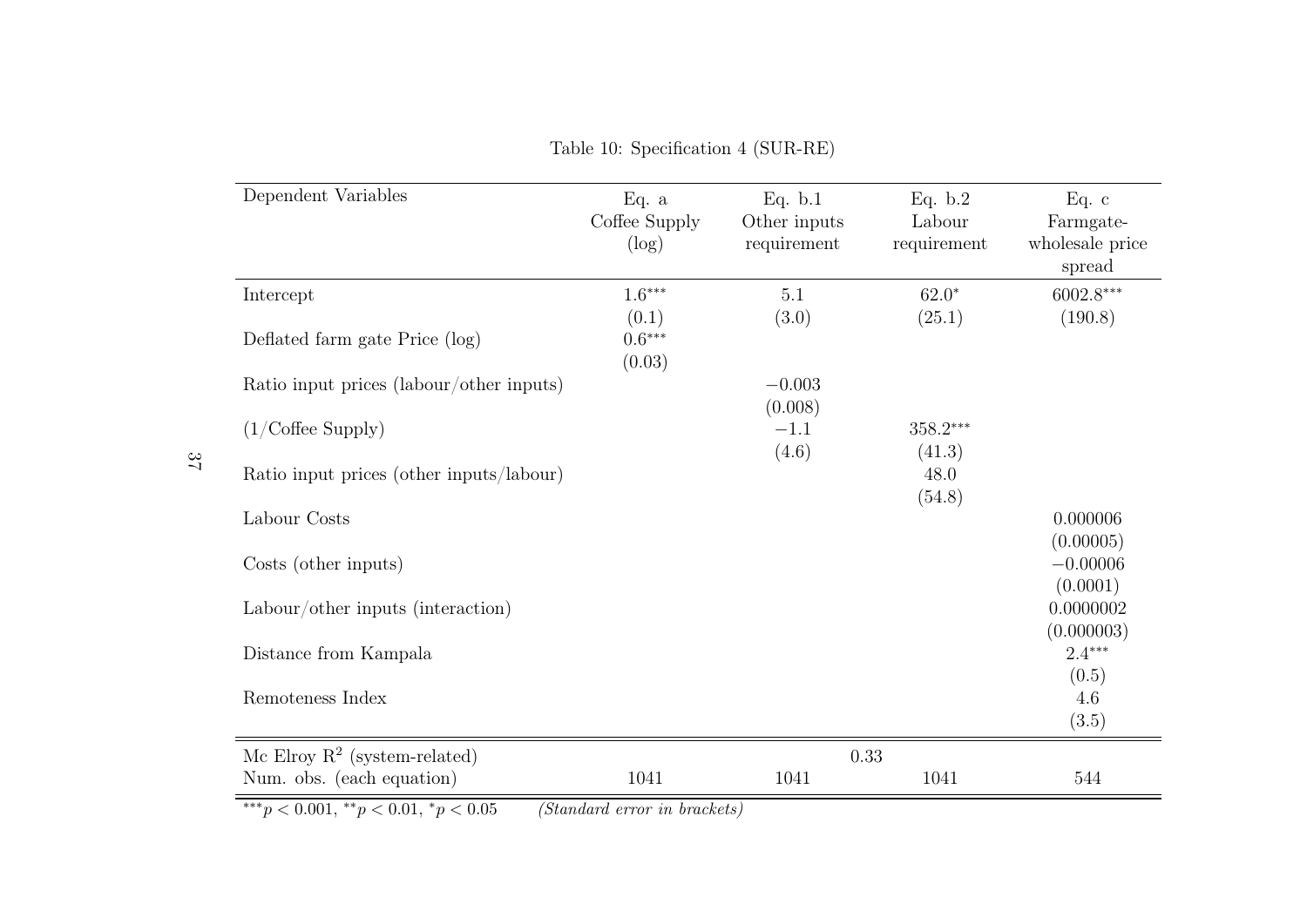| Dependent Variables                      | Eq. a<br>Coffee Supply<br>$(\log)$ | Eq. b.1<br>Other inputs<br>requirement | Eq. b.2<br>Labour<br>requirement | Eq. c<br>Farmgate-<br>wholesale price<br>spread |
|------------------------------------------|------------------------------------|----------------------------------------|----------------------------------|-------------------------------------------------|
| Intercept                                | $1.7***$                           | $4.6*$                                 | $-10.5$                          | $8493.5***$                                     |
| Deflated farm gate Price (log)           | (0.1)<br>$0.6***$<br>(0.02)        | (2.1)                                  | (19.4)                           | (74.0)                                          |
| Ratio input prices (labour/other inputs) |                                    | $-0.004$                               |                                  |                                                 |
| $(1/\text{Coffee}$ Supply)               |                                    | (0.006)<br>0.1<br>(3.3)                | $553.2***$<br>(31.0)             |                                                 |
| Ratio input prices (other inputs/labour) |                                    |                                        | 40.7<br>(42.9)                   |                                                 |
| Labour Costs                             |                                    |                                        |                                  | $0.00025**$                                     |
| Costs (other inputs)                     |                                    |                                        |                                  | (0.00009)<br>$-0.00041$<br>(0.00024)            |
| Labour/other inputs costs (interaction)  |                                    |                                        |                                  | $-0.00001$<br>(0.00001)                         |
| Mc Elroy $R^2$ (system-related)          |                                    | $0.19\,$                               |                                  |                                                 |
| Num. obs. (each equation)                | 1041                               | 1041                                   | 1041                             | 1041                                            |

Table 11: Specification <sup>5</sup> (SUR-RE)

<span id="page-38-0"></span> $**p < 0.001, **p < 0.01, *p < 0.05$  (Standard error in brackets)